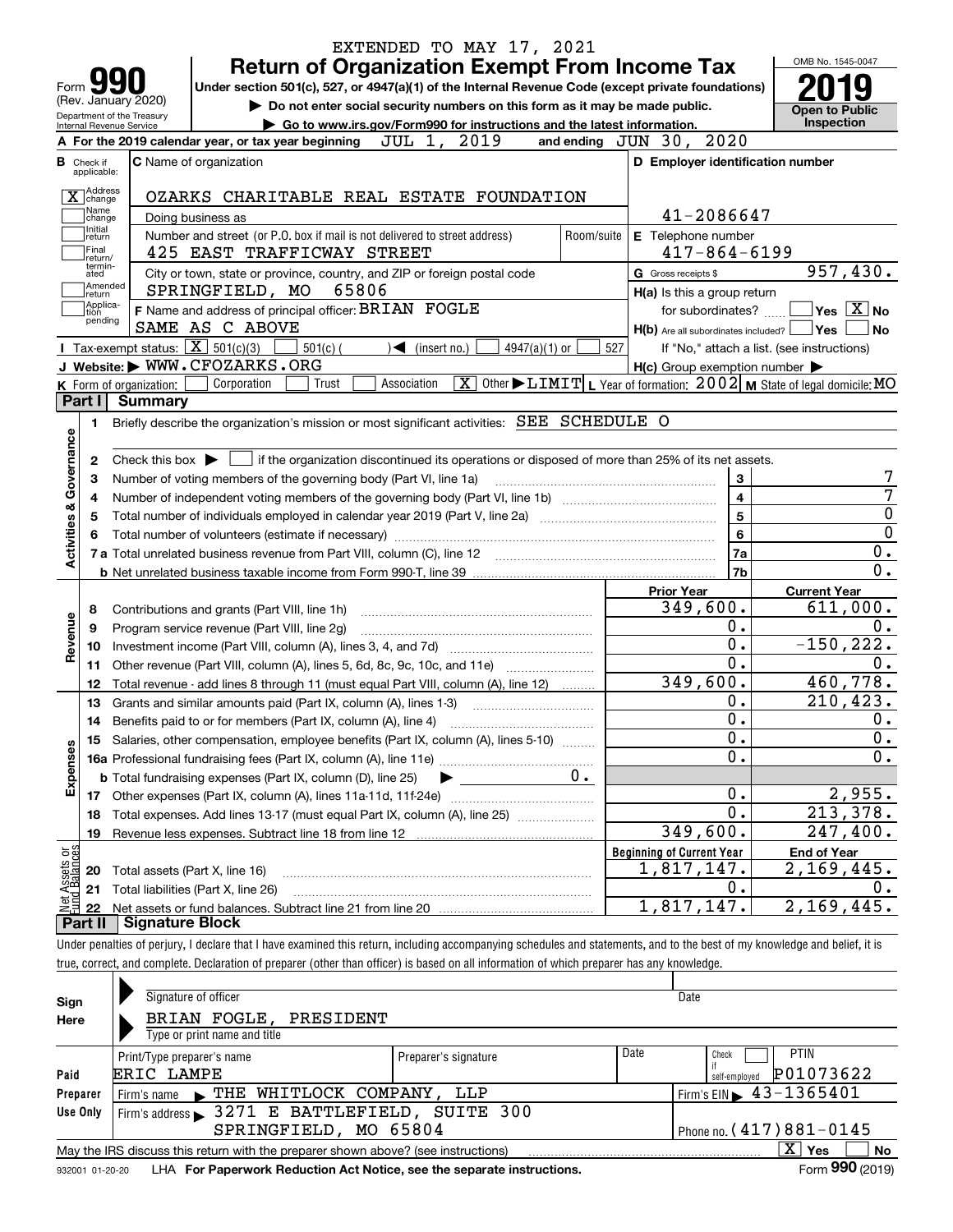|              | 41-2086647<br>OZARKS CHARITABLE REAL ESTATE FOUNDATION<br>Page 2<br>Form 990 (2019)<br><b>Statement of Program Service Accomplishments</b><br>Part III                                                                                                                                                                                      |
|--------------|---------------------------------------------------------------------------------------------------------------------------------------------------------------------------------------------------------------------------------------------------------------------------------------------------------------------------------------------|
|              |                                                                                                                                                                                                                                                                                                                                             |
| 1            | Briefly describe the organization's mission:<br>THE FOUNDATION RECEIVES, MANAGES AND DISTRIBUTES REAL ESTATE DONATIONS<br>FOR COMMUNITY FOUNDATION OF THE OZARKS, INC.                                                                                                                                                                      |
|              |                                                                                                                                                                                                                                                                                                                                             |
| $\mathbf{2}$ | Did the organization undertake any significant program services during the year which were not listed on the<br>$\sqrt{}$ Yes $\sqrt{}$ $\overline{\rm X}$ No<br>prior Form 990 or 990-EZ?<br>If "Yes," describe these new services on Schedule O.                                                                                          |
| 3            | $\sqrt{}$ Yes $\sqrt{}$ X $\sqrt{}$ No<br>Did the organization cease conducting, or make significant changes in how it conducts, any program services?<br>If "Yes," describe these changes on Schedule O.                                                                                                                                   |
| 4            | Describe the organization's program service accomplishments for each of its three largest program services, as measured by expenses.<br>Section 501(c)(3) and 501(c)(4) organizations are required to report the amount of grants and allocations to others, the total expenses, and<br>revenue, if any, for each program service reported. |
| 4a           | $210, 423.$ ) (Revenue \$<br>213, 378. including grants of \$<br>) (Expenses \$<br>(Code:                                                                                                                                                                                                                                                   |
|              | IN SEPTEMBER 2002, THE OZARKS CHARITABLE REAL ESTATE FOUNDATION, A TYPE                                                                                                                                                                                                                                                                     |
|              | 1 SUPPORTING ORGANIZATION OF THE COMMUNITY FOUNDATION OF THE OZARKS,                                                                                                                                                                                                                                                                        |
|              | WAS ESTABLISHED TO ACCEPT GIFTS OF REAL ESTATE. NET PROCEEDS OF                                                                                                                                                                                                                                                                             |
|              | CONTRIBUTED ASSETS ARE TRANSFERRED TO THE COMMUNITY FOUNDATION OF THE                                                                                                                                                                                                                                                                       |
|              | OZARKS TO SUPPORT ITS MISSION TO ENHANCE THE QUALITY OF LIFE THROUGH                                                                                                                                                                                                                                                                        |
|              | RESOURCE DEVELOPMENET, COMMUNITY GRANTMAKING, COLLABORATION, AND PUBLIC                                                                                                                                                                                                                                                                     |
|              | LEADERSHIP.                                                                                                                                                                                                                                                                                                                                 |
|              |                                                                                                                                                                                                                                                                                                                                             |
|              |                                                                                                                                                                                                                                                                                                                                             |
|              |                                                                                                                                                                                                                                                                                                                                             |
|              |                                                                                                                                                                                                                                                                                                                                             |
|              |                                                                                                                                                                                                                                                                                                                                             |
| 4b           | $\overline{\phantom{a}}$ ( $\overline{\phantom{a}}$ )<br>$\left(\text{Code:}\right)$ $\left(\text{Expenses $}\right)$                                                                                                                                                                                                                       |
|              |                                                                                                                                                                                                                                                                                                                                             |
|              |                                                                                                                                                                                                                                                                                                                                             |
|              |                                                                                                                                                                                                                                                                                                                                             |
|              |                                                                                                                                                                                                                                                                                                                                             |
|              |                                                                                                                                                                                                                                                                                                                                             |
|              |                                                                                                                                                                                                                                                                                                                                             |
|              |                                                                                                                                                                                                                                                                                                                                             |
|              |                                                                                                                                                                                                                                                                                                                                             |
|              |                                                                                                                                                                                                                                                                                                                                             |
|              |                                                                                                                                                                                                                                                                                                                                             |
|              |                                                                                                                                                                                                                                                                                                                                             |
|              |                                                                                                                                                                                                                                                                                                                                             |
|              |                                                                                                                                                                                                                                                                                                                                             |
| 4c           | $\left(\text{Code:} \right)$ $\left(\text{Expenses $}\right)$<br>including grants of \$<br>) (Revenue \$                                                                                                                                                                                                                                    |
|              |                                                                                                                                                                                                                                                                                                                                             |
|              |                                                                                                                                                                                                                                                                                                                                             |
|              |                                                                                                                                                                                                                                                                                                                                             |
|              |                                                                                                                                                                                                                                                                                                                                             |
|              |                                                                                                                                                                                                                                                                                                                                             |
|              |                                                                                                                                                                                                                                                                                                                                             |
|              |                                                                                                                                                                                                                                                                                                                                             |
|              |                                                                                                                                                                                                                                                                                                                                             |
|              |                                                                                                                                                                                                                                                                                                                                             |
|              |                                                                                                                                                                                                                                                                                                                                             |
|              |                                                                                                                                                                                                                                                                                                                                             |
|              |                                                                                                                                                                                                                                                                                                                                             |
|              |                                                                                                                                                                                                                                                                                                                                             |
| 4d           | Other program services (Describe on Schedule O.)                                                                                                                                                                                                                                                                                            |
|              | (Expenses \$<br>Revenue \$<br>including grants of \$                                                                                                                                                                                                                                                                                        |
| 4е           | 213,378.<br>Total program service expenses                                                                                                                                                                                                                                                                                                  |
|              | Form 990 (2019)                                                                                                                                                                                                                                                                                                                             |
|              | 932002 01-20-20                                                                                                                                                                                                                                                                                                                             |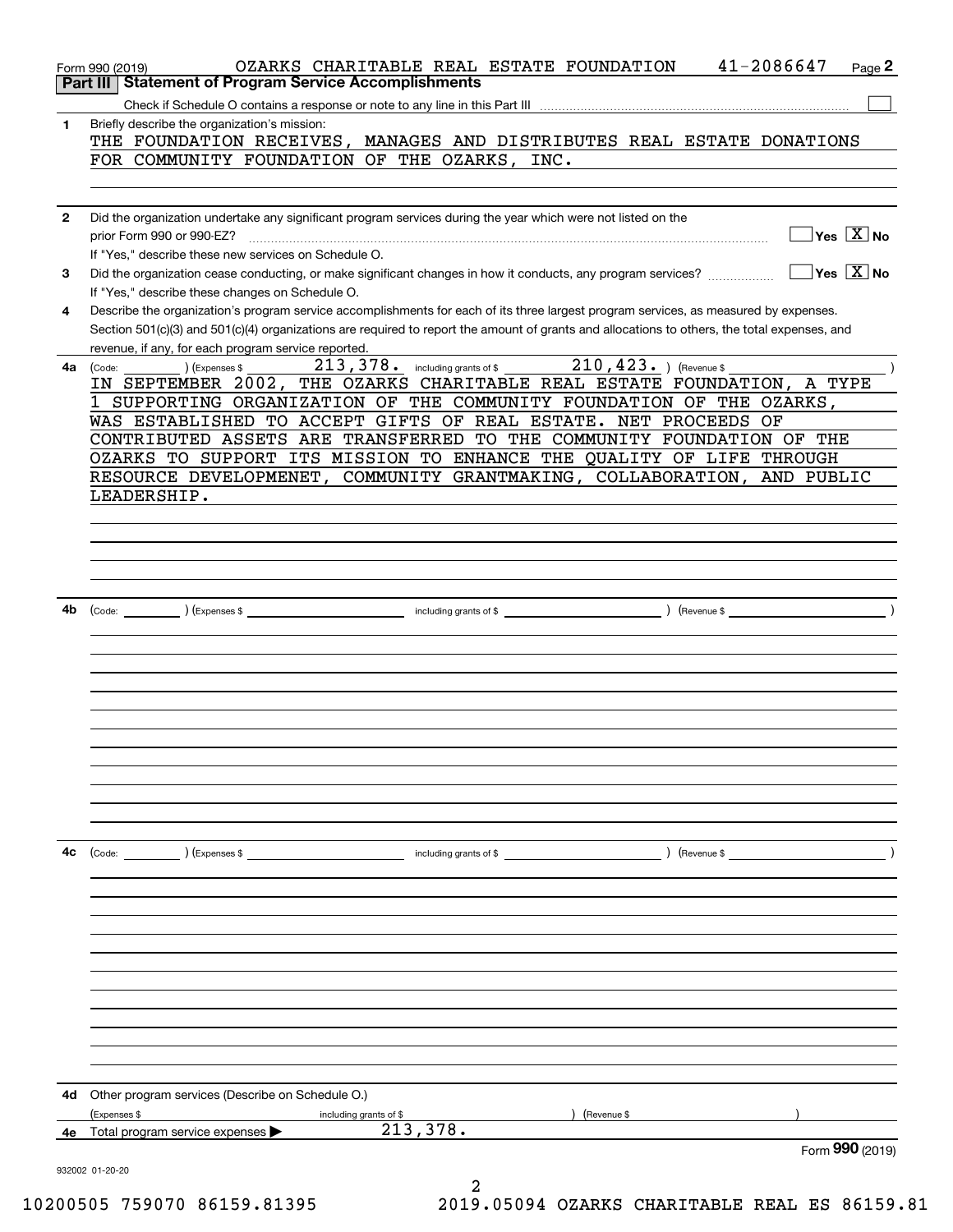|  | Form 990 (2019) |  |
|--|-----------------|--|
|  |                 |  |

|     |                                                                                                                                       |                 | Yes         | No              |
|-----|---------------------------------------------------------------------------------------------------------------------------------------|-----------------|-------------|-----------------|
| 1.  | Is the organization described in section $501(c)(3)$ or $4947(a)(1)$ (other than a private foundation)?                               |                 |             |                 |
|     |                                                                                                                                       | 1.              | X           |                 |
| 2   |                                                                                                                                       | $\mathbf{2}$    | $\mathbf X$ |                 |
| 3   | Did the organization engage in direct or indirect political campaign activities on behalf of or in opposition to candidates for       |                 |             |                 |
|     |                                                                                                                                       | 3               |             | x               |
| 4   | Section 501(c)(3) organizations. Did the organization engage in lobbying activities, or have a section 501(h) election in effect      |                 |             |                 |
|     |                                                                                                                                       | 4               |             | x               |
| 5   | Is the organization a section 501(c)(4), 501(c)(5), or 501(c)(6) organization that receives membership dues, assessments, or          |                 |             |                 |
|     |                                                                                                                                       | 5               |             | x               |
| 6   | Did the organization maintain any donor advised funds or any similar funds or accounts for which donors have the right to             |                 |             |                 |
|     | provide advice on the distribution or investment of amounts in such funds or accounts? If "Yes," complete Schedule D, Part I          | 6               |             | x               |
| 7   | Did the organization receive or hold a conservation easement, including easements to preserve open space,                             |                 |             | x               |
|     | Did the organization maintain collections of works of art, historical treasures, or other similar assets? If "Yes," complete          | 7               |             |                 |
| 8   |                                                                                                                                       | 8               |             | x               |
| 9   | Did the organization report an amount in Part X, line 21, for escrow or custodial account liability, serve as a custodian for         |                 |             |                 |
|     | amounts not listed in Part X; or provide credit counseling, debt management, credit repair, or debt negotiation services?             |                 |             |                 |
|     |                                                                                                                                       | 9               |             | x               |
| 10  | Did the organization, directly or through a related organization, hold assets in donor-restricted endowments                          |                 |             |                 |
|     |                                                                                                                                       | 10              |             | x               |
| 11  | If the organization's answer to any of the following questions is "Yes," then complete Schedule D, Parts VI, VII, VIII, IX, or X      |                 |             |                 |
|     | as applicable.                                                                                                                        |                 |             |                 |
|     | a Did the organization report an amount for land, buildings, and equipment in Part X, line 10? If "Yes," complete Schedule D,         |                 |             |                 |
|     |                                                                                                                                       | 11a             | X           |                 |
|     | <b>b</b> Did the organization report an amount for investments - other securities in Part X, line 12, that is 5% or more of its total |                 |             |                 |
|     |                                                                                                                                       | 11 <sub>b</sub> | X           |                 |
|     | c Did the organization report an amount for investments - program related in Part X, line 13, that is 5% or more of its total         |                 |             |                 |
|     |                                                                                                                                       | 11c             |             | x               |
|     | d Did the organization report an amount for other assets in Part X, line 15, that is 5% or more of its total assets reported in       |                 |             |                 |
|     |                                                                                                                                       | 11d             | х           |                 |
|     | e Did the organization report an amount for other liabilities in Part X, line 25? If "Yes," complete Schedule D, Part X               | <b>11e</b>      |             | X               |
|     | f Did the organization's separate or consolidated financial statements for the tax year include a footnote that addresses             |                 |             |                 |
|     | the organization's liability for uncertain tax positions under FIN 48 (ASC 740)? If "Yes," complete Schedule D, Part X                | 11f             |             | x               |
|     | 12a Did the organization obtain separate, independent audited financial statements for the tax year? If "Yes," complete               |                 |             | x               |
|     |                                                                                                                                       | 12a             |             |                 |
|     | <b>b</b> Was the organization included in consolidated, independent audited financial statements for the tax year?                    |                 | X.          |                 |
| 13  | If "Yes," and if the organization answered "No" to line 12a, then completing Schedule D, Parts XI and XII is optional                 | 12b<br>13       |             | X               |
| 14a | Did the organization maintain an office, employees, or agents outside of the United States?                                           | 14a             |             | X               |
|     | <b>b</b> Did the organization have aggregate revenues or expenses of more than \$10,000 from grantmaking, fundraising, business,      |                 |             |                 |
|     | investment, and program service activities outside the United States, or aggregate foreign investments valued at \$100,000            |                 |             |                 |
|     |                                                                                                                                       | 14b             |             | x               |
| 15  | Did the organization report on Part IX, column (A), line 3, more than \$5,000 of grants or other assistance to or for any             |                 |             |                 |
|     |                                                                                                                                       | 15              |             | X               |
| 16  | Did the organization report on Part IX, column (A), line 3, more than \$5,000 of aggregate grants or other assistance to              |                 |             |                 |
|     |                                                                                                                                       | 16              |             | X               |
| 17  | Did the organization report a total of more than \$15,000 of expenses for professional fundraising services on Part IX,               |                 |             |                 |
|     |                                                                                                                                       | 17              |             | X               |
| 18  | Did the organization report more than \$15,000 total of fundraising event gross income and contributions on Part VIII, lines          |                 |             |                 |
|     |                                                                                                                                       | 18              |             | X               |
| 19  | Did the organization report more than \$15,000 of gross income from gaming activities on Part VIII, line 9a? If "Yes."                |                 |             |                 |
|     |                                                                                                                                       | 19              |             | x               |
| 20a |                                                                                                                                       | 20a             |             | X               |
| b   | If "Yes" to line 20a, did the organization attach a copy of its audited financial statements to this return?                          | 20b             |             |                 |
| 21  | Did the organization report more than \$5,000 of grants or other assistance to any domestic organization or                           | 21              | х           |                 |
|     | 932003 01-20-20                                                                                                                       |                 |             | Form 990 (2019) |
|     |                                                                                                                                       |                 |             |                 |

932003 01-20-20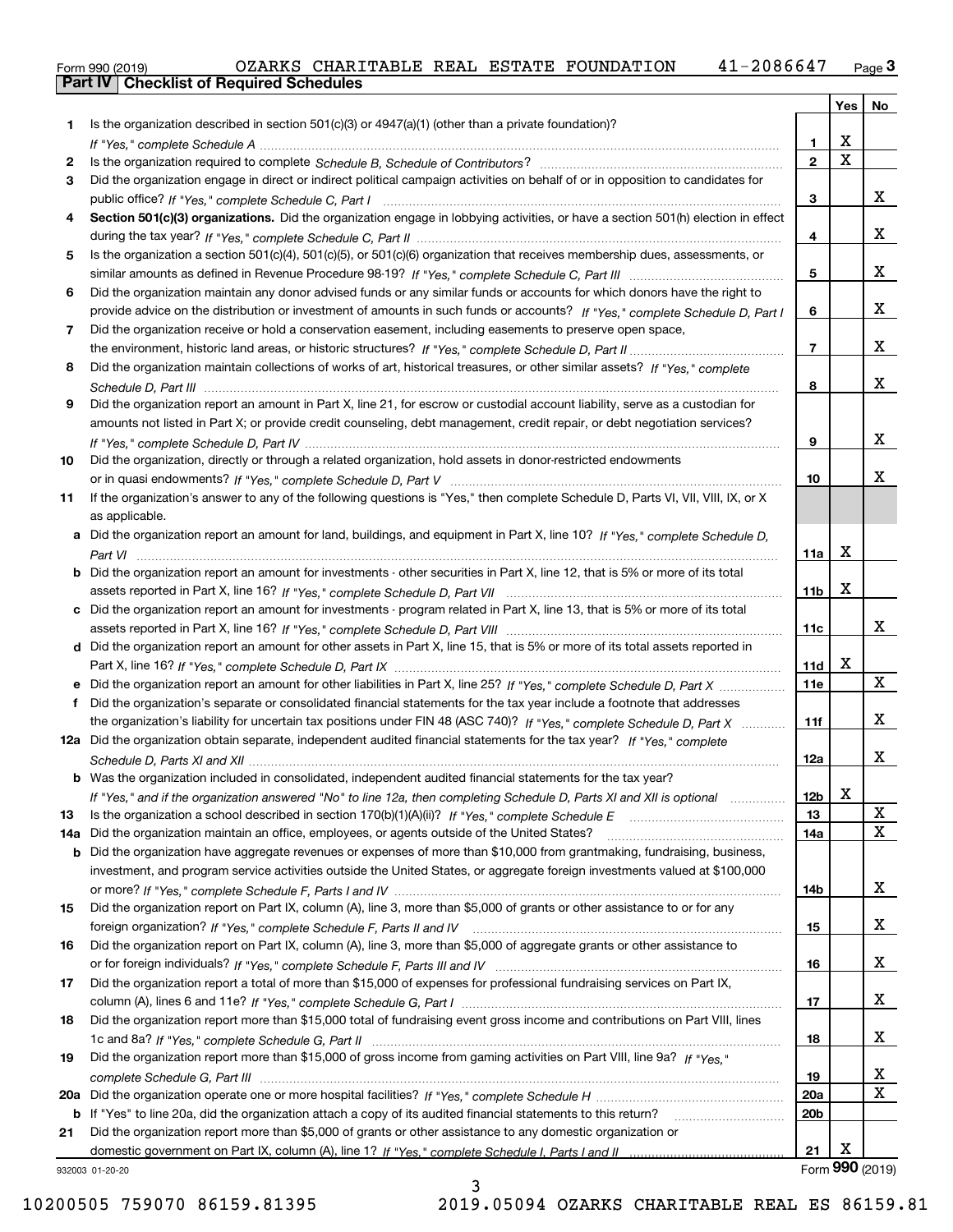Form 990 (2019) OZARKS CHARITABLE REAL ESTATE FOUNDATION 41-2 0 8 6 6 47 <sub>Page</sub> 4<br>**Part IV | Checklist of Required Schedules** <sub>(continued)</sub>

*(continued)*

|          |                                                                                                                                     |     | Yes             | No                      |
|----------|-------------------------------------------------------------------------------------------------------------------------------------|-----|-----------------|-------------------------|
| 22       | Did the organization report more than \$5,000 of grants or other assistance to or for domestic individuals on                       |     |                 |                         |
|          |                                                                                                                                     | 22  |                 | х                       |
| 23       | Did the organization answer "Yes" to Part VII, Section A, line 3, 4, or 5 about compensation of the organization's current          |     |                 |                         |
|          | and former officers, directors, trustees, key employees, and highest compensated employees? If "Yes." complete                      |     |                 |                         |
|          |                                                                                                                                     | 23  | х               |                         |
|          | 24a Did the organization have a tax-exempt bond issue with an outstanding principal amount of more than \$100,000 as of the         |     |                 |                         |
|          | last day of the year, that was issued after December 31, 2002? If "Yes," answer lines 24b through 24d and complete                  |     |                 |                         |
|          |                                                                                                                                     | 24a |                 | x                       |
|          |                                                                                                                                     | 24b |                 |                         |
|          | c Did the organization maintain an escrow account other than a refunding escrow at any time during the year to defease              |     |                 |                         |
|          |                                                                                                                                     | 24c |                 |                         |
|          |                                                                                                                                     | 24d |                 |                         |
|          | 25a Section 501(c)(3), 501(c)(4), and 501(c)(29) organizations. Did the organization engage in an excess benefit                    |     |                 |                         |
|          |                                                                                                                                     | 25a |                 | x                       |
|          | <b>b</b> Is the organization aware that it engaged in an excess benefit transaction with a disqualified person in a prior year, and |     |                 |                         |
|          | that the transaction has not been reported on any of the organization's prior Forms 990 or 990-EZ? If "Yes," complete               |     |                 |                         |
|          |                                                                                                                                     | 25b |                 | х                       |
|          | Schedule L, Part I                                                                                                                  |     |                 |                         |
| 26       | Did the organization report any amount on Part X, line 5 or 22, for receivables from or payables to any current                     |     |                 |                         |
|          | or former officer, director, trustee, key employee, creator or founder, substantial contributor, or 35%                             |     |                 |                         |
|          |                                                                                                                                     | 26  |                 | х                       |
| 27       | Did the organization provide a grant or other assistance to any current or former officer, director, trustee, key employee,         |     |                 |                         |
|          | creator or founder, substantial contributor or employee thereof, a grant selection committee member, or to a 35% controlled         |     |                 |                         |
|          | entity (including an employee thereof) or family member of any of these persons? If "Yes," complete Schedule L, Part III            | 27  |                 | х                       |
| 28       | Was the organization a party to a business transaction with one of the following parties (see Schedule L, Part IV                   |     |                 |                         |
|          | instructions, for applicable filing thresholds, conditions, and exceptions):                                                        |     |                 |                         |
|          | a A current or former officer, director, trustee, key employee, creator or founder, or substantial contributor? If                  |     |                 |                         |
|          |                                                                                                                                     | 28a |                 | x                       |
|          |                                                                                                                                     | 28b |                 | $\overline{\mathbf{x}}$ |
|          | c A 35% controlled entity of one or more individuals and/or organizations described in lines 28a or 28b? If                         |     |                 |                         |
|          |                                                                                                                                     | 28c |                 | х                       |
| 29       |                                                                                                                                     | 29  | X               |                         |
| 30       | Did the organization receive contributions of art, historical treasures, or other similar assets, or qualified conservation         |     |                 |                         |
|          |                                                                                                                                     | 30  |                 | х                       |
| 31       | Did the organization liquidate, terminate, or dissolve and cease operations? If "Yes," complete Schedule N, Part I                  | 31  |                 | $\mathbf X$             |
| 32       | Did the organization sell, exchange, dispose of, or transfer more than 25% of its net assets? If "Yes," complete                    |     |                 |                         |
|          |                                                                                                                                     |     |                 | x                       |
|          |                                                                                                                                     | 32  |                 |                         |
|          | Did the organization own 100% of an entity disregarded as separate from the organization under Regulations                          |     |                 |                         |
|          |                                                                                                                                     | 33  |                 | х                       |
| 34       | Was the organization related to any tax-exempt or taxable entity? If "Yes," complete Schedule R, Part II, III, or IV, and           |     |                 |                         |
|          |                                                                                                                                     | 34  | X               |                         |
|          | 35a Did the organization have a controlled entity within the meaning of section 512(b)(13)?                                         | 35а |                 | X                       |
|          | b If "Yes" to line 35a, did the organization receive any payment from or engage in any transaction with a controlled entity         |     |                 |                         |
|          |                                                                                                                                     | 35b |                 |                         |
| 36       | Section 501(c)(3) organizations. Did the organization make any transfers to an exempt non-charitable related organization?          |     |                 |                         |
|          |                                                                                                                                     | 36  |                 | х                       |
|          | Did the organization conduct more than 5% of its activities through an entity that is not a related organization                    |     |                 |                         |
|          |                                                                                                                                     | 37  |                 | х                       |
|          |                                                                                                                                     |     |                 |                         |
|          |                                                                                                                                     |     |                 |                         |
|          | Did the organization complete Schedule O and provide explanations in Schedule O for Part VI, lines 11b and 19?                      |     |                 |                         |
|          | Note: All Form 990 filers are required to complete Schedule O                                                                       | 38  | х               |                         |
|          | <b>Statements Regarding Other IRS Filings and Tax Compliance</b><br>Part V                                                          |     |                 |                         |
|          | Check if Schedule O contains a response or note to any line in this Part V                                                          |     |                 |                         |
| 37<br>38 |                                                                                                                                     |     | Yes             |                         |
|          | 0<br>1a Enter the number reported in Box 3 of Form 1096. Enter -0- if not applicable<br>1a                                          |     |                 |                         |
|          | 0<br><b>b</b> Enter the number of Forms W-2G included in line 1a. Enter -0- if not applicable<br>1b                                 |     |                 |                         |
|          | c Did the organization comply with backup withholding rules for reportable payments to vendors and reportable gaming                |     |                 | No                      |
|          |                                                                                                                                     | 1c  | Form 990 (2019) |                         |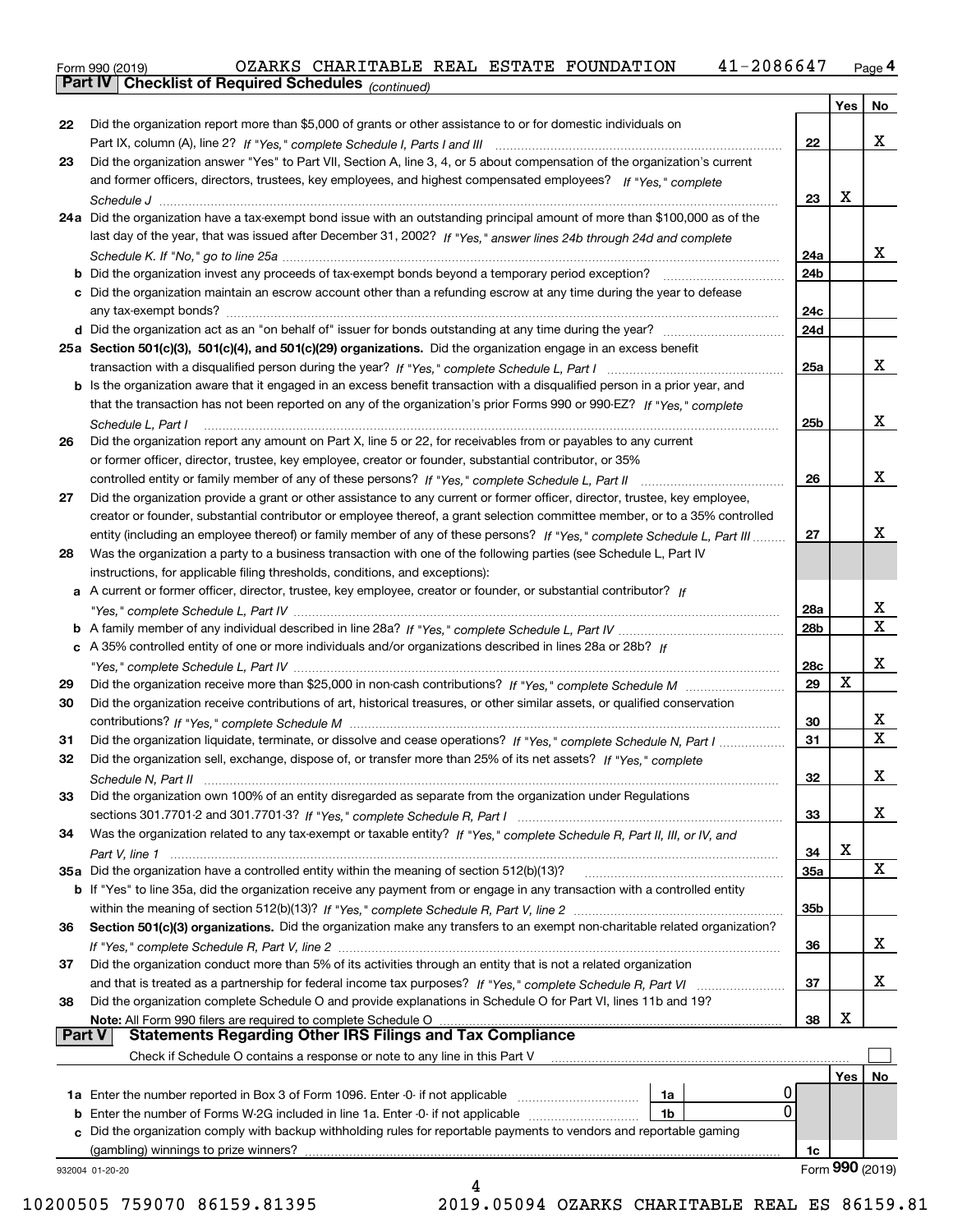|         | 41-2086647<br>OZARKS CHARITABLE REAL ESTATE FOUNDATION<br>Form 990 (2019)                                                                                                                                                     |     |         | $Page$ <sup>5</sup> |  |  |  |  |  |  |
|---------|-------------------------------------------------------------------------------------------------------------------------------------------------------------------------------------------------------------------------------|-----|---------|---------------------|--|--|--|--|--|--|
|         | Statements Regarding Other IRS Filings and Tax Compliance (continued)<br><b>Part V</b>                                                                                                                                        |     |         |                     |  |  |  |  |  |  |
|         |                                                                                                                                                                                                                               |     | Yes $ $ | No                  |  |  |  |  |  |  |
|         | 2a Enter the number of employees reported on Form W-3, Transmittal of Wage and Tax Statements,                                                                                                                                |     |         |                     |  |  |  |  |  |  |
|         | 0<br>filed for the calendar year ending with or within the year covered by this return <i>manumumumum</i><br>2a                                                                                                               |     |         |                     |  |  |  |  |  |  |
|         |                                                                                                                                                                                                                               | 2b  |         |                     |  |  |  |  |  |  |
|         |                                                                                                                                                                                                                               |     |         | x                   |  |  |  |  |  |  |
|         | 3a Did the organization have unrelated business gross income of \$1,000 or more during the year?                                                                                                                              |     |         |                     |  |  |  |  |  |  |
|         |                                                                                                                                                                                                                               | 3b  |         |                     |  |  |  |  |  |  |
|         | 4a At any time during the calendar year, did the organization have an interest in, or a signature or other authority over, a                                                                                                  |     |         |                     |  |  |  |  |  |  |
|         |                                                                                                                                                                                                                               | 4a  |         | x                   |  |  |  |  |  |  |
|         | <b>b</b> If "Yes," enter the name of the foreign country $\triangleright$                                                                                                                                                     |     |         |                     |  |  |  |  |  |  |
|         | See instructions for filing requirements for FinCEN Form 114, Report of Foreign Bank and Financial Accounts (FBAR).                                                                                                           |     |         |                     |  |  |  |  |  |  |
|         |                                                                                                                                                                                                                               | 5a  |         | Х                   |  |  |  |  |  |  |
|         |                                                                                                                                                                                                                               | 5b  |         | х                   |  |  |  |  |  |  |
|         |                                                                                                                                                                                                                               | 5c  |         |                     |  |  |  |  |  |  |
|         | 6a Does the organization have annual gross receipts that are normally greater than \$100,000, and did the organization solicit                                                                                                |     |         |                     |  |  |  |  |  |  |
|         | any contributions that were not tax deductible as charitable contributions?                                                                                                                                                   | 6a  |         | x                   |  |  |  |  |  |  |
|         | <b>b</b> If "Yes," did the organization include with every solicitation an express statement that such contributions or gifts                                                                                                 |     |         |                     |  |  |  |  |  |  |
|         | were not tax deductible?                                                                                                                                                                                                      | 6b  |         |                     |  |  |  |  |  |  |
| 7       | Organizations that may receive deductible contributions under section 170(c).                                                                                                                                                 |     |         |                     |  |  |  |  |  |  |
| а       | Did the organization receive a payment in excess of \$75 made partly as a contribution and partly for goods and services provided to the payor?                                                                               | 7a  |         | х                   |  |  |  |  |  |  |
|         | <b>b</b> If "Yes," did the organization notify the donor of the value of the goods or services provided?                                                                                                                      | 7b  |         |                     |  |  |  |  |  |  |
|         | c Did the organization sell, exchange, or otherwise dispose of tangible personal property for which it was required                                                                                                           | 7c  | х       |                     |  |  |  |  |  |  |
|         |                                                                                                                                                                                                                               |     |         |                     |  |  |  |  |  |  |
|         | 1<br>7d                                                                                                                                                                                                                       |     |         |                     |  |  |  |  |  |  |
| е       | Did the organization receive any funds, directly or indirectly, to pay premiums on a personal benefit contract?                                                                                                               |     |         |                     |  |  |  |  |  |  |
| f       | Did the organization, during the year, pay premiums, directly or indirectly, on a personal benefit contract?                                                                                                                  | 7f  |         |                     |  |  |  |  |  |  |
| g       | If the organization received a contribution of qualified intellectual property, did the organization file Form 8899 as required?                                                                                              | 7g  |         |                     |  |  |  |  |  |  |
|         | h If the organization received a contribution of cars, boats, airplanes, or other vehicles, did the organization file a Form 1098-C?                                                                                          | 7h  |         |                     |  |  |  |  |  |  |
| 8       | Sponsoring organizations maintaining donor advised funds. Did a donor advised fund maintained by the                                                                                                                          |     |         |                     |  |  |  |  |  |  |
|         | sponsoring organization have excess business holdings at any time during the year?                                                                                                                                            | 8   |         |                     |  |  |  |  |  |  |
| 9       | Sponsoring organizations maintaining donor advised funds.                                                                                                                                                                     |     |         |                     |  |  |  |  |  |  |
| а       | Did the sponsoring organization make any taxable distributions under section 4966?                                                                                                                                            | 9а  |         |                     |  |  |  |  |  |  |
|         | <b>b</b> Did the sponsoring organization make a distribution to a donor, donor advisor, or related person?                                                                                                                    | 9b  |         |                     |  |  |  |  |  |  |
| 10      | Section 501(c)(7) organizations. Enter:                                                                                                                                                                                       |     |         |                     |  |  |  |  |  |  |
| а       | 10a<br>Initiation fees and capital contributions included on Part VIII, line 12 [111] [11] [11] [12] [11] [11] [12] [<br> 10b <br>Gross receipts, included on Form 990, Part VIII, line 12, for public use of club facilities |     |         |                     |  |  |  |  |  |  |
|         |                                                                                                                                                                                                                               |     |         |                     |  |  |  |  |  |  |
| 11<br>a | Section 501(c)(12) organizations. Enter:<br>Gross income from members or shareholders<br>11a                                                                                                                                  |     |         |                     |  |  |  |  |  |  |
|         | b Gross income from other sources (Do not net amounts due or paid to other sources against                                                                                                                                    |     |         |                     |  |  |  |  |  |  |
|         | 11b                                                                                                                                                                                                                           |     |         |                     |  |  |  |  |  |  |
|         | 12a Section 4947(a)(1) non-exempt charitable trusts. Is the organization filing Form 990 in lieu of Form 1041?                                                                                                                | 12a |         |                     |  |  |  |  |  |  |
|         | 12b<br><b>b</b> If "Yes," enter the amount of tax-exempt interest received or accrued during the year                                                                                                                         |     |         |                     |  |  |  |  |  |  |
| 13      | Section 501(c)(29) qualified nonprofit health insurance issuers.                                                                                                                                                              |     |         |                     |  |  |  |  |  |  |
|         | a Is the organization licensed to issue qualified health plans in more than one state?                                                                                                                                        | 13а |         |                     |  |  |  |  |  |  |
|         | Note: See the instructions for additional information the organization must report on Schedule O.                                                                                                                             |     |         |                     |  |  |  |  |  |  |
|         | <b>b</b> Enter the amount of reserves the organization is required to maintain by the states in which the                                                                                                                     |     |         |                     |  |  |  |  |  |  |
|         | 13b                                                                                                                                                                                                                           |     |         |                     |  |  |  |  |  |  |
|         | 13с                                                                                                                                                                                                                           |     |         |                     |  |  |  |  |  |  |
|         | 14a Did the organization receive any payments for indoor tanning services during the tax year?                                                                                                                                | 14a |         | x                   |  |  |  |  |  |  |
|         | <b>b</b> If "Yes," has it filed a Form 720 to report these payments? If "No," provide an explanation on Schedule O                                                                                                            | 14b |         |                     |  |  |  |  |  |  |
| 15      | Is the organization subject to the section 4960 tax on payment(s) of more than \$1,000,000 in remuneration or                                                                                                                 |     |         |                     |  |  |  |  |  |  |
|         |                                                                                                                                                                                                                               | 15  |         | x                   |  |  |  |  |  |  |
|         | If "Yes," see instructions and file Form 4720, Schedule N.                                                                                                                                                                    |     |         |                     |  |  |  |  |  |  |
| 16      | Is the organization an educational institution subject to the section 4968 excise tax on net investment income?                                                                                                               | 16  |         | x                   |  |  |  |  |  |  |
|         | If "Yes," complete Form 4720, Schedule O.                                                                                                                                                                                     |     |         |                     |  |  |  |  |  |  |

Form (2019) **990**

932005 01-20-20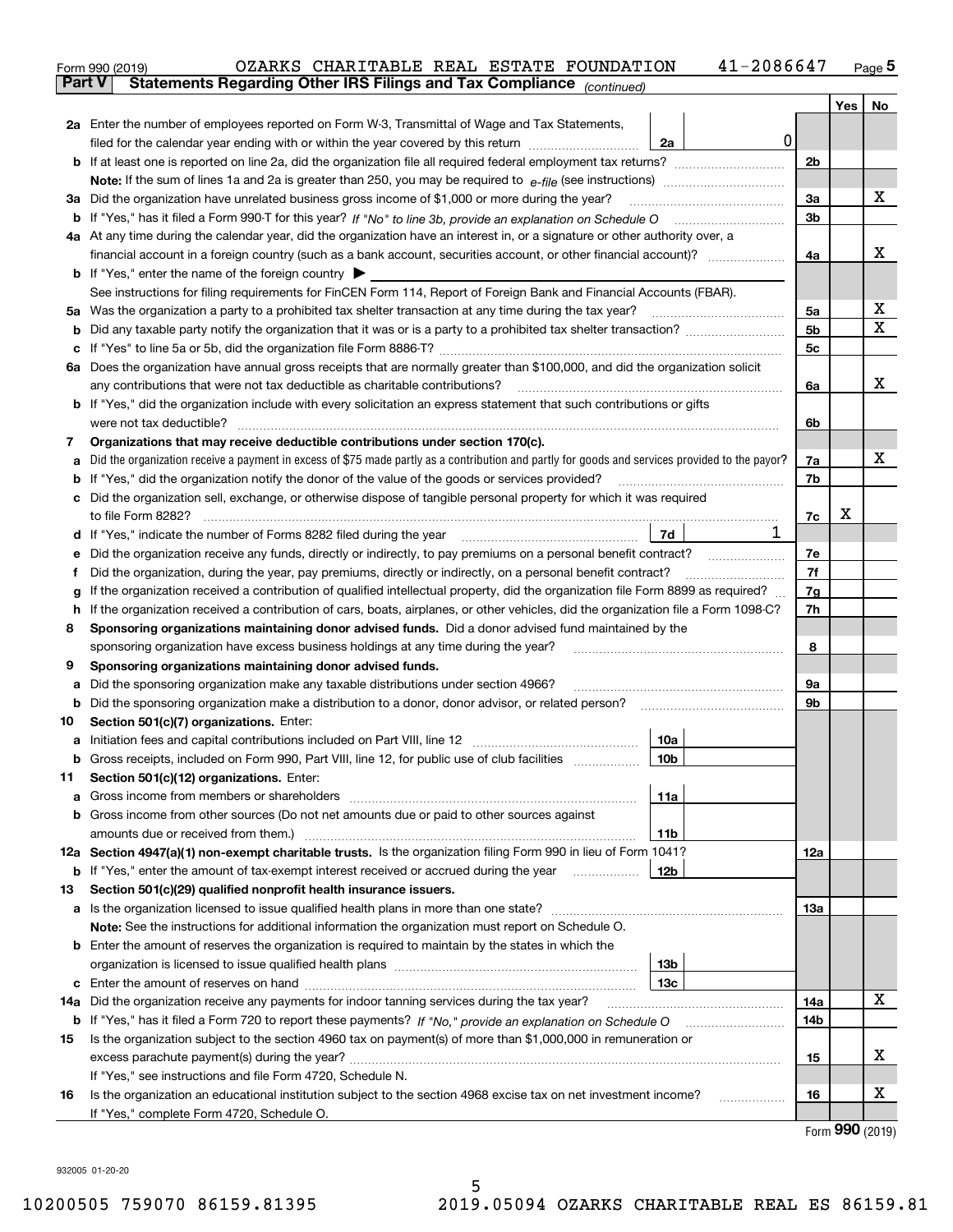|  | Form 990 (2019) |
|--|-----------------|
|  |                 |

### $_{\rm Form}$ 990 (2019) OZARKS CHARITABLE REAL ESTATE FOUNDATION 4 $1$ -2086647  $_{\rm Page}$

 $\boxed{\text{X}}$ 

orm 990 (2019) OZARKS CHARITABLE REAL ESTATE FOUNDATION 41-2086647 <sub>Page</sub> 6<br><mark>Part VI | Governance, Management, and Disclosure</mark> <sub>For each "Yes" response to lines 2 through 7b below, and for a "No" response</sub> *to line 8a, 8b, or 10b below, describe the circumstances, processes, or changes on Schedule O. See instructions.*

|    |                                                                                                                                                                                      |                              | Yes | No.                     |
|----|--------------------------------------------------------------------------------------------------------------------------------------------------------------------------------------|------------------------------|-----|-------------------------|
|    | 1a Enter the number of voting members of the governing body at the end of the tax year<br>1a<br>$\overline{\phantom{a}}$                                                             |                              |     |                         |
|    | If there are material differences in voting rights among members of the governing body, or if the governing                                                                          |                              |     |                         |
|    | body delegated broad authority to an executive committee or similar committee, explain on Schedule O.                                                                                |                              |     |                         |
|    | 7<br><b>b</b> Enter the number of voting members included on line 1a, above, who are independent <i>manumum</i><br>1b                                                                |                              |     |                         |
| 2  | Did any officer, director, trustee, or key employee have a family relationship or a business relationship with any other                                                             |                              |     |                         |
|    | officer, director, trustee, or key employee?                                                                                                                                         | $\mathbf{2}$                 |     | X                       |
| З  | Did the organization delegate control over management duties customarily performed by or under the direct supervision                                                                |                              |     |                         |
|    |                                                                                                                                                                                      |                              |     | X                       |
|    |                                                                                                                                                                                      | 3<br>$\overline{\mathbf{4}}$ |     | $\overline{\mathbf{x}}$ |
| 4  | Did the organization make any significant changes to its governing documents since the prior Form 990 was filed?                                                                     |                              |     | $\overline{\textbf{X}}$ |
| 5  |                                                                                                                                                                                      | 5                            |     | $\overline{\mathbf{x}}$ |
| 6  | Did the organization have members or stockholders?                                                                                                                                   | 6                            |     |                         |
|    | 7a Did the organization have members, stockholders, or other persons who had the power to elect or appoint one or                                                                    |                              |     |                         |
|    | more members of the governing body?                                                                                                                                                  | 7a                           |     | X                       |
|    | b Are any governance decisions of the organization reserved to (or subject to approval by) members, stockholders, or                                                                 |                              |     |                         |
|    | persons other than the governing body?                                                                                                                                               | 7b                           |     | х                       |
| 8  | Did the organization contemporaneously document the meetings held or written actions undertaken during the year by the following:                                                    |                              |     |                         |
| a  |                                                                                                                                                                                      | 8а                           | X   |                         |
|    |                                                                                                                                                                                      | 8b                           | X   |                         |
| 9  | Is there any officer, director, trustee, or key employee listed in Part VII, Section A, who cannot be reached at the                                                                 |                              |     |                         |
|    |                                                                                                                                                                                      | 9                            |     | x                       |
|    | Section B. Policies (This Section B requests information about policies not required by the Internal Revenue Code.)                                                                  |                              |     |                         |
|    |                                                                                                                                                                                      |                              | Yes | No                      |
|    |                                                                                                                                                                                      | 10a                          |     | X                       |
|    |                                                                                                                                                                                      |                              |     |                         |
|    | <b>b</b> If "Yes," did the organization have written policies and procedures governing the activities of such chapters, affiliates,                                                  |                              |     |                         |
|    |                                                                                                                                                                                      | 10 <sub>b</sub>              |     |                         |
|    | 11a Has the organization provided a complete copy of this Form 990 to all members of its governing body before filing the form?                                                      | 11a                          | x   |                         |
|    | <b>b</b> Describe in Schedule O the process, if any, used by the organization to review this Form 990.                                                                               |                              |     |                         |
|    |                                                                                                                                                                                      | 12a                          | X   |                         |
|    | <b>b</b> Were officers, directors, or trustees, and key employees required to disclose annually interests that could give rise to conflicts?                                         | 12 <sub>b</sub>              | X   |                         |
|    | c Did the organization regularly and consistently monitor and enforce compliance with the policy? If "Yes." describe                                                                 |                              |     |                         |
|    | in Schedule O how this was done manufactured and continuum and contact the Chedule O how this was done manufactured and contact the Schedule O how this was done                     | 12c                          | X   |                         |
| 13 |                                                                                                                                                                                      | 13                           | X   |                         |
| 14 |                                                                                                                                                                                      | 14                           | X   |                         |
| 15 | Did the process for determining compensation of the following persons include a review and approval by independent                                                                   |                              |     |                         |
|    | persons, comparability data, and contemporaneous substantiation of the deliberation and decision?                                                                                    |                              |     |                         |
|    | a The organization's CEO, Executive Director, or top management official manufactor content content of the organization's CEO, Executive Director, or top management official        | 15a                          |     | Х                       |
|    |                                                                                                                                                                                      | 15b                          |     | X                       |
|    | If "Yes" to line 15a or 15b, describe the process in Schedule O (see instructions).                                                                                                  |                              |     |                         |
|    |                                                                                                                                                                                      |                              |     |                         |
|    | 16a Did the organization invest in, contribute assets to, or participate in a joint venture or similar arrangement with a                                                            |                              |     | х                       |
|    | taxable entity during the year?                                                                                                                                                      | 16a                          |     |                         |
|    | <b>b</b> If "Yes," did the organization follow a written policy or procedure requiring the organization to evaluate its participation                                                |                              |     |                         |
|    | in joint venture arrangements under applicable federal tax law, and take steps to safeguard the organization's                                                                       |                              |     |                         |
|    |                                                                                                                                                                                      | 16b                          |     |                         |
|    | <b>Section C. Disclosure</b>                                                                                                                                                         |                              |     |                         |
| 17 | NONE<br>List the states with which a copy of this Form 990 is required to be filed $\blacktriangleright$                                                                             |                              |     |                         |
| 18 | Section 6104 requires an organization to make its Forms 1023 (1024 or 1024-A, if applicable), 990, and 990-T (Section 501(c)(3)s only) available                                     |                              |     |                         |
|    | for public inspection. Indicate how you made these available. Check all that apply.<br>$X$ Upon request<br>$X$ Own website<br>$X$ Another's website<br>Other (explain on Schedule O) |                              |     |                         |
| 19 | Describe on Schedule O whether (and if so, how) the organization made its governing documents, conflict of interest policy, and financial                                            |                              |     |                         |
|    | statements available to the public during the tax year.                                                                                                                              |                              |     |                         |
| 20 | State the name, address, and telephone number of the person who possesses the organization's books and records                                                                       |                              |     |                         |
|    | LUIS LEON, CFO - 417-864-6199                                                                                                                                                        |                              |     |                         |
|    |                                                                                                                                                                                      |                              |     |                         |
|    | 65806<br>425 E TRAFFICWAY, SPRINGFIELD,<br>MO                                                                                                                                        |                              |     |                         |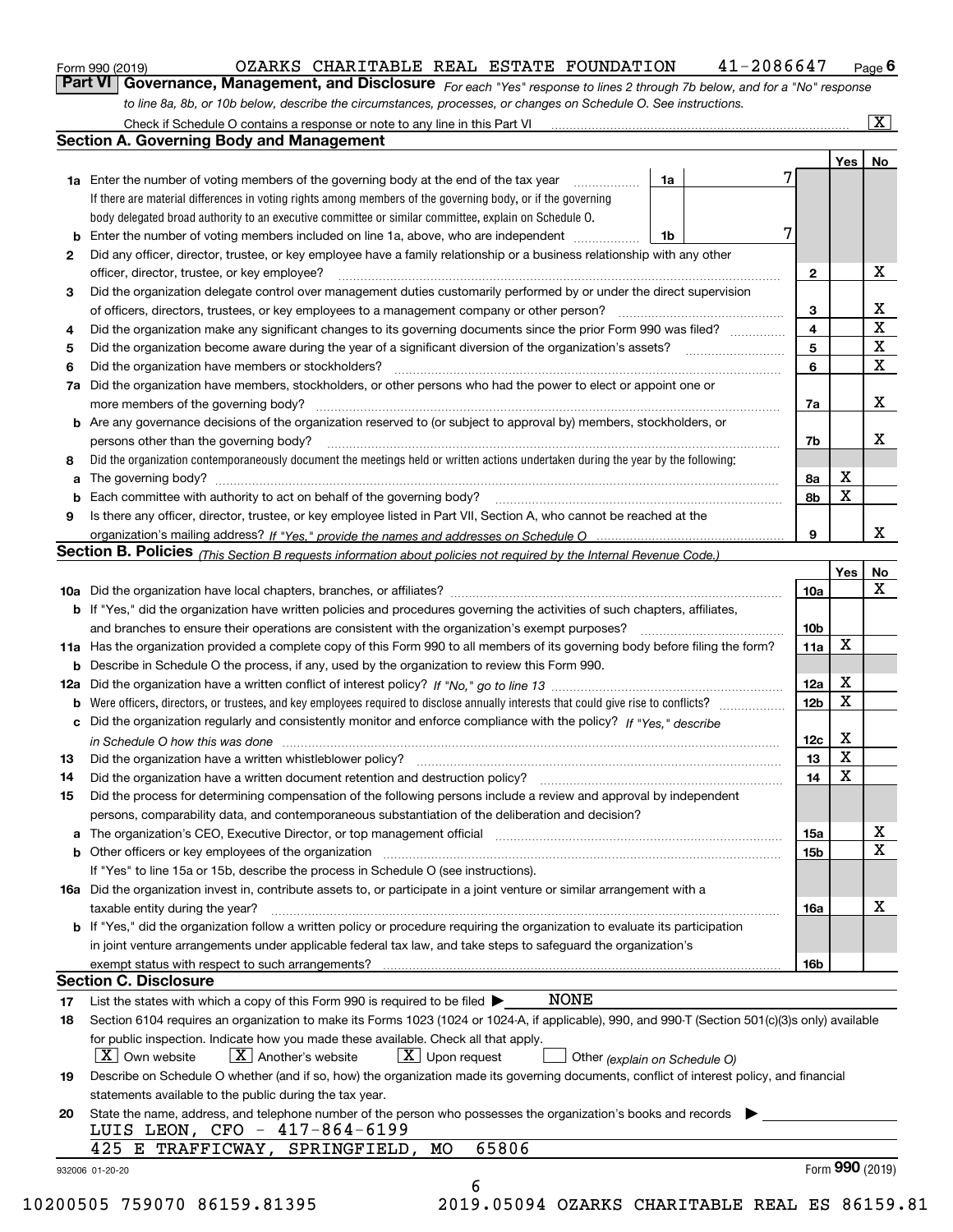### **Employees, and Independent Contractors**

Check if Schedule O contains a response or note to any line in this Part VII

**Section A. Officers, Directors, Trustees, Key Employees, and Highest Compensated Employees**

**1a**  Complete this table for all persons required to be listed. Report compensation for the calendar year ending with or within the organization's tax year. **•** List all of the organization's current officers, directors, trustees (whether individuals or organizations), regardless of amount of compensation.

Enter -0- in columns (D), (E), and (F) if no compensation was paid.

 $\bullet$  List all of the organization's  $\,$ current key employees, if any. See instructions for definition of "key employee."

**•** List the organization's five current highest compensated employees (other than an officer, director, trustee, or key employee) who received reportable compensation (Box 5 of Form W-2 and/or Box 7 of Form 1099-MISC) of more than \$100,000 from the organization and any related organizations.

**•** List all of the organization's former officers, key employees, and highest compensated employees who received more than \$100,000 of reportable compensation from the organization and any related organizations.

**former directors or trustees**  ¥ List all of the organization's that received, in the capacity as a former director or trustee of the organization, more than \$10,000 of reportable compensation from the organization and any related organizations.

See instructions for the order in which to list the persons above.

Check this box if neither the organization nor any related organization compensated any current officer, director, or trustee.  $\mathcal{L}^{\text{max}}$ 

| (A)                        | (B)                    |                                |                                                                  | (C)                     |              |                                   |        | (D)             | (E)                           | (F)                   |
|----------------------------|------------------------|--------------------------------|------------------------------------------------------------------|-------------------------|--------------|-----------------------------------|--------|-----------------|-------------------------------|-----------------------|
| Name and title             | Average                |                                | (do not check more than one                                      | Position                |              |                                   |        | Reportable      | Reportable                    | Estimated             |
|                            | hours per              |                                | box, unless person is both an<br>officer and a director/trustee) |                         |              |                                   |        | compensation    | compensation                  | amount of             |
|                            | week                   |                                |                                                                  |                         |              |                                   |        | from<br>the     | from related<br>organizations | other<br>compensation |
|                            | (list any<br>hours for |                                |                                                                  |                         |              |                                   |        | organization    | (W-2/1099-MISC)               | from the              |
|                            | related                |                                |                                                                  |                         |              |                                   |        | (W-2/1099-MISC) |                               | organization          |
|                            | organizations          |                                |                                                                  |                         |              |                                   |        |                 |                               | and related           |
|                            | below                  | Individual trustee or director | Institutional trustee                                            |                         | Key employee |                                   |        |                 |                               | organizations         |
|                            | line)                  |                                |                                                                  | Officer                 |              | Highest compensated<br>  employee | Former |                 |                               |                       |
| (1) KEITH ROBERTS          | 1.00                   |                                |                                                                  |                         |              |                                   |        |                 |                               |                       |
| BOARD OF DIRECTORS         |                        | $\mathbf X$                    |                                                                  |                         |              |                                   |        | 0.              | 0.                            | 0.                    |
| (2) ABRAM MCGULL II        | 1.00                   |                                |                                                                  |                         |              |                                   |        |                 |                               |                       |
| BOARD OF DIRECTORS         | 3.00                   | $\mathbf X$                    |                                                                  |                         |              |                                   |        | $0$ .           | 0.                            | $\mathbf 0$ .         |
| (3) JEFF FRYE              | 1.00                   |                                |                                                                  |                         |              |                                   |        |                 |                               |                       |
| BOARD OF DIRECTORS         |                        | $\mathbf X$                    |                                                                  |                         |              |                                   |        | $\mathbf 0$ .   | $0$ .                         | $\mathbf 0$ .         |
| (4) ROBIN WALKER           | 1.00                   |                                |                                                                  |                         |              |                                   |        |                 |                               |                       |
| BOARD OF DIRECTORS         | 3.00                   | $\mathbf X$                    |                                                                  |                         |              |                                   |        | $\mathbf 0$ .   | 0.                            | 0.                    |
| (5) RHONDA CHRISTOPHER     | 1.00                   |                                |                                                                  |                         |              |                                   |        |                 |                               |                       |
| BOARD OF DIRECTORS         | 3.00                   | $\mathbf X$                    |                                                                  |                         |              |                                   |        | 0.              | 0.                            | $\mathbf 0$ .         |
| (6) TOM RANKIN             | 1.00                   |                                |                                                                  |                         |              |                                   |        |                 |                               |                       |
| BOARD OF DIRECTORS         |                        | $\mathbf X$                    |                                                                  |                         |              |                                   |        | 0.              | 0.                            | 0.                    |
| (7) BRIAN FOGLE            | 1.00                   |                                |                                                                  |                         |              |                                   |        |                 |                               |                       |
| PRESIDENT/MANAGING PARTNER | 49.00                  | $\mathbf X$                    |                                                                  | $\overline{\textbf{X}}$ |              |                                   |        | $\mathbf 0$ .   | 158,095.                      | 29,676.               |
|                            |                        |                                |                                                                  |                         |              |                                   |        |                 |                               |                       |
|                            |                        |                                |                                                                  |                         |              |                                   |        |                 |                               |                       |
|                            |                        |                                |                                                                  |                         |              |                                   |        |                 |                               |                       |
|                            |                        |                                |                                                                  |                         |              |                                   |        |                 |                               |                       |
|                            |                        |                                |                                                                  |                         |              |                                   |        |                 |                               |                       |
|                            |                        |                                |                                                                  |                         |              |                                   |        |                 |                               |                       |
|                            |                        |                                |                                                                  |                         |              |                                   |        |                 |                               |                       |
|                            |                        |                                |                                                                  |                         |              |                                   |        |                 |                               |                       |
|                            |                        |                                |                                                                  |                         |              |                                   |        |                 |                               |                       |
|                            |                        |                                |                                                                  |                         |              |                                   |        |                 |                               |                       |
|                            |                        |                                |                                                                  |                         |              |                                   |        |                 |                               |                       |
|                            |                        |                                |                                                                  |                         |              |                                   |        |                 |                               |                       |
|                            |                        |                                |                                                                  |                         |              |                                   |        |                 |                               |                       |
|                            |                        |                                |                                                                  |                         |              |                                   |        |                 |                               |                       |
|                            |                        |                                |                                                                  |                         |              |                                   |        |                 |                               |                       |
|                            |                        |                                |                                                                  |                         |              |                                   |        |                 |                               |                       |
|                            |                        |                                |                                                                  |                         |              |                                   |        |                 |                               |                       |
|                            |                        |                                |                                                                  |                         |              |                                   |        |                 |                               |                       |
|                            |                        |                                |                                                                  |                         |              |                                   |        |                 |                               |                       |
|                            |                        |                                |                                                                  |                         |              |                                   |        |                 |                               |                       |
|                            |                        |                                |                                                                  |                         |              |                                   |        |                 |                               | $\overline{2}$        |

 $\mathcal{L}^{\text{max}}$ 

7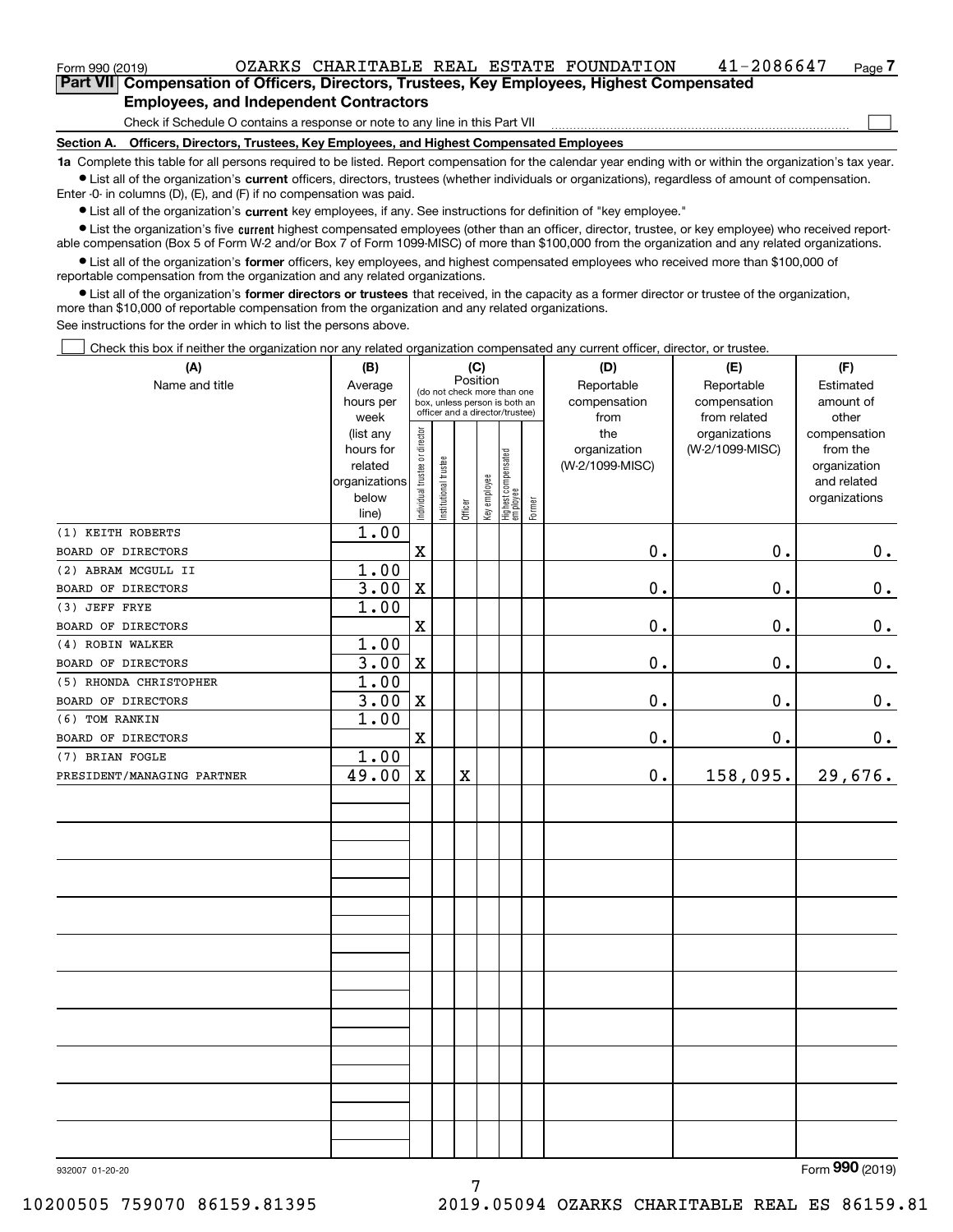|   | Form 990 (2019)                                                                                                                                                                                                                                                                                                                                                                                  |                                                                      |                                |                       |          |              |                                                                                                 |        | OZARKS CHARITABLE REAL ESTATE FOUNDATION       | 41-2086647                                       |    |                     |                                                                          | Page 8  |
|---|--------------------------------------------------------------------------------------------------------------------------------------------------------------------------------------------------------------------------------------------------------------------------------------------------------------------------------------------------------------------------------------------------|----------------------------------------------------------------------|--------------------------------|-----------------------|----------|--------------|-------------------------------------------------------------------------------------------------|--------|------------------------------------------------|--------------------------------------------------|----|---------------------|--------------------------------------------------------------------------|---------|
|   | <b>Part VII</b><br>Section A. Officers, Directors, Trustees, Key Employees, and Highest Compensated Employees (continued)                                                                                                                                                                                                                                                                        |                                                                      |                                |                       |          |              |                                                                                                 |        |                                                |                                                  |    |                     |                                                                          |         |
|   | (A)<br>Name and title                                                                                                                                                                                                                                                                                                                                                                            | (B)<br>Average<br>hours per<br>week                                  |                                |                       | Position | (C)          | (do not check more than one<br>box, unless person is both an<br>officer and a director/trustee) |        | (D)<br>Reportable<br>compensation              | (E)<br>Reportable<br>compensation                |    |                     | (F)<br>Estimated<br>amount of<br>other                                   |         |
|   |                                                                                                                                                                                                                                                                                                                                                                                                  | (list any<br>hours for<br>related<br>organizations<br>below<br>line) | Individual trustee or director | Institutional trustee | Officer  | Key employee | Highest compensated<br>employee                                                                 | Former | from<br>the<br>organization<br>(W-2/1099-MISC) | from related<br>organizations<br>(W-2/1099-MISC) |    |                     | compensation<br>from the<br>organization<br>and related<br>organizations |         |
|   |                                                                                                                                                                                                                                                                                                                                                                                                  |                                                                      |                                |                       |          |              |                                                                                                 |        |                                                |                                                  |    |                     |                                                                          |         |
|   |                                                                                                                                                                                                                                                                                                                                                                                                  |                                                                      |                                |                       |          |              |                                                                                                 |        |                                                |                                                  |    |                     |                                                                          |         |
|   |                                                                                                                                                                                                                                                                                                                                                                                                  |                                                                      |                                |                       |          |              |                                                                                                 |        |                                                |                                                  |    |                     |                                                                          |         |
|   |                                                                                                                                                                                                                                                                                                                                                                                                  |                                                                      |                                |                       |          |              |                                                                                                 |        |                                                |                                                  |    |                     |                                                                          |         |
|   |                                                                                                                                                                                                                                                                                                                                                                                                  |                                                                      |                                |                       |          |              |                                                                                                 |        |                                                |                                                  |    |                     |                                                                          |         |
|   |                                                                                                                                                                                                                                                                                                                                                                                                  |                                                                      |                                |                       |          |              |                                                                                                 |        |                                                |                                                  |    |                     |                                                                          |         |
|   |                                                                                                                                                                                                                                                                                                                                                                                                  |                                                                      |                                |                       |          |              |                                                                                                 |        | 0.                                             | 158,095.                                         |    |                     | 29,676.                                                                  |         |
|   | c Total from continuation sheets to Part VII, Section A manufactured by                                                                                                                                                                                                                                                                                                                          |                                                                      |                                |                       |          |              |                                                                                                 |        | $0$ .<br>0.                                    | 158,095.                                         | 0. |                     | 29,676.                                                                  | 0.      |
| 2 | Total number of individuals (including but not limited to those listed above) who received more than \$100,000 of reportable<br>compensation from the organization $\blacktriangleright$                                                                                                                                                                                                         |                                                                      |                                |                       |          |              |                                                                                                 |        |                                                |                                                  |    |                     | Yes                                                                      | 0<br>No |
| 3 | Did the organization list any former officer, director, trustee, key employee, or highest compensated employee on<br>line 1a? If "Yes," complete Schedule J for such individual manufactured contained and the 1a? If "Yes," complete Schedule J for such individual<br>For any individual listed on line 1a, is the sum of reportable compensation and other compensation from the organization |                                                                      |                                |                       |          |              |                                                                                                 |        |                                                |                                                  |    | 3                   |                                                                          | х       |
| 5 | Did any person listed on line 1a receive or accrue compensation from any unrelated organization or individual for services                                                                                                                                                                                                                                                                       |                                                                      |                                |                       |          |              |                                                                                                 |        |                                                |                                                  |    | 4                   | X                                                                        |         |
|   | <b>Section B. Independent Contractors</b>                                                                                                                                                                                                                                                                                                                                                        |                                                                      |                                |                       |          |              |                                                                                                 |        |                                                |                                                  |    | 5                   |                                                                          | x       |
| 1 | Complete this table for your five highest compensated independent contractors that received more than \$100,000 of compensation from<br>the organization. Report compensation for the calendar year ending with or within the organization's tax year.                                                                                                                                           |                                                                      |                                |                       |          |              |                                                                                                 |        |                                                |                                                  |    |                     |                                                                          |         |
|   | (A)<br>Name and business address                                                                                                                                                                                                                                                                                                                                                                 |                                                                      |                                | <b>NONE</b>           |          |              |                                                                                                 |        | (B)<br>Description of services                 |                                                  |    | (C)<br>Compensation |                                                                          |         |
|   |                                                                                                                                                                                                                                                                                                                                                                                                  |                                                                      |                                |                       |          |              |                                                                                                 |        |                                                |                                                  |    |                     |                                                                          |         |
|   |                                                                                                                                                                                                                                                                                                                                                                                                  |                                                                      |                                |                       |          |              |                                                                                                 |        |                                                |                                                  |    |                     |                                                                          |         |
|   |                                                                                                                                                                                                                                                                                                                                                                                                  |                                                                      |                                |                       |          |              |                                                                                                 |        |                                                |                                                  |    |                     |                                                                          |         |
| 2 | Total number of independent contractors (including but not limited to those listed above) who received more than                                                                                                                                                                                                                                                                                 |                                                                      |                                |                       |          |              |                                                                                                 |        |                                                |                                                  |    |                     |                                                                          |         |
|   | \$100,000 of compensation from the organization                                                                                                                                                                                                                                                                                                                                                  |                                                                      |                                |                       |          | 0            |                                                                                                 |        |                                                |                                                  |    | Form 990 (2019)     |                                                                          |         |

932008 01-20-20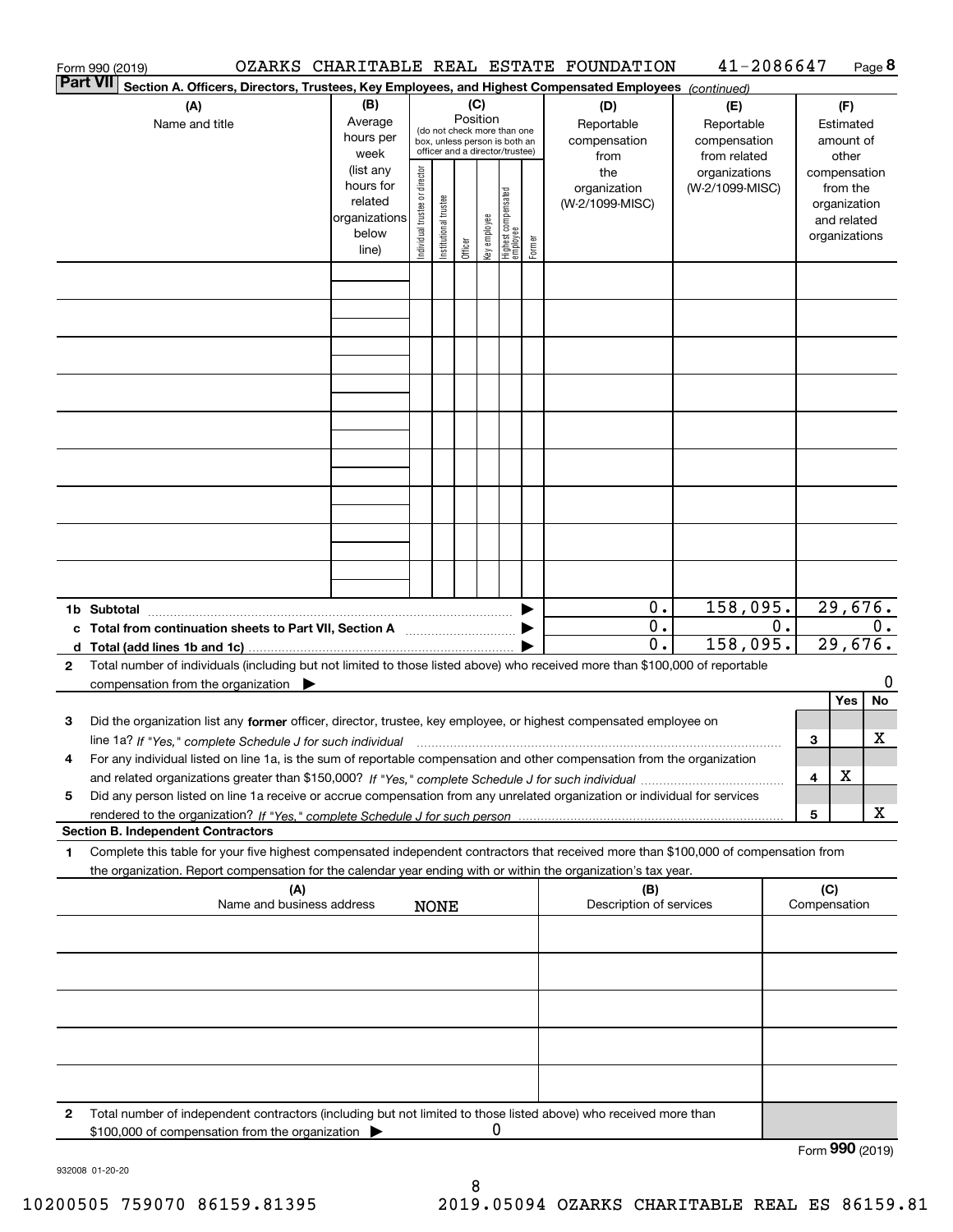| Form 990 (2019)                                           |      |    |                                                                               | OZARKS CHARITABLE REAL ESTATE FOUNDATION               |                        |                      |                                                                 | 41-2086647                    | Page 9                                                          |
|-----------------------------------------------------------|------|----|-------------------------------------------------------------------------------|--------------------------------------------------------|------------------------|----------------------|-----------------------------------------------------------------|-------------------------------|-----------------------------------------------------------------|
| <b>Part VIII</b>                                          |      |    | <b>Statement of Revenue</b>                                                   |                                                        |                        |                      |                                                                 |                               |                                                                 |
|                                                           |      |    | Check if Schedule O contains a response or note to any line in this Part VIII |                                                        |                        |                      |                                                                 |                               |                                                                 |
|                                                           |      |    |                                                                               |                                                        |                        | (A)<br>Total revenue | (B)<br>Related or exempt<br>function revenue   business revenue | $\overline{(C)}$<br>Unrelated | (D)<br>Revenue excluded<br>from tax under<br>sections 512 - 514 |
|                                                           |      |    | 1 a Federated campaigns                                                       | 1a                                                     |                        |                      |                                                                 |                               |                                                                 |
|                                                           |      |    | <b>b</b> Membership dues                                                      | 1 <sub>b</sub><br>$\ldots \ldots \ldots \ldots \ldots$ |                        |                      |                                                                 |                               |                                                                 |
|                                                           |      |    | c Fundraising events                                                          | 1 <sub>c</sub>                                         |                        |                      |                                                                 |                               |                                                                 |
|                                                           |      |    | d Related organizations                                                       | 1 <sub>d</sub>                                         |                        |                      |                                                                 |                               |                                                                 |
|                                                           |      |    | e Government grants (contributions)                                           | 1e                                                     |                        |                      |                                                                 |                               |                                                                 |
|                                                           |      |    | f All other contributions, gifts, grants, and                                 |                                                        |                        |                      |                                                                 |                               |                                                                 |
| Contributions, Gifts, Grants<br>and Other Similar Amounts |      |    | similar amounts not included above                                            | 1f                                                     | 611,000.               |                      |                                                                 |                               |                                                                 |
|                                                           |      |    | g Noncash contributions included in lines 1a-1f                               | $1g$ \$                                                | 611,000.               |                      |                                                                 |                               |                                                                 |
|                                                           |      |    |                                                                               |                                                        |                        | 611,000.             |                                                                 |                               |                                                                 |
|                                                           |      |    |                                                                               |                                                        | <b>Business Code</b>   |                      |                                                                 |                               |                                                                 |
|                                                           |      | 2a |                                                                               |                                                        |                        |                      |                                                                 |                               |                                                                 |
|                                                           |      | b  |                                                                               |                                                        |                        |                      |                                                                 |                               |                                                                 |
|                                                           |      | c  |                                                                               |                                                        |                        |                      |                                                                 |                               |                                                                 |
|                                                           |      | d  |                                                                               |                                                        |                        |                      |                                                                 |                               |                                                                 |
| Program Service<br>Revenue                                |      | е  |                                                                               |                                                        |                        |                      |                                                                 |                               |                                                                 |
|                                                           |      |    |                                                                               |                                                        |                        |                      |                                                                 |                               |                                                                 |
|                                                           |      |    |                                                                               |                                                        |                        |                      |                                                                 |                               |                                                                 |
|                                                           | 3    |    | Investment income (including dividends, interest, and                         |                                                        |                        |                      |                                                                 |                               |                                                                 |
|                                                           |      |    |                                                                               |                                                        | ▶                      |                      |                                                                 |                               |                                                                 |
|                                                           | 4    |    | Income from investment of tax-exempt bond proceeds                            |                                                        |                        |                      |                                                                 |                               |                                                                 |
|                                                           | 5    |    |                                                                               |                                                        |                        |                      |                                                                 |                               |                                                                 |
|                                                           |      |    |                                                                               | (i) Real                                               | (ii) Personal          |                      |                                                                 |                               |                                                                 |
|                                                           |      |    | <b>6 a</b> Gross rents                                                        | l 6a                                                   |                        |                      |                                                                 |                               |                                                                 |
|                                                           |      |    | <b>b</b> Less: rental expenses                                                | 6b                                                     |                        |                      |                                                                 |                               |                                                                 |
|                                                           |      |    | c Rental income or (loss)                                                     | 6c                                                     |                        |                      |                                                                 |                               |                                                                 |
|                                                           |      |    | d Net rental income or (loss)                                                 | (i) Securities                                         | ▶                      |                      |                                                                 |                               |                                                                 |
|                                                           |      |    | 7 a Gross amount from sales of                                                |                                                        | (ii) Other<br>346,430. |                      |                                                                 |                               |                                                                 |
|                                                           |      |    | assets other than inventory                                                   | 7a                                                     |                        |                      |                                                                 |                               |                                                                 |
|                                                           |      |    | <b>b</b> Less: cost or other basis                                            |                                                        | 496,652.               |                      |                                                                 |                               |                                                                 |
| evenue                                                    |      |    | and sales expenses<br>c Gain or (loss)                                        | 7b<br>7c                                               | $-150, 222.$           |                      |                                                                 |                               |                                                                 |
|                                                           |      |    |                                                                               |                                                        |                        | $-150, 222.$         | $-150, 222.$                                                    |                               |                                                                 |
| č                                                         |      |    | 8 a Gross income from fundraising events (not                                 |                                                        |                        |                      |                                                                 |                               |                                                                 |
| Other                                                     |      |    | including \$<br>$\overline{\phantom{a}}$ of                                   |                                                        |                        |                      |                                                                 |                               |                                                                 |
|                                                           |      |    | contributions reported on line 1c). See                                       |                                                        |                        |                      |                                                                 |                               |                                                                 |
|                                                           |      |    |                                                                               | 8a                                                     |                        |                      |                                                                 |                               |                                                                 |
|                                                           |      |    |                                                                               | 8b                                                     |                        |                      |                                                                 |                               |                                                                 |
|                                                           |      |    | c Net income or (loss) from fundraising events                                |                                                        |                        |                      |                                                                 |                               |                                                                 |
|                                                           |      |    | 9 a Gross income from gaming activities. See                                  |                                                        |                        |                      |                                                                 |                               |                                                                 |
|                                                           |      |    |                                                                               | 9a                                                     |                        |                      |                                                                 |                               |                                                                 |
|                                                           |      |    |                                                                               | 9b                                                     |                        |                      |                                                                 |                               |                                                                 |
|                                                           |      |    | c Net income or (loss) from gaming activities _______________                 |                                                        |                        |                      |                                                                 |                               |                                                                 |
|                                                           |      |    | 10 a Gross sales of inventory, less returns                                   |                                                        |                        |                      |                                                                 |                               |                                                                 |
|                                                           |      |    |                                                                               | 10a                                                    |                        |                      |                                                                 |                               |                                                                 |
|                                                           |      |    | <b>b</b> Less: cost of goods sold                                             | 10 <sub>b</sub>                                        |                        |                      |                                                                 |                               |                                                                 |
|                                                           |      |    | c Net income or (loss) from sales of inventory                                |                                                        |                        |                      |                                                                 |                               |                                                                 |
|                                                           |      |    |                                                                               |                                                        | <b>Business Code</b>   |                      |                                                                 |                               |                                                                 |
| Miscellaneous<br>Revenue                                  | 11 a |    |                                                                               |                                                        |                        |                      |                                                                 |                               |                                                                 |
|                                                           |      | b  |                                                                               |                                                        |                        |                      |                                                                 |                               |                                                                 |
|                                                           |      | c  |                                                                               |                                                        |                        |                      |                                                                 |                               |                                                                 |
|                                                           |      |    |                                                                               |                                                        |                        |                      |                                                                 |                               |                                                                 |
|                                                           |      |    |                                                                               |                                                        |                        |                      |                                                                 |                               |                                                                 |
|                                                           | 12   |    |                                                                               |                                                        | ▶                      | 460,778.             | $-150, 222.$                                                    | $\mathbf{0}$ .                | 0.                                                              |

9

<sup>932009 01-20-20</sup>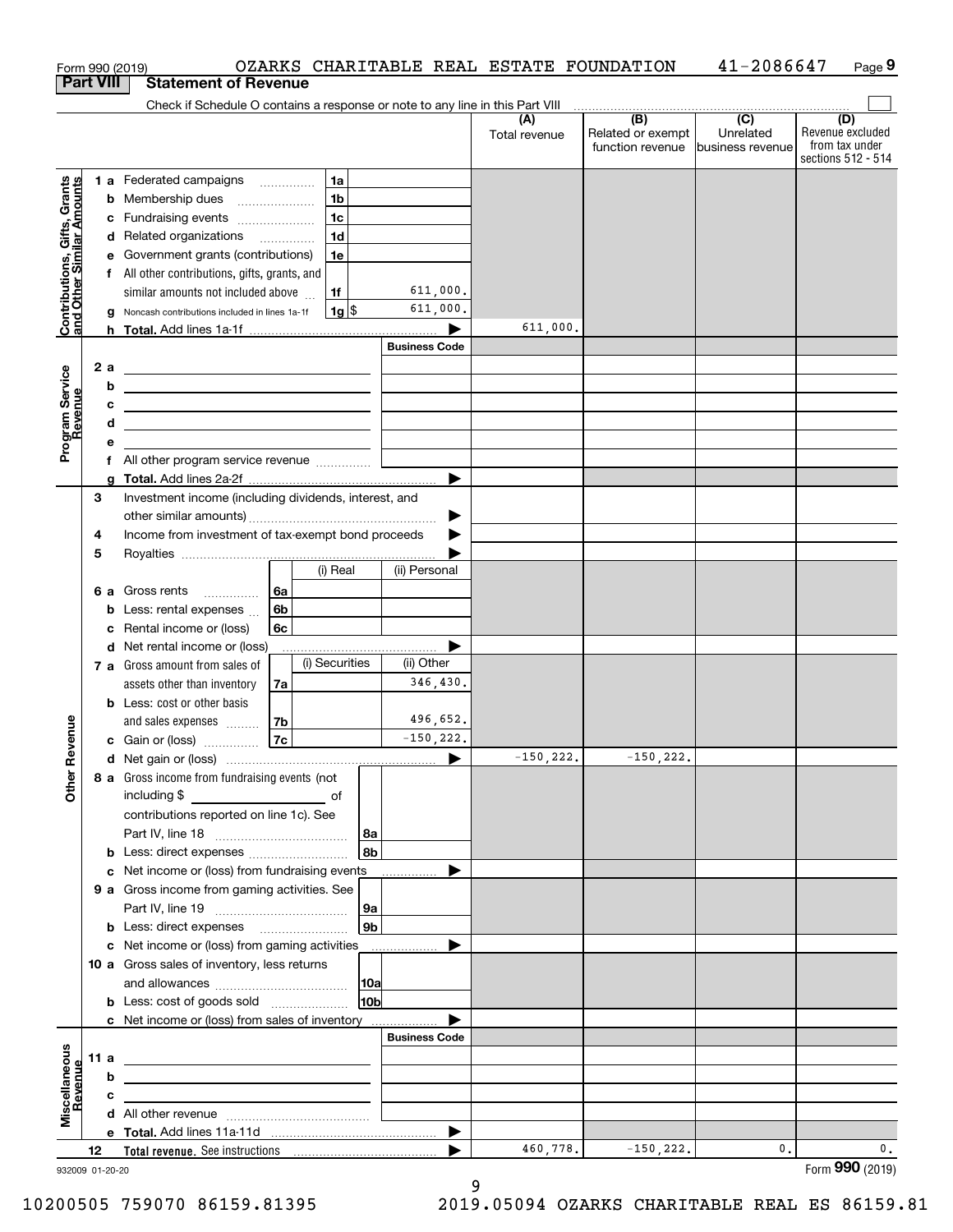### $_{\rm Form}$ 990 (2019) OZARKS CHARITABLE REAL ESTATE FOUNDATION  $\,$   $\,$  41–2086647  $\,$   $_{\rm Page}$ **10 Part IX Statement of Functional Expenses**

*Section 501(c)(3) and 501(c)(4) organizations must complete all columns. All other organizations must complete column (A).*

|              | Check if Schedule O contains a response or note to any line in this Part IX                                                                                                                                                          |                       |                                    |                                           |                                |  |  |  |
|--------------|--------------------------------------------------------------------------------------------------------------------------------------------------------------------------------------------------------------------------------------|-----------------------|------------------------------------|-------------------------------------------|--------------------------------|--|--|--|
|              | Do not include amounts reported on lines 6b,<br>7b, 8b, 9b, and 10b of Part VIII.                                                                                                                                                    | (A)<br>Total expenses | (B)<br>Program service<br>expenses | (C)<br>Management and<br>general expenses | (D)<br>Fundraising<br>expenses |  |  |  |
| 1.           | Grants and other assistance to domestic organizations                                                                                                                                                                                |                       |                                    |                                           |                                |  |  |  |
|              | and domestic governments. See Part IV, line 21<br>$\mathbf{r}$                                                                                                                                                                       | 210,423.              | 210,423.                           |                                           |                                |  |  |  |
| $\mathbf{2}$ | Grants and other assistance to domestic                                                                                                                                                                                              |                       |                                    |                                           |                                |  |  |  |
|              | individuals. See Part IV, line 22                                                                                                                                                                                                    |                       |                                    |                                           |                                |  |  |  |
| 3            | Grants and other assistance to foreign                                                                                                                                                                                               |                       |                                    |                                           |                                |  |  |  |
|              | organizations, foreign governments, and foreign                                                                                                                                                                                      |                       |                                    |                                           |                                |  |  |  |
|              | individuals. See Part IV, lines 15 and 16                                                                                                                                                                                            |                       |                                    |                                           |                                |  |  |  |
| 4            | Benefits paid to or for members                                                                                                                                                                                                      |                       |                                    |                                           |                                |  |  |  |
| 5            | Compensation of current officers, directors,                                                                                                                                                                                         |                       |                                    |                                           |                                |  |  |  |
|              | trustees, and key employees                                                                                                                                                                                                          |                       |                                    |                                           |                                |  |  |  |
| 6            | Compensation not included above to disqualified                                                                                                                                                                                      |                       |                                    |                                           |                                |  |  |  |
|              | persons (as defined under section $4958(f)(1)$ ) and                                                                                                                                                                                 |                       |                                    |                                           |                                |  |  |  |
|              | persons described in section $4958(c)(3)(B)$                                                                                                                                                                                         |                       |                                    |                                           |                                |  |  |  |
| 7            |                                                                                                                                                                                                                                      |                       |                                    |                                           |                                |  |  |  |
| 8            | Pension plan accruals and contributions (include                                                                                                                                                                                     |                       |                                    |                                           |                                |  |  |  |
|              | section 401(k) and 403(b) employer contributions)                                                                                                                                                                                    |                       |                                    |                                           |                                |  |  |  |
| 9            |                                                                                                                                                                                                                                      |                       |                                    |                                           |                                |  |  |  |
| 10           |                                                                                                                                                                                                                                      |                       |                                    |                                           |                                |  |  |  |
| 11           | Fees for services (nonemployees):                                                                                                                                                                                                    |                       |                                    |                                           |                                |  |  |  |
| a            |                                                                                                                                                                                                                                      |                       |                                    |                                           |                                |  |  |  |
| b            |                                                                                                                                                                                                                                      |                       |                                    |                                           |                                |  |  |  |
| c            |                                                                                                                                                                                                                                      |                       |                                    |                                           |                                |  |  |  |
| d            |                                                                                                                                                                                                                                      |                       |                                    |                                           |                                |  |  |  |
| е            | Professional fundraising services. See Part IV, line 17                                                                                                                                                                              |                       |                                    |                                           |                                |  |  |  |
| f            | Investment management fees                                                                                                                                                                                                           |                       |                                    |                                           |                                |  |  |  |
| g            | Other. (If line 11g amount exceeds 10% of line 25,                                                                                                                                                                                   |                       |                                    |                                           |                                |  |  |  |
|              | column (A) amount, list line 11g expenses on Sch O.)                                                                                                                                                                                 |                       |                                    |                                           |                                |  |  |  |
| 12           |                                                                                                                                                                                                                                      |                       |                                    |                                           |                                |  |  |  |
| 13           |                                                                                                                                                                                                                                      |                       |                                    |                                           |                                |  |  |  |
| 14           |                                                                                                                                                                                                                                      |                       |                                    |                                           |                                |  |  |  |
| 15           |                                                                                                                                                                                                                                      |                       |                                    |                                           |                                |  |  |  |
| 16           |                                                                                                                                                                                                                                      |                       |                                    |                                           |                                |  |  |  |
| 17           | Travel                                                                                                                                                                                                                               |                       |                                    |                                           |                                |  |  |  |
| 18           | Payments of travel or entertainment expenses                                                                                                                                                                                         |                       |                                    |                                           |                                |  |  |  |
|              | for any federal, state, or local public officials                                                                                                                                                                                    |                       |                                    |                                           |                                |  |  |  |
| 19           | Conferences, conventions, and meetings                                                                                                                                                                                               |                       |                                    |                                           |                                |  |  |  |
| 20           | Interest                                                                                                                                                                                                                             |                       |                                    |                                           |                                |  |  |  |
| 21           |                                                                                                                                                                                                                                      |                       |                                    |                                           |                                |  |  |  |
| 22           | Depreciation, depletion, and amortization                                                                                                                                                                                            |                       |                                    |                                           |                                |  |  |  |
| 23           | Insurance                                                                                                                                                                                                                            |                       |                                    |                                           |                                |  |  |  |
| 24           | Other expenses. Itemize expenses not covered<br>above (List miscellaneous expenses on line 24e. If<br>line 24e amount exceeds 10% of line 25, column (A)<br>amount, list line 24e expenses on Schedule O.)                           |                       |                                    |                                           |                                |  |  |  |
| a            | REAL ESTATE TAXES ON PR                                                                                                                                                                                                              | 2,955.                | 2,955.                             |                                           |                                |  |  |  |
| b            | the contract of the contract of the contract of the contract of the contract of                                                                                                                                                      |                       |                                    |                                           |                                |  |  |  |
| с            | <u> 1989 - Johann Barbara, martin amerikan basar dan basa dan basa dan basa dalam basa dalam basa dalam basa dala</u>                                                                                                                |                       |                                    |                                           |                                |  |  |  |
| d            | <u> 1989 - Johann Barbara, martxa alemaniar amerikan a</u>                                                                                                                                                                           |                       |                                    |                                           |                                |  |  |  |
| е            | All other expenses <b>with a set of the set of the set of the set of the set of the set of the set of the set of the set of the set of the set of the set of the set of the set of the set of the set of the set of the set of t</b> |                       |                                    |                                           |                                |  |  |  |
| 25           | Total functional expenses. Add lines 1 through 24e                                                                                                                                                                                   | 213,378.              | 213,378.                           | 0.                                        | $0$ .                          |  |  |  |
| 26           | Joint costs. Complete this line only if the organization                                                                                                                                                                             |                       |                                    |                                           |                                |  |  |  |
|              | reported in column (B) joint costs from a combined                                                                                                                                                                                   |                       |                                    |                                           |                                |  |  |  |
|              | educational campaign and fundraising solicitation.                                                                                                                                                                                   |                       |                                    |                                           |                                |  |  |  |
|              | Check here $\blacktriangleright$<br>if following SOP 98-2 (ASC 958-720)                                                                                                                                                              |                       |                                    |                                           |                                |  |  |  |

10

932010 01-20-20

Form (2019) **990**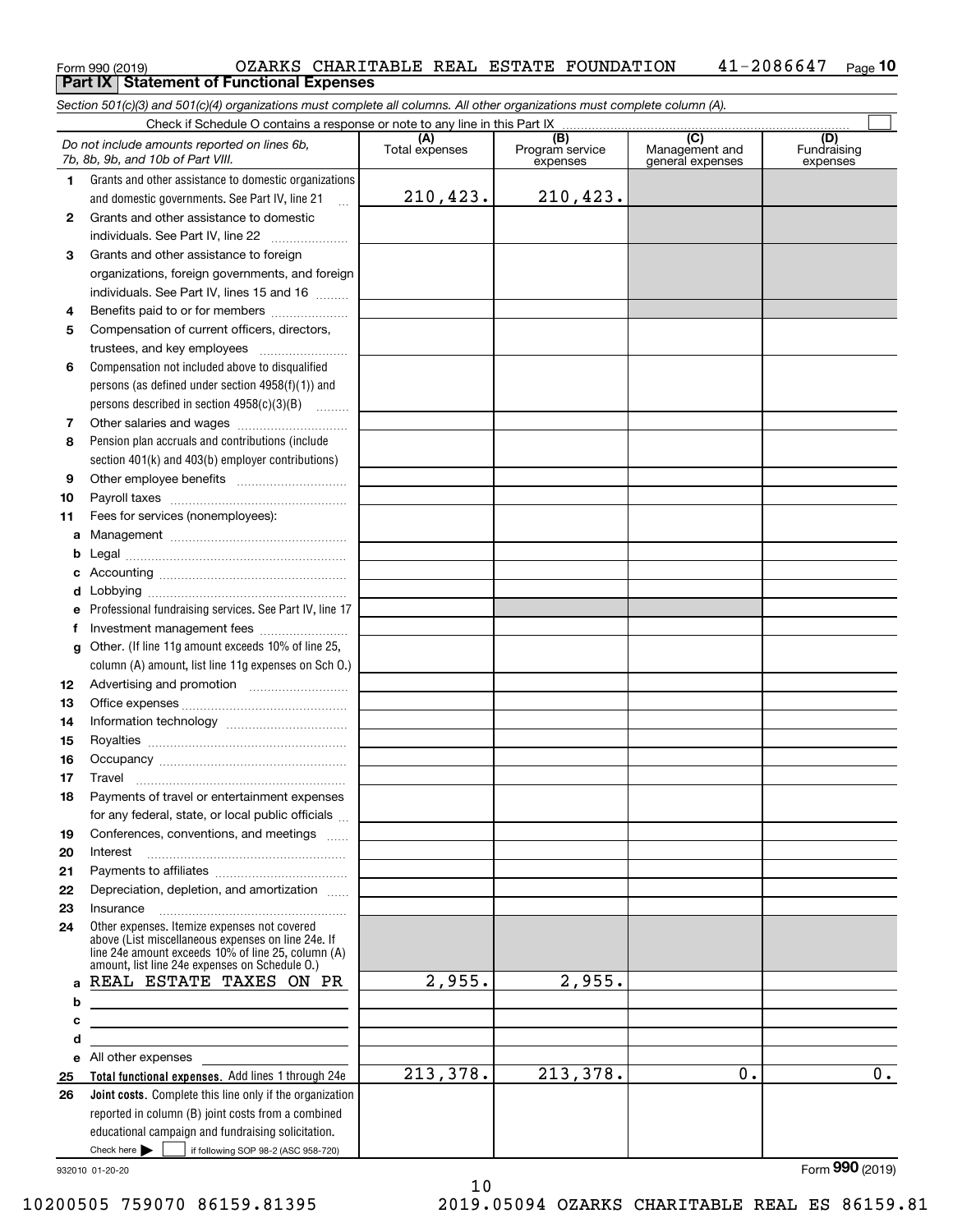| Form 990 (2019) |  |  |  |  |  | OZARKS CHARITABLE REAL ESTATE FOUNDATION | $-2086647$ | Page |  |
|-----------------|--|--|--|--|--|------------------------------------------|------------|------|--|
|-----------------|--|--|--|--|--|------------------------------------------|------------|------|--|

|                             |          |                                                                                                                                                                                                                                                                                                                                                                                                                                                                |                  | (A)<br>Beginning of year |                 | (B)<br>End of year       |
|-----------------------------|----------|----------------------------------------------------------------------------------------------------------------------------------------------------------------------------------------------------------------------------------------------------------------------------------------------------------------------------------------------------------------------------------------------------------------------------------------------------------------|------------------|--------------------------|-----------------|--------------------------|
|                             | 1        |                                                                                                                                                                                                                                                                                                                                                                                                                                                                |                  |                          | 1               |                          |
|                             | 2        |                                                                                                                                                                                                                                                                                                                                                                                                                                                                |                  | $\mathbf{2}$             |                 |                          |
|                             | з        |                                                                                                                                                                                                                                                                                                                                                                                                                                                                |                  | 3                        |                 |                          |
|                             | 4        |                                                                                                                                                                                                                                                                                                                                                                                                                                                                |                  |                          | 4               |                          |
|                             | 5        | Loans and other receivables from any current or former officer, director,                                                                                                                                                                                                                                                                                                                                                                                      |                  |                          |                 |                          |
|                             |          | trustee, key employee, creator or founder, substantial contributor, or 35%                                                                                                                                                                                                                                                                                                                                                                                     |                  |                          |                 |                          |
|                             |          | controlled entity or family member of any of these persons                                                                                                                                                                                                                                                                                                                                                                                                     |                  |                          | 5               |                          |
|                             | 6        | Loans and other receivables from other disqualified persons (as defined                                                                                                                                                                                                                                                                                                                                                                                        |                  |                          |                 |                          |
|                             |          | under section 4958(f)(1)), and persons described in section 4958(c)(3)(B)                                                                                                                                                                                                                                                                                                                                                                                      | $\sim$           |                          | 6               |                          |
|                             | 7        |                                                                                                                                                                                                                                                                                                                                                                                                                                                                |                  |                          | $\overline{7}$  |                          |
| Assets                      | 8        |                                                                                                                                                                                                                                                                                                                                                                                                                                                                |                  |                          | 8               |                          |
|                             | 9        | Prepaid expenses and deferred charges                                                                                                                                                                                                                                                                                                                                                                                                                          |                  |                          | 9               |                          |
|                             |          | <b>10a</b> Land, buildings, and equipment: cost or other                                                                                                                                                                                                                                                                                                                                                                                                       |                  |                          |                 |                          |
|                             |          | basis. Complete Part VI of Schedule D    10a   1, 240, 000.                                                                                                                                                                                                                                                                                                                                                                                                    |                  |                          |                 |                          |
|                             |          | <u>  10b</u> 10cm<br><b>b</b> Less: accumulated depreciation                                                                                                                                                                                                                                                                                                                                                                                                   | $\overline{0}$ . | 1,107,600.               | 10 <sub>c</sub> | 1, 240, 000.             |
|                             | 11       |                                                                                                                                                                                                                                                                                                                                                                                                                                                                |                  |                          | 11              |                          |
|                             | 12       |                                                                                                                                                                                                                                                                                                                                                                                                                                                                |                  | 709, 547.                | 12              | 814,445.                 |
|                             | 13       |                                                                                                                                                                                                                                                                                                                                                                                                                                                                |                  |                          | 13              |                          |
|                             | 14       |                                                                                                                                                                                                                                                                                                                                                                                                                                                                |                  |                          | 14              |                          |
|                             | 15       |                                                                                                                                                                                                                                                                                                                                                                                                                                                                | 0.               | 15                       | 115,000.        |                          |
|                             | 16       |                                                                                                                                                                                                                                                                                                                                                                                                                                                                |                  | 1,817,147.               | 16              | 2,169,445.               |
|                             | 17       |                                                                                                                                                                                                                                                                                                                                                                                                                                                                |                  | 17                       |                 |                          |
|                             | 18       |                                                                                                                                                                                                                                                                                                                                                                                                                                                                |                  | 18                       |                 |                          |
|                             | 19       | Deferred revenue manual contracts and contracts are all the contracts and contracts are contracted and contracts are contracted and contract are contracted and contract are contracted and contract are contracted and contra                                                                                                                                                                                                                                 |                  |                          | 19              |                          |
|                             | 20       |                                                                                                                                                                                                                                                                                                                                                                                                                                                                |                  |                          | 20              |                          |
|                             | 21       | Escrow or custodial account liability. Complete Part IV of Schedule D                                                                                                                                                                                                                                                                                                                                                                                          |                  |                          | 21              |                          |
|                             | 22       | Loans and other payables to any current or former officer, director,                                                                                                                                                                                                                                                                                                                                                                                           |                  |                          |                 |                          |
|                             |          | trustee, key employee, creator or founder, substantial contributor, or 35%                                                                                                                                                                                                                                                                                                                                                                                     |                  |                          |                 |                          |
| Liabilities                 |          | controlled entity or family member of any of these persons                                                                                                                                                                                                                                                                                                                                                                                                     |                  |                          | 22              |                          |
|                             | 23       | Secured mortgages and notes payable to unrelated third parties                                                                                                                                                                                                                                                                                                                                                                                                 |                  |                          | 23              |                          |
|                             | 24       |                                                                                                                                                                                                                                                                                                                                                                                                                                                                |                  |                          | 24              |                          |
|                             | 25       | Other liabilities (including federal income tax, payables to related third                                                                                                                                                                                                                                                                                                                                                                                     |                  |                          |                 |                          |
|                             |          | parties, and other liabilities not included on lines 17-24). Complete Part X                                                                                                                                                                                                                                                                                                                                                                                   |                  |                          |                 |                          |
|                             |          | of Schedule D<br>$\begin{minipage}{0.5\textwidth} \begin{tabular}{ l l l } \hline & \multicolumn{1}{ l l } \hline & \multicolumn{1}{ l } \multicolumn{1}{ l } \hline \multicolumn{1}{ l } \multicolumn{1}{ l } \multicolumn{1}{ l } \multicolumn{1}{ l } \multicolumn{1}{ l } \multicolumn{1}{ l } \multicolumn{1}{ l } \multicolumn{1}{ l } \multicolumn{1}{ l } \multicolumn{1}{ l } \multicolumn{1}{ l } \multicolumn{1}{ l } \multicolumn{1}{ l } \multic$ |                  | 25                       |                 |                          |
|                             | 26       | Total liabilities. Add lines 17 through 25                                                                                                                                                                                                                                                                                                                                                                                                                     |                  | 0.1                      | 26              | $\mathbf 0$ .            |
|                             |          | Organizations that follow FASB ASC 958, check here $\triangleright \lfloor X \rfloor$                                                                                                                                                                                                                                                                                                                                                                          |                  |                          |                 |                          |
|                             |          | and complete lines 27, 28, 32, and 33.                                                                                                                                                                                                                                                                                                                                                                                                                         |                  |                          |                 |                          |
|                             | 27       |                                                                                                                                                                                                                                                                                                                                                                                                                                                                |                  | 1,817,147.               | 27              |                          |
|                             | 28       |                                                                                                                                                                                                                                                                                                                                                                                                                                                                |                  |                          | 28              | 2,169,445.               |
|                             |          | Organizations that do not follow FASB ASC 958, check here ▶ □                                                                                                                                                                                                                                                                                                                                                                                                  |                  |                          |                 |                          |
|                             |          | and complete lines 29 through 33.                                                                                                                                                                                                                                                                                                                                                                                                                              |                  |                          |                 |                          |
|                             | 29       |                                                                                                                                                                                                                                                                                                                                                                                                                                                                |                  |                          | 29              |                          |
|                             | 30       | Paid-in or capital surplus, or land, building, or equipment fund                                                                                                                                                                                                                                                                                                                                                                                               |                  |                          | 30<br>31        |                          |
| Net Assets or Fund Balances | 31       | Retained earnings, endowment, accumulated income, or other funds                                                                                                                                                                                                                                                                                                                                                                                               |                  | 1,817,147.               | 32              | 2,169,445.               |
|                             | 32<br>33 |                                                                                                                                                                                                                                                                                                                                                                                                                                                                |                  | 1,817,147.               | 33              | $\overline{2,169,445}$ . |
|                             |          |                                                                                                                                                                                                                                                                                                                                                                                                                                                                |                  |                          |                 |                          |

Form (2019) **990**

**11**

| Form 990 (2019)               |  |  |
|-------------------------------|--|--|
| <b>Part X   Balance Sheet</b> |  |  |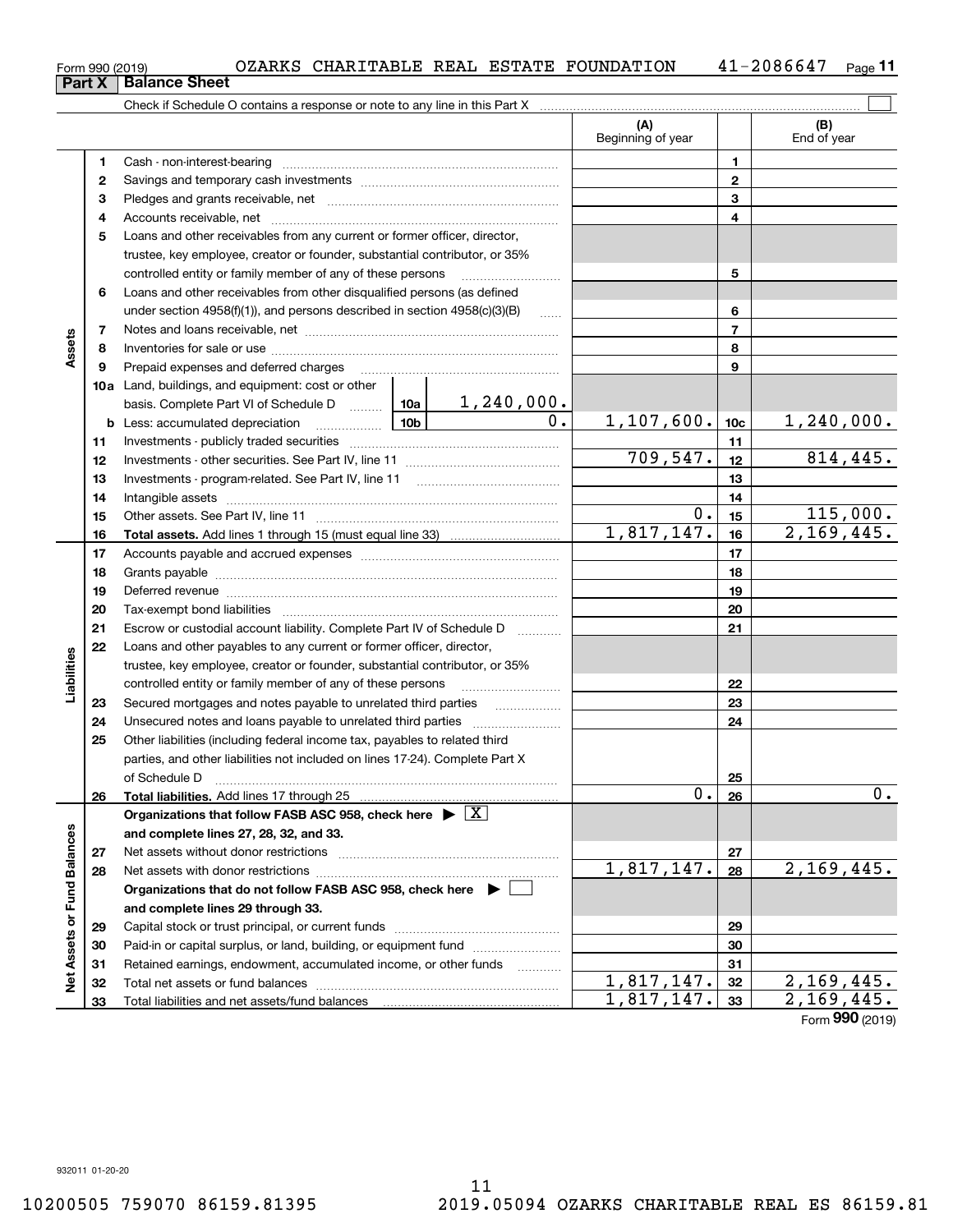|    | OZARKS CHARITABLE REAL ESTATE FOUNDATION<br>Form 990 (2019)                                                                                                                                                                                                                                                                                                                                                                                                             | 41-2086647              |                |            | $Page$ 12               |
|----|-------------------------------------------------------------------------------------------------------------------------------------------------------------------------------------------------------------------------------------------------------------------------------------------------------------------------------------------------------------------------------------------------------------------------------------------------------------------------|-------------------------|----------------|------------|-------------------------|
|    | <b>Reconciliation of Net Assets</b><br>Part XI                                                                                                                                                                                                                                                                                                                                                                                                                          |                         |                |            |                         |
|    |                                                                                                                                                                                                                                                                                                                                                                                                                                                                         |                         |                |            | - X                     |
|    |                                                                                                                                                                                                                                                                                                                                                                                                                                                                         |                         |                |            |                         |
| 1  | Total revenue (must equal Part VIII, column (A), line 12)                                                                                                                                                                                                                                                                                                                                                                                                               | 1.                      |                | 460,778.   |                         |
| 2  | Total expenses (must equal Part IX, column (A), line 25)                                                                                                                                                                                                                                                                                                                                                                                                                | $\overline{2}$          |                | 213,378.   |                         |
| 3  | Revenue less expenses. Subtract line 2 from line 1                                                                                                                                                                                                                                                                                                                                                                                                                      | 3                       |                | 247,400.   |                         |
| 4  |                                                                                                                                                                                                                                                                                                                                                                                                                                                                         | $\overline{\mathbf{4}}$ | 1,817,147.     |            |                         |
| 5  | Net unrealized gains (losses) on investments                                                                                                                                                                                                                                                                                                                                                                                                                            | 5                       |                |            |                         |
| 6  |                                                                                                                                                                                                                                                                                                                                                                                                                                                                         | 6                       |                |            |                         |
| 7  | Investment expenses                                                                                                                                                                                                                                                                                                                                                                                                                                                     | $\overline{7}$          |                |            |                         |
| 8  | Prior period adjustments<br>$\begin{minipage}{0.5\textwidth} \begin{tabular}{ l l l } \hline \multicolumn{1}{ l l l } \hline \multicolumn{1}{ l l } \multicolumn{1}{ l } \multicolumn{1}{ l } \multicolumn{1}{ l } \multicolumn{1}{ l } \multicolumn{1}{ l } \multicolumn{1}{ l } \multicolumn{1}{ l } \multicolumn{1}{ l } \multicolumn{1}{ l } \multicolumn{1}{ l } \multicolumn{1}{ l } \multicolumn{1}{ l } \multicolumn{1}{ l } \multicolumn{1}{ l } \multicolumn$ | 8                       |                |            |                         |
| 9  | Other changes in net assets or fund balances (explain on Schedule O)                                                                                                                                                                                                                                                                                                                                                                                                    | 9                       |                |            | 104,898.                |
| 10 | Net assets or fund balances at end of year. Combine lines 3 through 9 (must equal Part X, line 32,                                                                                                                                                                                                                                                                                                                                                                      |                         |                |            |                         |
|    |                                                                                                                                                                                                                                                                                                                                                                                                                                                                         | 10 <sup>10</sup>        | 2,169,445.     |            |                         |
|    | Part XII Financial Statements and Reporting                                                                                                                                                                                                                                                                                                                                                                                                                             |                         |                |            |                         |
|    |                                                                                                                                                                                                                                                                                                                                                                                                                                                                         |                         |                |            | $\overline{\mathbf{X}}$ |
|    |                                                                                                                                                                                                                                                                                                                                                                                                                                                                         |                         |                | <b>Yes</b> | <b>No</b>               |
| 1  | $ X $ Accrual<br>Accounting method used to prepare the Form 990: <u>I</u> Cash<br>Other                                                                                                                                                                                                                                                                                                                                                                                 |                         |                |            |                         |
|    | If the organization changed its method of accounting from a prior year or checked "Other," explain in Schedule O.                                                                                                                                                                                                                                                                                                                                                       |                         |                |            |                         |
|    | 2a Were the organization's financial statements compiled or reviewed by an independent accountant?                                                                                                                                                                                                                                                                                                                                                                      |                         | 2a             |            | X                       |
|    | If "Yes," check a box below to indicate whether the financial statements for the year were compiled or reviewed on a                                                                                                                                                                                                                                                                                                                                                    |                         |                |            |                         |
|    | separate basis, consolidated basis, or both:                                                                                                                                                                                                                                                                                                                                                                                                                            |                         |                |            |                         |
|    | Separate basis<br>Consolidated basis<br>Both consolidated and separate basis                                                                                                                                                                                                                                                                                                                                                                                            |                         |                |            |                         |
|    | <b>b</b> Were the organization's financial statements audited by an independent accountant?                                                                                                                                                                                                                                                                                                                                                                             |                         | 2 <sub>b</sub> | X          |                         |
|    | If "Yes," check a box below to indicate whether the financial statements for the year were audited on a separate basis,                                                                                                                                                                                                                                                                                                                                                 |                         |                |            |                         |
|    | consolidated basis, or both:                                                                                                                                                                                                                                                                                                                                                                                                                                            |                         |                |            |                         |
|    | $\boxed{\mathbf{X}}$ Consolidated basis<br>Separate basis<br>Both consolidated and separate basis                                                                                                                                                                                                                                                                                                                                                                       |                         |                |            |                         |
|    | c If "Yes" to line 2a or 2b, does the organization have a committee that assumes responsibility for oversight of the audit,                                                                                                                                                                                                                                                                                                                                             |                         |                |            |                         |
|    |                                                                                                                                                                                                                                                                                                                                                                                                                                                                         |                         | 2c             | X          |                         |
|    | If the organization changed either its oversight process or selection process during the tax year, explain on Schedule O.                                                                                                                                                                                                                                                                                                                                               |                         |                |            |                         |
|    | 3a As a result of a federal award, was the organization required to undergo an audit or audits as set forth in the Single Audit                                                                                                                                                                                                                                                                                                                                         |                         |                |            |                         |
|    |                                                                                                                                                                                                                                                                                                                                                                                                                                                                         |                         | За             |            | x                       |
|    | b If "Yes," did the organization undergo the required audit or audits? If the organization did not undergo the required audit                                                                                                                                                                                                                                                                                                                                           |                         |                |            |                         |
|    | or audits, explain why on Schedule O and describe any steps taken to undergo such audits                                                                                                                                                                                                                                                                                                                                                                                |                         | 3b             | nnn        |                         |

Form (2019) **990**

932012 01-20-20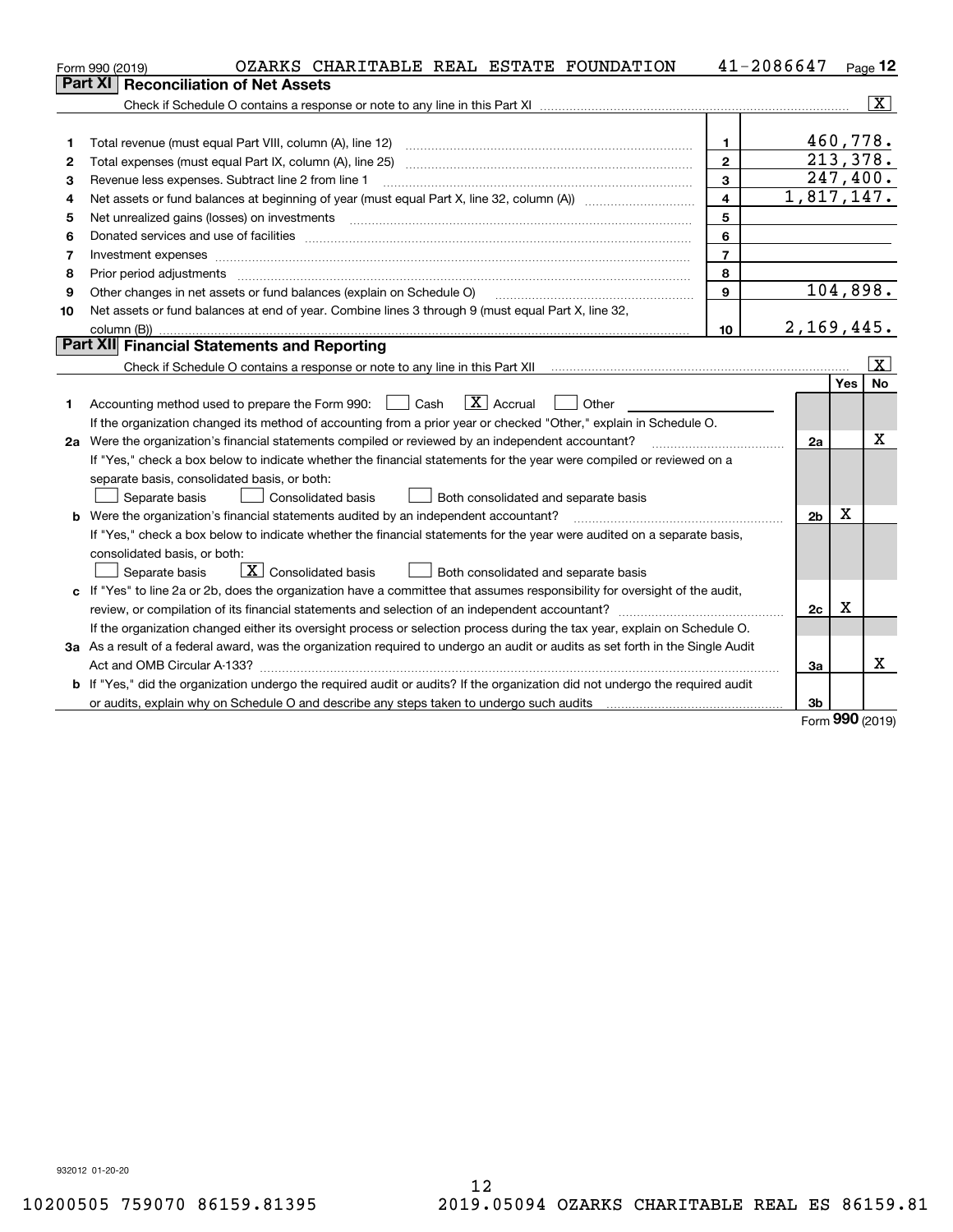| <b>SCHEDULE A</b> |
|-------------------|
|-------------------|

**(Form 990 or 990-EZ)**

# **Public Charity Status and Public Support**

**Complete if the organization is a section 501(c)(3) organization or a section 4947(a)(1) nonexempt charitable trust.**

| OMB No. 1545-0047                   |
|-------------------------------------|
| 2019                                |
| <b>Open to Public</b><br>Inspection |

|        |                       | Department of the Treasury<br>Internal Revenue Service                                                                                     |                                                      |                                                                                    | Attach to Form 990 or Form 990-EZ.<br>Go to www.irs.gov/Form990 for instructions and the latest information.                                                                                                  |                                 |    |                            |          | <b>Open to Public</b><br>Inspection   |  |
|--------|-----------------------|--------------------------------------------------------------------------------------------------------------------------------------------|------------------------------------------------------|------------------------------------------------------------------------------------|---------------------------------------------------------------------------------------------------------------------------------------------------------------------------------------------------------------|---------------------------------|----|----------------------------|----------|---------------------------------------|--|
|        |                       | Name of the organization                                                                                                                   |                                                      |                                                                                    |                                                                                                                                                                                                               |                                 |    |                            |          | <b>Employer identification number</b> |  |
|        |                       |                                                                                                                                            |                                                      |                                                                                    | OZARKS CHARITABLE REAL ESTATE FOUNDATION                                                                                                                                                                      |                                 |    |                            |          | 41-2086647                            |  |
| Part I |                       |                                                                                                                                            |                                                      |                                                                                    | Reason for Public Charity Status (All organizations must complete this part.) See instructions.                                                                                                               |                                 |    |                            |          |                                       |  |
|        |                       |                                                                                                                                            |                                                      |                                                                                    | The organization is not a private foundation because it is: (For lines 1 through 12, check only one box.)                                                                                                     |                                 |    |                            |          |                                       |  |
| 1      |                       |                                                                                                                                            |                                                      |                                                                                    | A church, convention of churches, or association of churches described in section 170(b)(1)(A)(i).                                                                                                            |                                 |    |                            |          |                                       |  |
| 2      |                       |                                                                                                                                            |                                                      |                                                                                    | A school described in section 170(b)(1)(A)(ii). (Attach Schedule E (Form 990 or 990-EZ).)                                                                                                                     |                                 |    |                            |          |                                       |  |
| 3      |                       |                                                                                                                                            |                                                      |                                                                                    | A hospital or a cooperative hospital service organization described in section 170(b)(1)(A)(iii).                                                                                                             |                                 |    |                            |          |                                       |  |
| 4      |                       | A medical research organization operated in conjunction with a hospital described in section 170(b)(1)(A)(iii). Enter the hospital's name, |                                                      |                                                                                    |                                                                                                                                                                                                               |                                 |    |                            |          |                                       |  |
|        |                       | city, and state:                                                                                                                           |                                                      |                                                                                    |                                                                                                                                                                                                               |                                 |    |                            |          |                                       |  |
| 5      |                       |                                                                                                                                            |                                                      |                                                                                    | An organization operated for the benefit of a college or university owned or operated by a governmental unit described in                                                                                     |                                 |    |                            |          |                                       |  |
|        |                       |                                                                                                                                            |                                                      | section 170(b)(1)(A)(iv). (Complete Part II.)                                      |                                                                                                                                                                                                               |                                 |    |                            |          |                                       |  |
| 6      |                       |                                                                                                                                            |                                                      |                                                                                    | A federal, state, or local government or governmental unit described in section 170(b)(1)(A)(v).                                                                                                              |                                 |    |                            |          |                                       |  |
| 7      |                       |                                                                                                                                            |                                                      |                                                                                    | An organization that normally receives a substantial part of its support from a governmental unit or from the general public described in                                                                     |                                 |    |                            |          |                                       |  |
|        |                       |                                                                                                                                            |                                                      | section 170(b)(1)(A)(vi). (Complete Part II.)                                      |                                                                                                                                                                                                               |                                 |    |                            |          |                                       |  |
| 8<br>9 |                       |                                                                                                                                            |                                                      |                                                                                    | A community trust described in section 170(b)(1)(A)(vi). (Complete Part II.)<br>An agricultural research organization described in section 170(b)(1)(A)(ix) operated in conjunction with a land-grant college |                                 |    |                            |          |                                       |  |
|        |                       |                                                                                                                                            |                                                      |                                                                                    | or university or a non-land-grant college of agriculture (see instructions). Enter the name, city, and state of the college or                                                                                |                                 |    |                            |          |                                       |  |
|        |                       | university:                                                                                                                                |                                                      |                                                                                    |                                                                                                                                                                                                               |                                 |    |                            |          |                                       |  |
| 10     |                       |                                                                                                                                            |                                                      |                                                                                    | An organization that normally receives: (1) more than 33 1/3% of its support from contributions, membership fees, and gross receipts from                                                                     |                                 |    |                            |          |                                       |  |
|        |                       |                                                                                                                                            |                                                      |                                                                                    | activities related to its exempt functions - subject to certain exceptions, and (2) no more than 33 1/3% of its support from gross investment                                                                 |                                 |    |                            |          |                                       |  |
|        |                       |                                                                                                                                            |                                                      |                                                                                    | income and unrelated business taxable income (less section 511 tax) from businesses acquired by the organization after June 30, 1975.                                                                         |                                 |    |                            |          |                                       |  |
|        |                       |                                                                                                                                            |                                                      | See section 509(a)(2). (Complete Part III.)                                        |                                                                                                                                                                                                               |                                 |    |                            |          |                                       |  |
| 11     |                       |                                                                                                                                            |                                                      |                                                                                    | An organization organized and operated exclusively to test for public safety. See section 509(a)(4).                                                                                                          |                                 |    |                            |          |                                       |  |
|        | 12 $\boxed{\text{X}}$ |                                                                                                                                            |                                                      |                                                                                    | An organization organized and operated exclusively for the benefit of, to perform the functions of, or to carry out the purposes of one or                                                                    |                                 |    |                            |          |                                       |  |
|        |                       |                                                                                                                                            |                                                      |                                                                                    | more publicly supported organizations described in section 509(a)(1) or section 509(a)(2). See section 509(a)(3). Check the box in                                                                            |                                 |    |                            |          |                                       |  |
|        |                       |                                                                                                                                            |                                                      |                                                                                    | lines 12a through 12d that describes the type of supporting organization and complete lines 12e, 12f, and 12g.                                                                                                |                                 |    |                            |          |                                       |  |
| а      | $\lfloor x \rfloor$   |                                                                                                                                            |                                                      |                                                                                    | Type I. A supporting organization operated, supervised, or controlled by its supported organization(s), typically by giving                                                                                   |                                 |    |                            |          |                                       |  |
|        |                       |                                                                                                                                            |                                                      |                                                                                    | the supported organization(s) the power to regularly appoint or elect a majority of the directors or trustees of the supporting                                                                               |                                 |    |                            |          |                                       |  |
|        |                       |                                                                                                                                            |                                                      | organization. You must complete Part IV, Sections A and B.                         |                                                                                                                                                                                                               |                                 |    |                            |          |                                       |  |
| b      |                       |                                                                                                                                            |                                                      |                                                                                    | Type II. A supporting organization supervised or controlled in connection with its supported organization(s), by having                                                                                       |                                 |    |                            |          |                                       |  |
|        |                       |                                                                                                                                            |                                                      | organization(s). You must complete Part IV, Sections A and C.                      | control or management of the supporting organization vested in the same persons that control or manage the supported                                                                                          |                                 |    |                            |          |                                       |  |
| c      |                       |                                                                                                                                            |                                                      |                                                                                    | Type III functionally integrated. A supporting organization operated in connection with, and functionally integrated with,                                                                                    |                                 |    |                            |          |                                       |  |
|        |                       |                                                                                                                                            |                                                      |                                                                                    | its supported organization(s) (see instructions). You must complete Part IV, Sections A, D, and E.                                                                                                            |                                 |    |                            |          |                                       |  |
| d      |                       |                                                                                                                                            |                                                      |                                                                                    | Type III non-functionally integrated. A supporting organization operated in connection with its supported organization(s)                                                                                     |                                 |    |                            |          |                                       |  |
|        |                       |                                                                                                                                            |                                                      |                                                                                    | that is not functionally integrated. The organization generally must satisfy a distribution requirement and an attentiveness                                                                                  |                                 |    |                            |          |                                       |  |
|        |                       |                                                                                                                                            |                                                      |                                                                                    | requirement (see instructions). You must complete Part IV, Sections A and D, and Part V.                                                                                                                      |                                 |    |                            |          |                                       |  |
| е      | X                     |                                                                                                                                            |                                                      |                                                                                    | Check this box if the organization received a written determination from the IRS that it is a Type I, Type II, Type III                                                                                       |                                 |    |                            |          |                                       |  |
|        |                       |                                                                                                                                            |                                                      |                                                                                    | functionally integrated, or Type III non-functionally integrated supporting organization.                                                                                                                     |                                 |    |                            |          |                                       |  |
|        |                       |                                                                                                                                            | <b>f</b> Enter the number of supported organizations |                                                                                    |                                                                                                                                                                                                               |                                 |    |                            |          | 1                                     |  |
|        |                       | (i) Name of supported                                                                                                                      |                                                      | Provide the following information about the supported organization(s).<br>(ii) EIN | (iii) Type of organization                                                                                                                                                                                    | (iv) Is the organization listed |    | (v) Amount of monetary     |          | (vi) Amount of other                  |  |
|        |                       | organization                                                                                                                               |                                                      |                                                                                    | (described on lines 1-10                                                                                                                                                                                      | in your governing document?     |    | support (see instructions) |          | support (see instructions)            |  |
|        |                       | COMMUNITY                                                                                                                                  |                                                      |                                                                                    | above (see instructions))                                                                                                                                                                                     | Yes                             | No |                            |          |                                       |  |
|        |                       | FOUNDATION                                                                                                                                 |                                                      | OF THE 023-7290968                                                                 | 7                                                                                                                                                                                                             | х                               |    |                            | 195,823. |                                       |  |
|        |                       |                                                                                                                                            |                                                      |                                                                                    |                                                                                                                                                                                                               |                                 |    |                            |          |                                       |  |
|        |                       |                                                                                                                                            |                                                      |                                                                                    |                                                                                                                                                                                                               |                                 |    |                            |          |                                       |  |
|        |                       |                                                                                                                                            |                                                      |                                                                                    |                                                                                                                                                                                                               |                                 |    |                            |          |                                       |  |
|        |                       |                                                                                                                                            |                                                      |                                                                                    |                                                                                                                                                                                                               |                                 |    |                            |          |                                       |  |
|        |                       |                                                                                                                                            |                                                      |                                                                                    |                                                                                                                                                                                                               |                                 |    |                            |          |                                       |  |
|        |                       |                                                                                                                                            |                                                      |                                                                                    |                                                                                                                                                                                                               |                                 |    |                            |          |                                       |  |
|        |                       |                                                                                                                                            |                                                      |                                                                                    |                                                                                                                                                                                                               |                                 |    |                            |          |                                       |  |
|        |                       |                                                                                                                                            |                                                      |                                                                                    |                                                                                                                                                                                                               |                                 |    |                            |          |                                       |  |
| Total  |                       |                                                                                                                                            |                                                      |                                                                                    |                                                                                                                                                                                                               |                                 |    |                            | 195,823. | 0.                                    |  |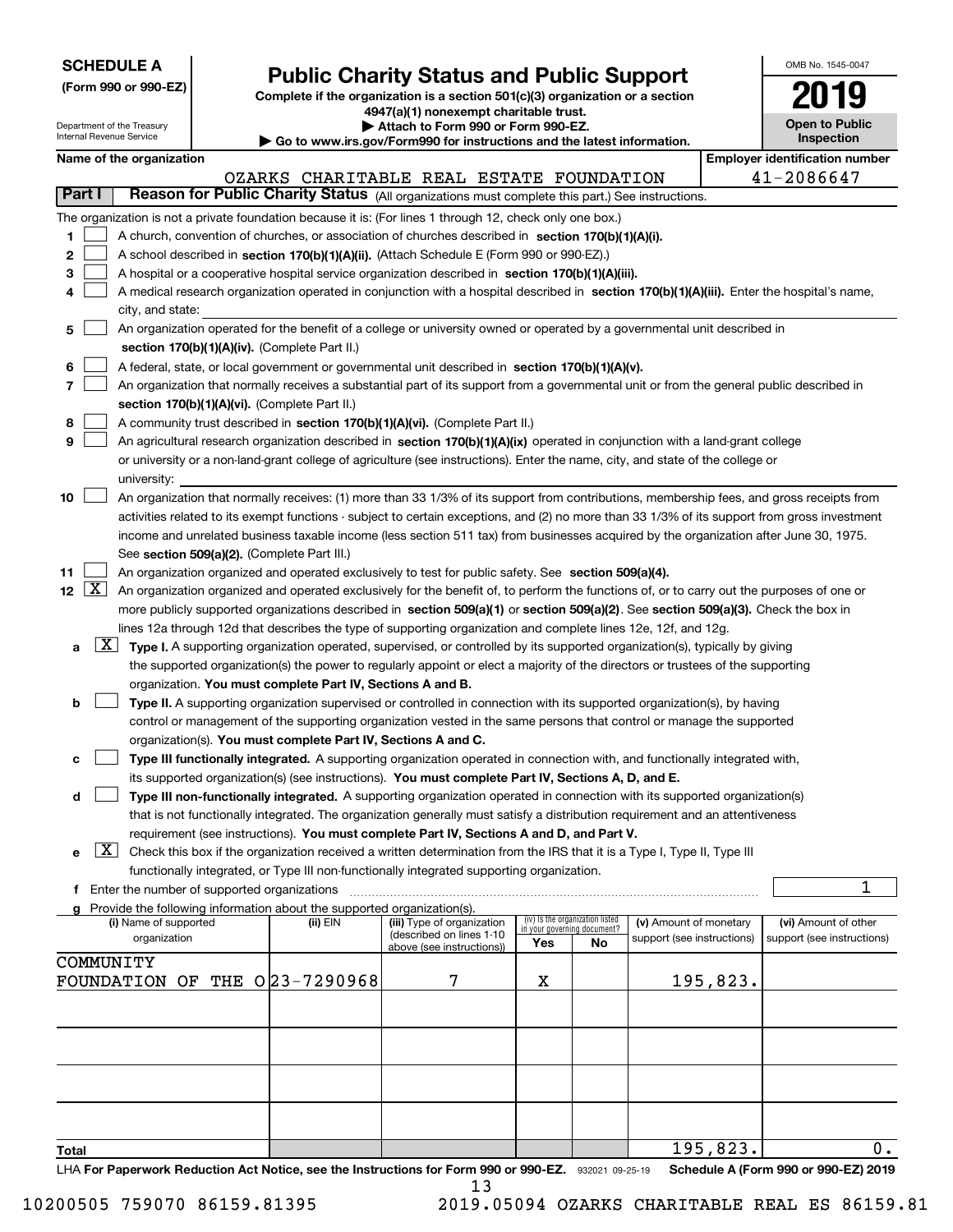### Schedule A (Form 990 or 990-EZ) 2019 OZARKS CHARITABLE REAL ESTATE FOUNDATION 41-2086647 Page **2 Part II Support Schedule for Organizations Described in Sections 170(b)(1)(A)(iv) and 170(b)(1)(A)(vi)**

(Complete only if you checked the box on line 5, 7, or 8 of Part I or if the organization failed to qualify under Part III. If the organization fails to qualify under the tests listed below, please complete Part III.)

|    | <b>Section A. Public Support</b>                                                                                                               |            |            |            |            |          |                                      |
|----|------------------------------------------------------------------------------------------------------------------------------------------------|------------|------------|------------|------------|----------|--------------------------------------|
|    | Calendar year (or fiscal year beginning in) $\blacktriangleright$                                                                              | (a) 2015   | $(b)$ 2016 | $(c)$ 2017 | $(d)$ 2018 | (e) 2019 | (f) Total                            |
|    | <b>1</b> Gifts, grants, contributions, and                                                                                                     |            |            |            |            |          |                                      |
|    | membership fees received. (Do not                                                                                                              |            |            |            |            |          |                                      |
|    | include any "unusual grants.")                                                                                                                 |            |            |            |            |          |                                      |
|    | 2 Tax revenues levied for the organ-                                                                                                           |            |            |            |            |          |                                      |
|    | ization's benefit and either paid to                                                                                                           |            |            |            |            |          |                                      |
|    | or expended on its behalf                                                                                                                      |            |            |            |            |          |                                      |
|    | 3 The value of services or facilities                                                                                                          |            |            |            |            |          |                                      |
|    | furnished by a governmental unit to                                                                                                            |            |            |            |            |          |                                      |
|    | the organization without charge                                                                                                                |            |            |            |            |          |                                      |
|    | <b>4 Total.</b> Add lines 1 through 3                                                                                                          |            |            |            |            |          |                                      |
| 5. | The portion of total contributions                                                                                                             |            |            |            |            |          |                                      |
|    | by each person (other than a                                                                                                                   |            |            |            |            |          |                                      |
|    | governmental unit or publicly                                                                                                                  |            |            |            |            |          |                                      |
|    | supported organization) included                                                                                                               |            |            |            |            |          |                                      |
|    | on line 1 that exceeds 2% of the                                                                                                               |            |            |            |            |          |                                      |
|    | amount shown on line 11,                                                                                                                       |            |            |            |            |          |                                      |
|    | column (f)                                                                                                                                     |            |            |            |            |          |                                      |
|    | 6 Public support. Subtract line 5 from line 4.                                                                                                 |            |            |            |            |          |                                      |
|    | <b>Section B. Total Support</b>                                                                                                                |            |            |            |            |          |                                      |
|    | Calendar year (or fiscal year beginning in) $\blacktriangleright$                                                                              | (a) $2015$ | $(b)$ 2016 | $(c)$ 2017 | $(d)$ 2018 | (e) 2019 | (f) Total                            |
|    | 7 Amounts from line 4                                                                                                                          |            |            |            |            |          |                                      |
| 8  | Gross income from interest,                                                                                                                    |            |            |            |            |          |                                      |
|    | dividends, payments received on                                                                                                                |            |            |            |            |          |                                      |
|    | securities loans, rents, royalties,                                                                                                            |            |            |            |            |          |                                      |
|    | and income from similar sources                                                                                                                |            |            |            |            |          |                                      |
| 9  | Net income from unrelated business                                                                                                             |            |            |            |            |          |                                      |
|    | activities, whether or not the                                                                                                                 |            |            |            |            |          |                                      |
|    | business is regularly carried on                                                                                                               |            |            |            |            |          |                                      |
|    | <b>10</b> Other income. Do not include gain                                                                                                    |            |            |            |            |          |                                      |
|    | or loss from the sale of capital                                                                                                               |            |            |            |            |          |                                      |
|    | assets (Explain in Part VI.)                                                                                                                   |            |            |            |            |          |                                      |
|    | <b>11 Total support.</b> Add lines 7 through 10                                                                                                |            |            |            |            |          |                                      |
|    | <b>12</b> Gross receipts from related activities, etc. (see instructions)                                                                      |            |            |            |            | 12       |                                      |
|    | 13 First five years. If the Form 990 is for the organization's first, second, third, fourth, or fifth tax year as a section 501(c)(3)          |            |            |            |            |          |                                      |
|    | organization, check this box and stop here                                                                                                     |            |            |            |            |          |                                      |
|    | Section C. Computation of Public Support Percentage                                                                                            |            |            |            |            |          |                                      |
|    | 14 Public support percentage for 2019 (line 6, column (f) divided by line 11, column (f) <i>mummumumumum</i>                                   |            |            |            |            | 14       | %                                    |
|    |                                                                                                                                                |            |            |            |            | 15       | %                                    |
|    | 16a 33 1/3% support test - 2019. If the organization did not check the box on line 13, and line 14 is 33 1/3% or more, check this box and      |            |            |            |            |          |                                      |
|    | stop here. The organization qualifies as a publicly supported organization                                                                     |            |            |            |            |          |                                      |
|    | b 33 1/3% support test - 2018. If the organization did not check a box on line 13 or 16a, and line 15 is 33 1/3% or more, check this box       |            |            |            |            |          |                                      |
|    | and stop here. The organization qualifies as a publicly supported organization                                                                 |            |            |            |            |          |                                      |
|    | 17a 10% -facts-and-circumstances test - 2019. If the organization did not check a box on line 13, 16a, or 16b, and line 14 is 10% or more,     |            |            |            |            |          |                                      |
|    | and if the organization meets the "facts-and-circumstances" test, check this box and stop here. Explain in Part VI how the organization        |            |            |            |            |          |                                      |
|    | meets the "facts-and-circumstances" test. The organization qualifies as a publicly supported organization                                      |            |            |            |            |          |                                      |
|    | <b>b 10% -facts-and-circumstances test - 2018.</b> If the organization did not check a box on line 13, 16a, 16b, or 17a, and line 15 is 10% or |            |            |            |            |          |                                      |
|    | more, and if the organization meets the "facts-and-circumstances" test, check this box and stop here. Explain in Part VI how the               |            |            |            |            |          |                                      |
|    | organization meets the "facts-and-circumstances" test. The organization qualifies as a publicly supported organization                         |            |            |            |            |          |                                      |
|    | 18 Private foundation. If the organization did not check a box on line 13, 16a, 16b, 17a, or 17b, check this box and see instructions          |            |            |            |            |          |                                      |
|    |                                                                                                                                                |            |            |            |            |          | Schedule A (Form 990 or 990-F7) 2019 |

**Schedule A (Form 990 or 990-EZ) 2019**

932022 09-25-19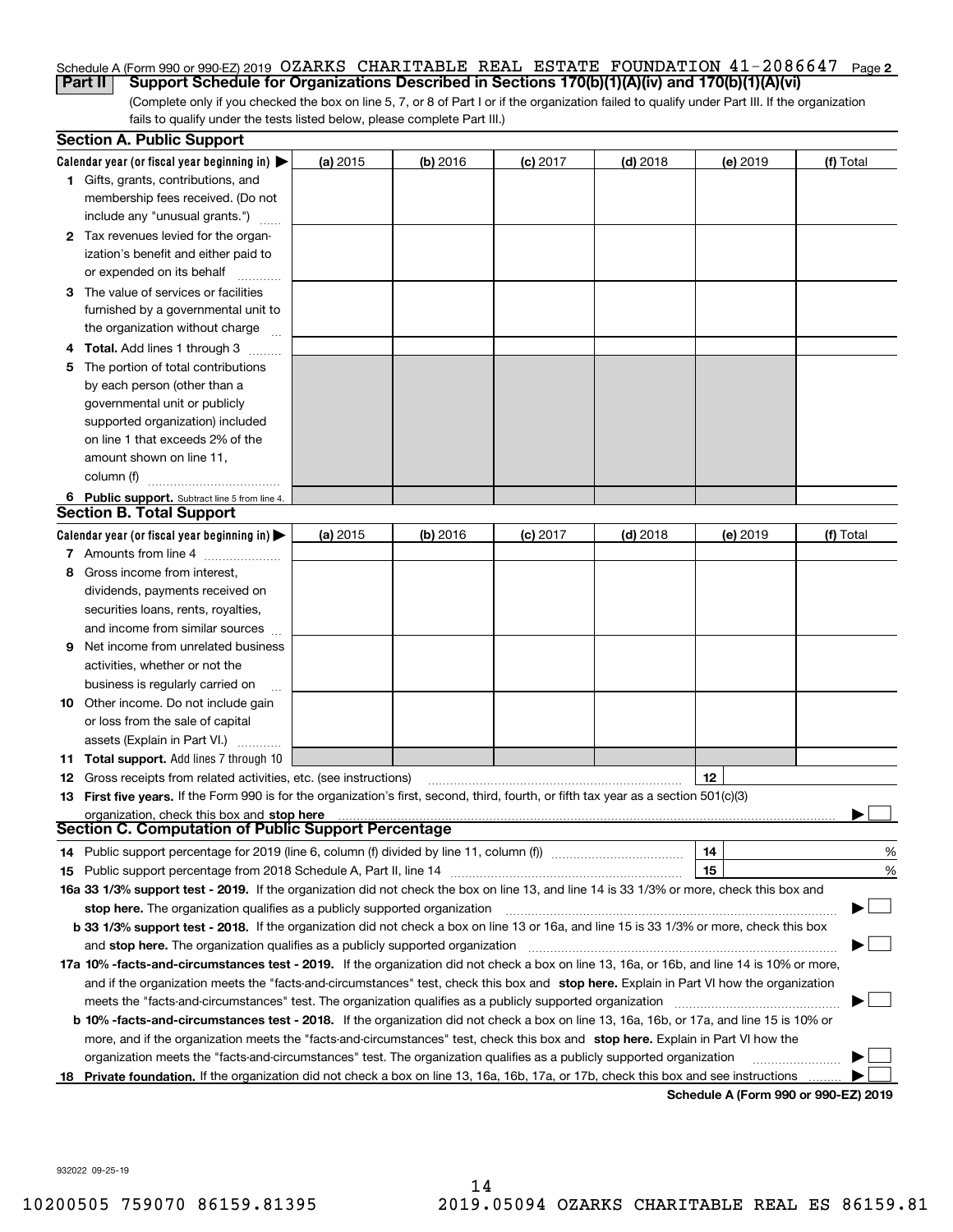### Schedule A (Form 990 or 990-EZ) 2019 OZARKS CHARITABLE REAL ESTATE FOUNDATION 41-2086647 Page **3 Part III Support Schedule for Organizations Described in Section 509(a)(2)**

(Complete only if you checked the box on line 10 of Part I or if the organization failed to qualify under Part II. If the organization fails to qualify under the tests listed below, please complete Part II.)

| <b>Section A. Public Support</b>                                                                                                                                                                                                                             |          |          |            |            |          |                                      |
|--------------------------------------------------------------------------------------------------------------------------------------------------------------------------------------------------------------------------------------------------------------|----------|----------|------------|------------|----------|--------------------------------------|
| Calendar year (or fiscal year beginning in)                                                                                                                                                                                                                  | (a) 2015 | (b) 2016 | $(c)$ 2017 | $(d)$ 2018 | (e) 2019 | (f) Total                            |
| 1 Gifts, grants, contributions, and                                                                                                                                                                                                                          |          |          |            |            |          |                                      |
| membership fees received. (Do not                                                                                                                                                                                                                            |          |          |            |            |          |                                      |
| include any "unusual grants.")                                                                                                                                                                                                                               |          |          |            |            |          |                                      |
| <b>2</b> Gross receipts from admissions,<br>merchandise sold or services per-<br>formed, or facilities furnished in<br>any activity that is related to the<br>organization's tax-exempt purpose                                                              |          |          |            |            |          |                                      |
| 3 Gross receipts from activities that<br>are not an unrelated trade or bus-                                                                                                                                                                                  |          |          |            |            |          |                                      |
| iness under section 513                                                                                                                                                                                                                                      |          |          |            |            |          |                                      |
| 4 Tax revenues levied for the organ-                                                                                                                                                                                                                         |          |          |            |            |          |                                      |
| ization's benefit and either paid to<br>or expended on its behalf                                                                                                                                                                                            |          |          |            |            |          |                                      |
| 5 The value of services or facilities                                                                                                                                                                                                                        |          |          |            |            |          |                                      |
| furnished by a governmental unit to                                                                                                                                                                                                                          |          |          |            |            |          |                                      |
| the organization without charge                                                                                                                                                                                                                              |          |          |            |            |          |                                      |
| <b>6 Total.</b> Add lines 1 through 5                                                                                                                                                                                                                        |          |          |            |            |          |                                      |
| 7a Amounts included on lines 1, 2, and<br>3 received from disqualified persons                                                                                                                                                                               |          |          |            |            |          |                                      |
| <b>b</b> Amounts included on lines 2 and 3 received<br>from other than disqualified persons that<br>exceed the greater of \$5,000 or 1% of the<br>amount on line 13 for the year                                                                             |          |          |            |            |          |                                      |
| c Add lines 7a and 7b                                                                                                                                                                                                                                        |          |          |            |            |          |                                      |
| 8 Public support. (Subtract line 7c from line 6.)                                                                                                                                                                                                            |          |          |            |            |          |                                      |
| <b>Section B. Total Support</b>                                                                                                                                                                                                                              |          |          |            |            |          |                                      |
| Calendar year (or fiscal year beginning in)                                                                                                                                                                                                                  | (a) 2015 | (b) 2016 | $(c)$ 2017 | $(d)$ 2018 | (e) 2019 | (f) Total                            |
| 9 Amounts from line 6                                                                                                                                                                                                                                        |          |          |            |            |          |                                      |
| 10a Gross income from interest,<br>dividends, payments received on<br>securities loans, rents, royalties,<br>and income from similar sources                                                                                                                 |          |          |            |            |          |                                      |
| <b>b</b> Unrelated business taxable income<br>(less section 511 taxes) from businesses                                                                                                                                                                       |          |          |            |            |          |                                      |
| acquired after June 30, 1975                                                                                                                                                                                                                                 |          |          |            |            |          |                                      |
| c Add lines 10a and 10b                                                                                                                                                                                                                                      |          |          |            |            |          |                                      |
| 11 Net income from unrelated business<br>activities not included in line 10b,<br>whether or not the business is<br>regularly carried on                                                                                                                      |          |          |            |            |          |                                      |
| <b>12</b> Other income. Do not include gain<br>or loss from the sale of capital<br>assets (Explain in Part VI.)                                                                                                                                              |          |          |            |            |          |                                      |
| <b>13 Total support.</b> (Add lines 9, 10c, 11, and 12.)                                                                                                                                                                                                     |          |          |            |            |          |                                      |
| 14 First five years. If the Form 990 is for the organization's first, second, third, fourth, or fifth tax year as a section 501(c)(3) organization,                                                                                                          |          |          |            |            |          |                                      |
| check this box and stop here <i>machine and content and stop</i> here <i>manufacture and stop</i> here <i>manufacture</i> and <b>stop here</b> <i>manufacture and stop</i> here <i>manufacture and stop</i> here <i>manufacture manufacture manufacture </i> |          |          |            |            |          |                                      |
| Section C. Computation of Public Support Percentage                                                                                                                                                                                                          |          |          |            |            |          |                                      |
| 15 Public support percentage for 2019 (line 8, column (f), divided by line 13, column (f))                                                                                                                                                                   |          |          |            |            | 15       | %                                    |
| 16 Public support percentage from 2018 Schedule A, Part III, line 15                                                                                                                                                                                         |          |          |            |            | 16       | %                                    |
| <b>Section D. Computation of Investment Income Percentage</b>                                                                                                                                                                                                |          |          |            |            |          |                                      |
| 17 Investment income percentage for 2019 (line 10c, column (f), divided by line 13, column (f))                                                                                                                                                              |          |          |            |            | 17       | %                                    |
| 18 Investment income percentage from 2018 Schedule A, Part III, line 17                                                                                                                                                                                      |          |          |            |            | 18       | %                                    |
| 19a 33 1/3% support tests - 2019. If the organization did not check the box on line 14, and line 15 is more than 33 1/3%, and line 17 is not                                                                                                                 |          |          |            |            |          |                                      |
| more than 33 1/3%, check this box and stop here. The organization qualifies as a publicly supported organization                                                                                                                                             |          |          |            |            |          |                                      |
| <b>b 33 1/3% support tests - 2018.</b> If the organization did not check a box on line 14 or line 19a, and line 16 is more than 33 1/3%, and                                                                                                                 |          |          |            |            |          |                                      |
| line 18 is not more than 33 1/3%, check this box and stop here. The organization qualifies as a publicly supported organization                                                                                                                              |          |          |            |            |          |                                      |
| 20 Private foundation. If the organization did not check a box on line 14, 19a, or 19b, check this box and see instructions                                                                                                                                  |          |          |            |            |          |                                      |
| 932023 09-25-19                                                                                                                                                                                                                                              |          | 15       |            |            |          | Schedule A (Form 990 or 990-EZ) 2019 |

10200505 759070 86159.81395 2019.05094 OZARKS CHARITABLE REAL ES 86159.81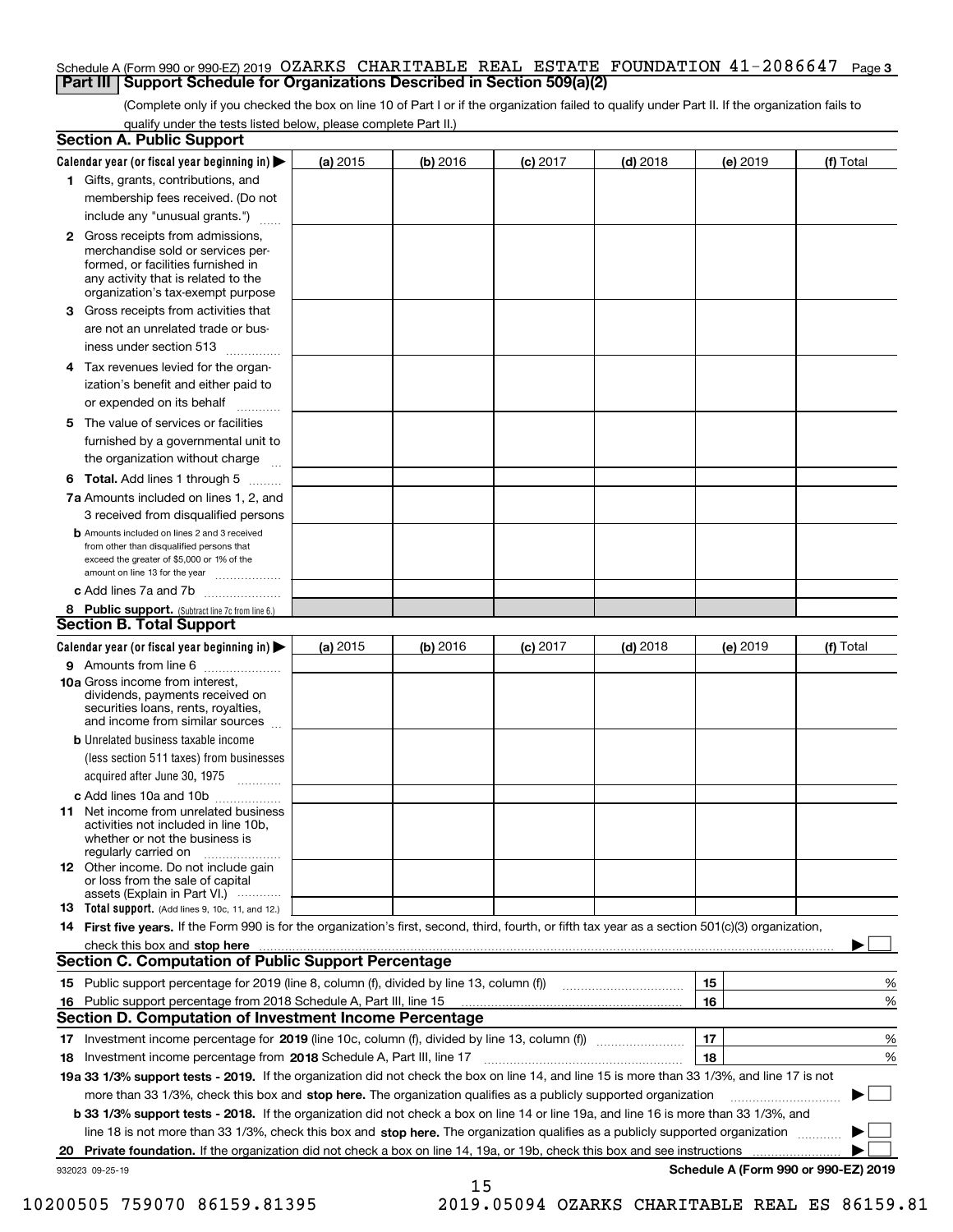### Schedule A (Form 990 or 990-EZ) 2019 OZARKS CHARITABLE REAL ESTATE FOUNDATION  $41\text{--}2086647$  Page 4

### **Part IV Supporting Organizations**

(Complete only if you checked a box in line 12 on Part I. If you checked 12a of Part I, complete Sections A and B. If you checked 12b of Part I, complete Sections A and C. If you checked 12c of Part I, complete Sections A, D, and E. If you checked 12d of Part I, complete Sections A and D, and complete Part V.)

### **Section A. All Supporting Organizations**

- **1** Are all of the organization's supported organizations listed by name in the organization's governing documents? If "No," describe in **Part VI** how the supported organizations are designated. If designated by *class or purpose, describe the designation. If historic and continuing relationship, explain.*
- **2** Did the organization have any supported organization that does not have an IRS determination of status under section 509(a)(1) or (2)? If "Yes," explain in Part VI how the organization determined that the supported *organization was described in section 509(a)(1) or (2).*
- **3a** Did the organization have a supported organization described in section 501(c)(4), (5), or (6)? If "Yes," answer *(b) and (c) below.*
- **b** Did the organization confirm that each supported organization qualified under section 501(c)(4), (5), or (6) and satisfied the public support tests under section 509(a)(2)? If "Yes," describe in **Part VI** when and how the *organization made the determination.*
- **c**Did the organization ensure that all support to such organizations was used exclusively for section 170(c)(2)(B) purposes? If "Yes," explain in **Part VI** what controls the organization put in place to ensure such use.
- **4a***If* Was any supported organization not organized in the United States ("foreign supported organization")? *"Yes," and if you checked 12a or 12b in Part I, answer (b) and (c) below.*
- **b** Did the organization have ultimate control and discretion in deciding whether to make grants to the foreign supported organization? If "Yes," describe in **Part VI** how the organization had such control and discretion *despite being controlled or supervised by or in connection with its supported organizations.*
- **c** Did the organization support any foreign supported organization that does not have an IRS determination under sections 501(c)(3) and 509(a)(1) or (2)? If "Yes," explain in **Part VI** what controls the organization used *to ensure that all support to the foreign supported organization was used exclusively for section 170(c)(2)(B) purposes.*
- **5a** Did the organization add, substitute, or remove any supported organizations during the tax year? If "Yes," answer (b) and (c) below (if applicable). Also, provide detail in **Part VI,** including (i) the names and EIN *numbers of the supported organizations added, substituted, or removed; (ii) the reasons for each such action; (iii) the authority under the organization's organizing document authorizing such action; and (iv) how the action was accomplished (such as by amendment to the organizing document).*
- **b** Type I or Type II only. Was any added or substituted supported organization part of a class already designated in the organization's organizing document?
- **cSubstitutions only.**  Was the substitution the result of an event beyond the organization's control?
- **6** Did the organization provide support (whether in the form of grants or the provision of services or facilities) to **Part VI.** *If "Yes," provide detail in* support or benefit one or more of the filing organization's supported organizations? anyone other than (i) its supported organizations, (ii) individuals that are part of the charitable class benefited by one or more of its supported organizations, or (iii) other supporting organizations that also
- **7**Did the organization provide a grant, loan, compensation, or other similar payment to a substantial contributor *If "Yes," complete Part I of Schedule L (Form 990 or 990-EZ).* regard to a substantial contributor? (as defined in section 4958(c)(3)(C)), a family member of a substantial contributor, or a 35% controlled entity with
- **8** Did the organization make a loan to a disqualified person (as defined in section 4958) not described in line 7? *If "Yes," complete Part I of Schedule L (Form 990 or 990-EZ).*
- **9a** Was the organization controlled directly or indirectly at any time during the tax year by one or more in section 509(a)(1) or (2))? If "Yes," *provide detail in* <code>Part VI.</code> disqualified persons as defined in section 4946 (other than foundation managers and organizations described
- **b** Did one or more disqualified persons (as defined in line 9a) hold a controlling interest in any entity in which the supporting organization had an interest? If "Yes," provide detail in P**art VI**.
- **c**Did a disqualified person (as defined in line 9a) have an ownership interest in, or derive any personal benefit from, assets in which the supporting organization also had an interest? If "Yes," provide detail in P**art VI.**
- **10a** Was the organization subject to the excess business holdings rules of section 4943 because of section supporting organizations)? If "Yes," answer 10b below. 4943(f) (regarding certain Type II supporting organizations, and all Type III non-functionally integrated
- **b** Did the organization have any excess business holdings in the tax year? (Use Schedule C, Form 4720, to *determine whether the organization had excess business holdings.)*

16

932024 09-25-19

**Schedule A (Form 990 or 990-EZ) 2019**

**Yes**

X

**1**

**2**

**3a**

**3b**

**3c**

**4a**

**4b**

**4c**

**5a**

**5b5c**

**6**

**7**

**8**

**9a**

**9b**

**9c**

**10a**

**10b**

**No**

X

X

X

X

X

X

X

X

X

X

X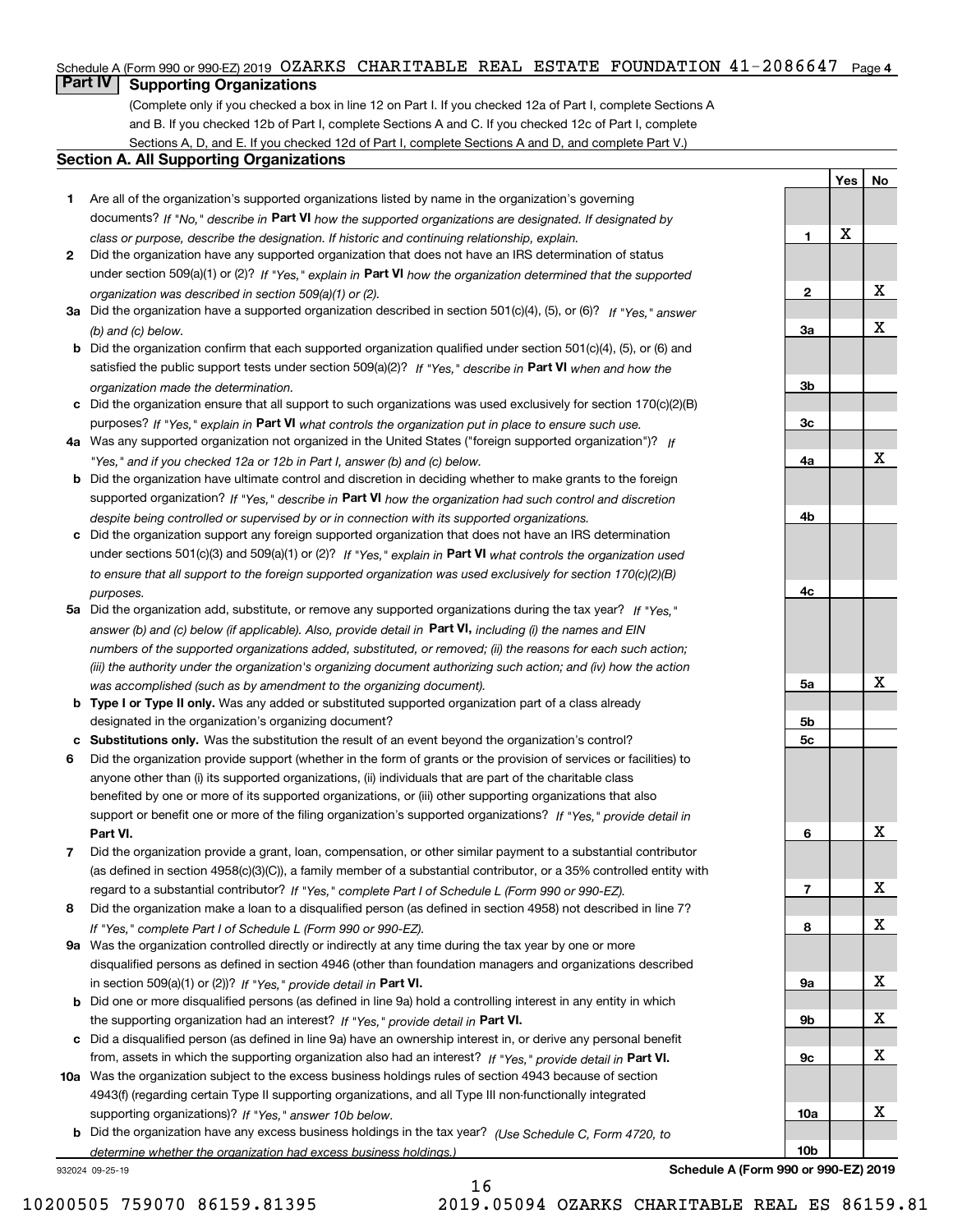### Schedule A (Form 990 or 990-EZ) 2019 OZARKS CHARITABLE REAL ESTATE FOUNDATION 41-2086647 Page 5 **Part IV** Supporting Organizations (*continued*)

|    |                                                                                                                                                                                                                      |                 | Yes | No          |
|----|----------------------------------------------------------------------------------------------------------------------------------------------------------------------------------------------------------------------|-----------------|-----|-------------|
| 11 | Has the organization accepted a gift or contribution from any of the following persons?                                                                                                                              |                 |     |             |
|    | a A person who directly or indirectly controls, either alone or together with persons described in (b) and (c)                                                                                                       |                 |     |             |
|    | below, the governing body of a supported organization?                                                                                                                                                               | 11a             |     | X           |
|    | <b>b</b> A family member of a person described in (a) above?                                                                                                                                                         | 11 <sub>b</sub> |     | X           |
|    | c A 35% controlled entity of a person described in (a) or (b) above? If "Yes" to a, b, or c, provide detail in Part VI.                                                                                              | 11c             |     | $\mathbf X$ |
|    | <b>Section B. Type I Supporting Organizations</b>                                                                                                                                                                    |                 |     |             |
|    |                                                                                                                                                                                                                      |                 | Yes | No          |
| 1. | Did the directors, trustees, or membership of one or more supported organizations have the power to                                                                                                                  |                 |     |             |
|    | regularly appoint or elect at least a majority of the organization's directors or trustees at all times during the                                                                                                   |                 |     |             |
|    | tax year? If "No," describe in Part VI how the supported organization(s) effectively operated, supervised, or                                                                                                        |                 |     |             |
|    | controlled the organization's activities. If the organization had more than one supported organization,                                                                                                              |                 |     |             |
|    | describe how the powers to appoint and/or remove directors or trustees were allocated among the supported                                                                                                            |                 |     |             |
|    |                                                                                                                                                                                                                      | 1               | X   |             |
| 2  | organizations and what conditions or restrictions, if any, applied to such powers during the tax year.<br>Did the organization operate for the benefit of any supported organization other than the supported        |                 |     |             |
|    |                                                                                                                                                                                                                      |                 |     |             |
|    | organization(s) that operated, supervised, or controlled the supporting organization? If "Yes," explain in                                                                                                           |                 |     |             |
|    | Part VI how providing such benefit carried out the purposes of the supported organization(s) that operated,                                                                                                          |                 |     | $\mathbf X$ |
|    | supervised, or controlled the supporting organization.<br><b>Section C. Type II Supporting Organizations</b>                                                                                                         | $\mathbf{2}$    |     |             |
|    |                                                                                                                                                                                                                      |                 | Yes | No          |
| 1. | Were a majority of the organization's directors or trustees during the tax year also a majority of the directors                                                                                                     |                 |     |             |
|    | or trustees of each of the organization's supported organization(s)? If "No." describe in Part VI how control                                                                                                        |                 |     |             |
|    |                                                                                                                                                                                                                      |                 |     |             |
|    | or management of the supporting organization was vested in the same persons that controlled or managed                                                                                                               | 1               |     |             |
|    | the supported organization(s).<br><b>Section D. All Type III Supporting Organizations</b>                                                                                                                            |                 |     |             |
|    |                                                                                                                                                                                                                      |                 | Yes | No          |
| 1  | Did the organization provide to each of its supported organizations, by the last day of the fifth month of the                                                                                                       |                 |     |             |
|    | organization's tax year, (i) a written notice describing the type and amount of support provided during the prior tax                                                                                                |                 |     |             |
|    | year, (ii) a copy of the Form 990 that was most recently filed as of the date of notification, and (iii) copies of the                                                                                               |                 |     |             |
|    | organization's governing documents in effect on the date of notification, to the extent not previously provided?                                                                                                     | 1               |     |             |
| 2  | Were any of the organization's officers, directors, or trustees either (i) appointed or elected by the supported                                                                                                     |                 |     |             |
|    |                                                                                                                                                                                                                      |                 |     |             |
|    | organization(s) or (ii) serving on the governing body of a supported organization? If "No," explain in Part VI how                                                                                                   | 2               |     |             |
| 3  | the organization maintained a close and continuous working relationship with the supported organization(s).<br>By reason of the relationship described in (2), did the organization's supported organizations have a |                 |     |             |
|    | significant voice in the organization's investment policies and in directing the use of the organization's                                                                                                           |                 |     |             |
|    | income or assets at all times during the tax year? If "Yes," describe in Part VI the role the organization's                                                                                                         |                 |     |             |
|    | supported organizations played in this regard.                                                                                                                                                                       | З               |     |             |
|    | Section E. Type III Functionally Integrated Supporting Organizations                                                                                                                                                 |                 |     |             |
| 1  | Check the box next to the method that the organization used to satisfy the Integral Part Test during the year (see instructions).                                                                                    |                 |     |             |
| a  | The organization satisfied the Activities Test. Complete line 2 below.                                                                                                                                               |                 |     |             |
| b  | The organization is the parent of each of its supported organizations. Complete line 3 below.                                                                                                                        |                 |     |             |
| c  | The organization supported a governmental entity. Describe in Part VI how you supported a government entity (see instructions),                                                                                      |                 |     |             |
| 2  | Activities Test. Answer (a) and (b) below.                                                                                                                                                                           |                 | Yes | No          |
| a  | Did substantially all of the organization's activities during the tax year directly further the exempt purposes of                                                                                                   |                 |     |             |
|    | the supported organization(s) to which the organization was responsive? If "Yes," then in Part VI identify                                                                                                           |                 |     |             |
|    | those supported organizations and explain how these activities directly furthered their exempt purposes,                                                                                                             |                 |     |             |
|    | how the organization was responsive to those supported organizations, and how the organization determined                                                                                                            |                 |     |             |
|    | that these activities constituted substantially all of its activities.                                                                                                                                               | 2a              |     |             |
| b  | Did the activities described in (a) constitute activities that, but for the organization's involvement, one or more                                                                                                  |                 |     |             |
|    | of the organization's supported organization(s) would have been engaged in? If "Yes," explain in Part VI the                                                                                                         |                 |     |             |
|    | reasons for the organization's position that its supported organization(s) would have engaged in these                                                                                                               |                 |     |             |
|    | activities but for the organization's involvement.                                                                                                                                                                   | 2b              |     |             |
| 3  | Parent of Supported Organizations. Answer (a) and (b) below.                                                                                                                                                         |                 |     |             |
| а  | Did the organization have the power to regularly appoint or elect a majority of the officers, directors, or                                                                                                          |                 |     |             |
|    | trustees of each of the supported organizations? Provide details in Part VI.                                                                                                                                         | За              |     |             |
|    | <b>b</b> Did the organization exercise a substantial degree of direction over the policies, programs, and activities of each                                                                                         |                 |     |             |
|    | of its supported organizations? If "Yes," describe in Part VI the role played by the organization in this regard.                                                                                                    | Зb              |     |             |
|    | Schedule A (Form 990 or 990-EZ) 2019<br>932025 09-25-19                                                                                                                                                              |                 |     |             |

17

10200505 759070 86159.81395 2019.05094 OZARKS CHARITABLE REAL ES 86159.81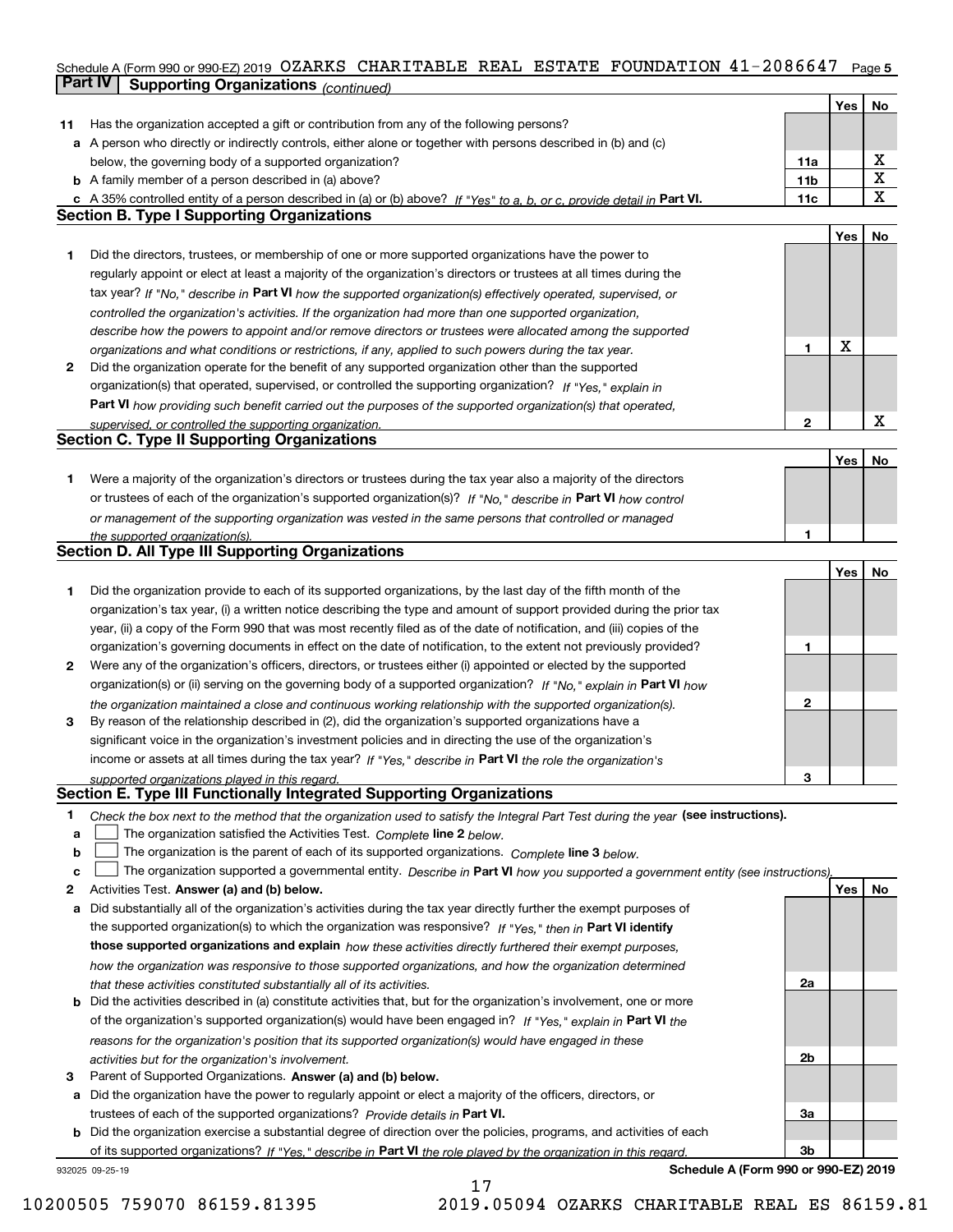|                | Schedule A (Form 990 or 990-EZ) 2019 OZARKS CHARITABLE REAL ESTATE FOUNDATION 41-2086647<br><b>Part V</b><br>Type III Non-Functionally Integrated 509(a)(3) Supporting Organizations |                |                | Page 6                         |
|----------------|--------------------------------------------------------------------------------------------------------------------------------------------------------------------------------------|----------------|----------------|--------------------------------|
| 1              | Check here if the organization satisfied the Integral Part Test as a qualifying trust on Nov. 20, 1970 (explain in Part VI). See instructions. Al                                    |                |                |                                |
|                | other Type III non-functionally integrated supporting organizations must complete Sections A through E.                                                                              |                |                |                                |
|                | Section A - Adjusted Net Income                                                                                                                                                      |                | (A) Prior Year | (B) Current Year<br>(optional) |
| 1              | Net short-term capital gain                                                                                                                                                          | 1.             |                |                                |
| $\overline{2}$ | Recoveries of prior-year distributions                                                                                                                                               | $\mathbf{2}$   |                |                                |
| З              | Other gross income (see instructions)                                                                                                                                                | 3              |                |                                |
| 4              | Add lines 1 through 3.                                                                                                                                                               | 4              |                |                                |
| 5              | Depreciation and depletion                                                                                                                                                           | 5              |                |                                |
| 6              | Portion of operating expenses paid or incurred for production or                                                                                                                     |                |                |                                |
|                | collection of gross income or for management, conservation, or                                                                                                                       |                |                |                                |
|                | maintenance of property held for production of income (see instructions)                                                                                                             | 6              |                |                                |
| 7              | Other expenses (see instructions)                                                                                                                                                    | $\overline{7}$ |                |                                |
| 8              | Adjusted Net Income (subtract lines 5, 6, and 7 from line 4)                                                                                                                         | 8              |                |                                |
|                | Section B - Minimum Asset Amount                                                                                                                                                     |                | (A) Prior Year | (B) Current Year<br>(optional) |
| 1              | Aggregate fair market value of all non-exempt-use assets (see                                                                                                                        |                |                |                                |
|                | instructions for short tax year or assets held for part of year):                                                                                                                    |                |                |                                |
|                | <b>a</b> Average monthly value of securities                                                                                                                                         | 1a             |                |                                |
|                | <b>b</b> Average monthly cash balances                                                                                                                                               | 1b             |                |                                |
|                | c Fair market value of other non-exempt-use assets                                                                                                                                   | 1c             |                |                                |
|                | d Total (add lines 1a, 1b, and 1c)                                                                                                                                                   | 1d             |                |                                |
|                | <b>e</b> Discount claimed for blockage or other                                                                                                                                      |                |                |                                |
|                | factors (explain in detail in Part VI):                                                                                                                                              |                |                |                                |
| 2              | Acquisition indebtedness applicable to non-exempt-use assets                                                                                                                         | $\mathbf{2}$   |                |                                |
| 3              | Subtract line 2 from line 1d.                                                                                                                                                        | 3              |                |                                |
| 4              | Cash deemed held for exempt use. Enter 1-1/2% of line 3 (for greater amount,                                                                                                         |                |                |                                |
|                | see instructions).                                                                                                                                                                   | 4              |                |                                |
| 5              | Net value of non-exempt-use assets (subtract line 4 from line 3)                                                                                                                     | 5              |                |                                |
| 6              | Multiply line 5 by .035.                                                                                                                                                             | 6              |                |                                |
| 7              | Recoveries of prior-year distributions                                                                                                                                               | $\overline{7}$ |                |                                |
| 8              | Minimum Asset Amount (add line 7 to line 6)                                                                                                                                          | 8              |                |                                |
|                | <b>Section C - Distributable Amount</b>                                                                                                                                              |                |                | <b>Current Year</b>            |
|                | Adjusted net income for prior year (from Section A, line 8, Column A)                                                                                                                | 1              |                |                                |
|                | Enter 85% of line 1.                                                                                                                                                                 | 2              |                |                                |
| З              | Minimum asset amount for prior year (from Section B, line 8, Column A)                                                                                                               | 3              |                |                                |
| 4              | Enter greater of line 2 or line 3.                                                                                                                                                   | 4              |                |                                |
| 5              | Income tax imposed in prior year                                                                                                                                                     | 5              |                |                                |
| 6              | <b>Distributable Amount.</b> Subtract line 5 from line 4, unless subject to                                                                                                          |                |                |                                |
|                | emergency temporary reduction (see instructions).                                                                                                                                    | 6              |                |                                |
| 7              | Check here if the current year is the organization's first as a non-functionally integrated Type III supporting organization (see                                                    |                |                |                                |

instructions).

**Schedule A (Form 990 or 990-EZ) 2019**

932026 09-25-19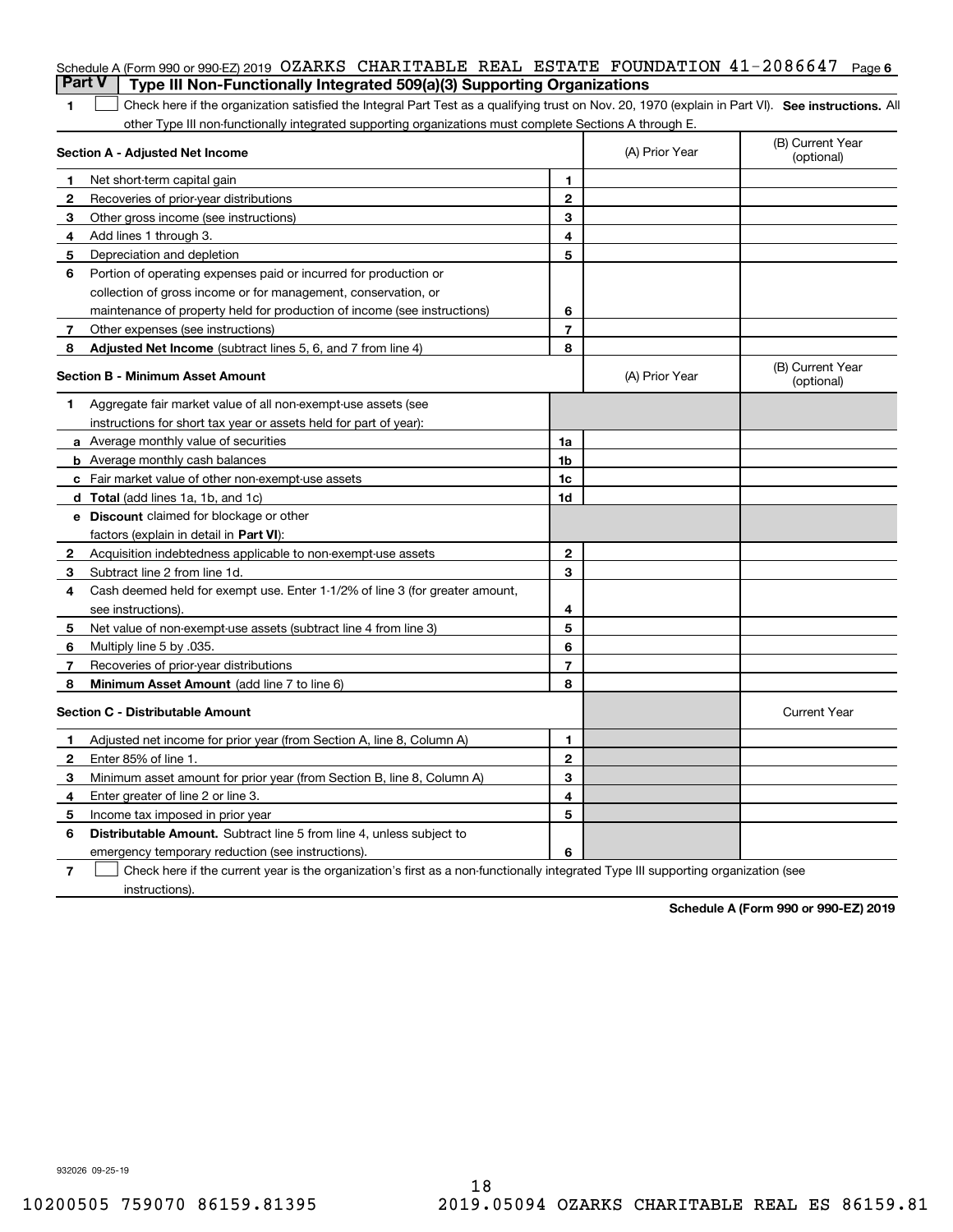### Schedule A (Form 990 or 990-EZ) 2019 OZARKS CHARITABLE REAL ESTATE FOUNDATION 41-2086647 Page 7

| <b>Part V</b> | Type III Non-Functionally Integrated 509(a)(3) Supporting Organizations                    |                             | (continued)                           |                                         |  |  |  |  |
|---------------|--------------------------------------------------------------------------------------------|-----------------------------|---------------------------------------|-----------------------------------------|--|--|--|--|
|               | <b>Section D - Distributions</b>                                                           |                             |                                       | <b>Current Year</b>                     |  |  |  |  |
| 1             | Amounts paid to supported organizations to accomplish exempt purposes                      |                             |                                       |                                         |  |  |  |  |
| 2             | Amounts paid to perform activity that directly furthers exempt purposes of supported       |                             |                                       |                                         |  |  |  |  |
|               | organizations, in excess of income from activity                                           |                             |                                       |                                         |  |  |  |  |
| 3             | Administrative expenses paid to accomplish exempt purposes of supported organizations      |                             |                                       |                                         |  |  |  |  |
| 4             | Amounts paid to acquire exempt-use assets                                                  |                             |                                       |                                         |  |  |  |  |
| 5             | Qualified set-aside amounts (prior IRS approval required)                                  |                             |                                       |                                         |  |  |  |  |
| 6             | Other distributions (describe in Part VI). See instructions.                               |                             |                                       |                                         |  |  |  |  |
| 7             | <b>Total annual distributions.</b> Add lines 1 through 6.                                  |                             |                                       |                                         |  |  |  |  |
| 8             | Distributions to attentive supported organizations to which the organization is responsive |                             |                                       |                                         |  |  |  |  |
|               | (provide details in Part VI). See instructions.                                            |                             |                                       |                                         |  |  |  |  |
| 9             | Distributable amount for 2019 from Section C, line 6                                       |                             |                                       |                                         |  |  |  |  |
| 10            | Line 8 amount divided by line 9 amount                                                     |                             |                                       |                                         |  |  |  |  |
|               |                                                                                            | (i)                         | (ii)                                  | (iii)                                   |  |  |  |  |
|               | <b>Section E - Distribution Allocations</b> (see instructions)                             | <b>Excess Distributions</b> | <b>Underdistributions</b><br>Pre-2019 | <b>Distributable</b><br>Amount for 2019 |  |  |  |  |
| 1             | Distributable amount for 2019 from Section C, line 6                                       |                             |                                       |                                         |  |  |  |  |
| 2             | Underdistributions, if any, for years prior to 2019 (reason-                               |                             |                                       |                                         |  |  |  |  |
|               | able cause required- explain in Part VI). See instructions.                                |                             |                                       |                                         |  |  |  |  |
| З             | Excess distributions carryover, if any, to 2019                                            |                             |                                       |                                         |  |  |  |  |
|               | <b>a</b> From 2014                                                                         |                             |                                       |                                         |  |  |  |  |
|               | <b>b</b> From 2015                                                                         |                             |                                       |                                         |  |  |  |  |
|               | $c$ From 2016                                                                              |                             |                                       |                                         |  |  |  |  |
|               | d From 2017                                                                                |                             |                                       |                                         |  |  |  |  |
|               | e From 2018                                                                                |                             |                                       |                                         |  |  |  |  |
|               | Total of lines 3a through e                                                                |                             |                                       |                                         |  |  |  |  |
| g             | Applied to underdistributions of prior years                                               |                             |                                       |                                         |  |  |  |  |
|               | <b>h</b> Applied to 2019 distributable amount                                              |                             |                                       |                                         |  |  |  |  |
|               | Carryover from 2014 not applied (see instructions)                                         |                             |                                       |                                         |  |  |  |  |
|               | Remainder. Subtract lines 3g, 3h, and 3i from 3f.                                          |                             |                                       |                                         |  |  |  |  |
| 4             | Distributions for 2019 from Section D,                                                     |                             |                                       |                                         |  |  |  |  |
|               | line $7:$                                                                                  |                             |                                       |                                         |  |  |  |  |
|               | <b>a</b> Applied to underdistributions of prior years                                      |                             |                                       |                                         |  |  |  |  |
|               | <b>b</b> Applied to 2019 distributable amount                                              |                             |                                       |                                         |  |  |  |  |
|               | c Remainder. Subtract lines 4a and 4b from 4.                                              |                             |                                       |                                         |  |  |  |  |
| 5             | Remaining underdistributions for years prior to 2019, if                                   |                             |                                       |                                         |  |  |  |  |
|               | any. Subtract lines 3g and 4a from line 2. For result greater                              |                             |                                       |                                         |  |  |  |  |
|               | than zero, explain in Part VI. See instructions.                                           |                             |                                       |                                         |  |  |  |  |
| 6             | Remaining underdistributions for 2019. Subtract lines 3h                                   |                             |                                       |                                         |  |  |  |  |
|               | and 4b from line 1. For result greater than zero, explain in                               |                             |                                       |                                         |  |  |  |  |
|               | Part VI. See instructions.                                                                 |                             |                                       |                                         |  |  |  |  |
| 7             | Excess distributions carryover to 2020. Add lines 3j                                       |                             |                                       |                                         |  |  |  |  |
|               | and 4c.                                                                                    |                             |                                       |                                         |  |  |  |  |
| 8             | Breakdown of line 7:                                                                       |                             |                                       |                                         |  |  |  |  |
|               | a Excess from 2015                                                                         |                             |                                       |                                         |  |  |  |  |
|               | <b>b</b> Excess from 2016                                                                  |                             |                                       |                                         |  |  |  |  |
|               | c Excess from 2017                                                                         |                             |                                       |                                         |  |  |  |  |
|               | d Excess from 2018                                                                         |                             |                                       |                                         |  |  |  |  |
|               | e Excess from 2019                                                                         |                             |                                       |                                         |  |  |  |  |
|               |                                                                                            |                             |                                       |                                         |  |  |  |  |

**Schedule A (Form 990 or 990-EZ) 2019**

932027 09-25-19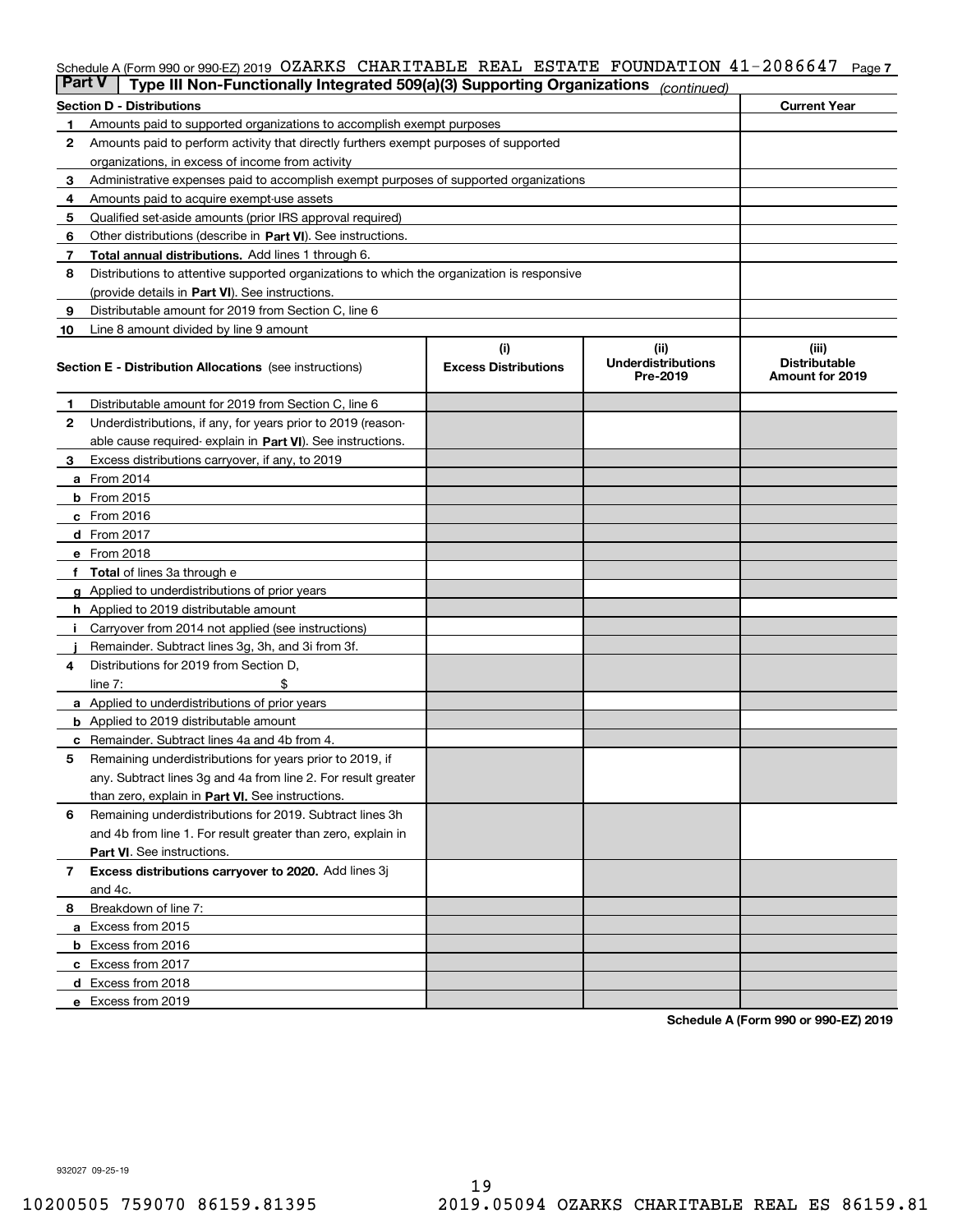| <b>Part VI</b>  | Schedule A (Form 990 or 990-EZ) 2019 OZARKS CHARITABLE REAL ESTATE FOUNDATION 41-2086647 Page 8<br>Supplemental Information. Provide the explanations required by Part II, line 10; Part II, line 17a or 17b; Part III, line 12;<br>Part IV, Section A, lines 1, 2, 3b, 3c, 4b, 4c, 5a, 6, 9a, 9b, 9c, 11a, 11b, and 11c; Part IV, Section B, lines 1 and 2; Part IV, Section C,<br>line 1; Part IV, Section D, lines 2 and 3; Part IV, Section E, lines 1c, 2a, 2b, 3a, and 3b; Part V, line 1; Part V, Section B, line 1e; Part V,<br>Section D, lines 5, 6, and 8; and Part V, Section E, lines 2, 5, and 6. Also complete this part for any additional information.<br>(See instructions.) |      |                                      |
|-----------------|------------------------------------------------------------------------------------------------------------------------------------------------------------------------------------------------------------------------------------------------------------------------------------------------------------------------------------------------------------------------------------------------------------------------------------------------------------------------------------------------------------------------------------------------------------------------------------------------------------------------------------------------------------------------------------------------|------|--------------------------------------|
|                 |                                                                                                                                                                                                                                                                                                                                                                                                                                                                                                                                                                                                                                                                                                |      |                                      |
|                 |                                                                                                                                                                                                                                                                                                                                                                                                                                                                                                                                                                                                                                                                                                |      |                                      |
|                 |                                                                                                                                                                                                                                                                                                                                                                                                                                                                                                                                                                                                                                                                                                |      |                                      |
|                 |                                                                                                                                                                                                                                                                                                                                                                                                                                                                                                                                                                                                                                                                                                |      |                                      |
|                 |                                                                                                                                                                                                                                                                                                                                                                                                                                                                                                                                                                                                                                                                                                |      |                                      |
|                 |                                                                                                                                                                                                                                                                                                                                                                                                                                                                                                                                                                                                                                                                                                |      |                                      |
|                 |                                                                                                                                                                                                                                                                                                                                                                                                                                                                                                                                                                                                                                                                                                |      |                                      |
|                 |                                                                                                                                                                                                                                                                                                                                                                                                                                                                                                                                                                                                                                                                                                |      |                                      |
|                 |                                                                                                                                                                                                                                                                                                                                                                                                                                                                                                                                                                                                                                                                                                |      |                                      |
|                 |                                                                                                                                                                                                                                                                                                                                                                                                                                                                                                                                                                                                                                                                                                |      |                                      |
|                 |                                                                                                                                                                                                                                                                                                                                                                                                                                                                                                                                                                                                                                                                                                |      |                                      |
|                 |                                                                                                                                                                                                                                                                                                                                                                                                                                                                                                                                                                                                                                                                                                |      |                                      |
|                 |                                                                                                                                                                                                                                                                                                                                                                                                                                                                                                                                                                                                                                                                                                |      |                                      |
|                 |                                                                                                                                                                                                                                                                                                                                                                                                                                                                                                                                                                                                                                                                                                |      |                                      |
|                 |                                                                                                                                                                                                                                                                                                                                                                                                                                                                                                                                                                                                                                                                                                |      |                                      |
|                 |                                                                                                                                                                                                                                                                                                                                                                                                                                                                                                                                                                                                                                                                                                |      |                                      |
|                 |                                                                                                                                                                                                                                                                                                                                                                                                                                                                                                                                                                                                                                                                                                |      |                                      |
|                 |                                                                                                                                                                                                                                                                                                                                                                                                                                                                                                                                                                                                                                                                                                |      |                                      |
|                 |                                                                                                                                                                                                                                                                                                                                                                                                                                                                                                                                                                                                                                                                                                |      |                                      |
|                 |                                                                                                                                                                                                                                                                                                                                                                                                                                                                                                                                                                                                                                                                                                |      |                                      |
|                 |                                                                                                                                                                                                                                                                                                                                                                                                                                                                                                                                                                                                                                                                                                |      |                                      |
|                 |                                                                                                                                                                                                                                                                                                                                                                                                                                                                                                                                                                                                                                                                                                |      |                                      |
| 932028 09-25-19 |                                                                                                                                                                                                                                                                                                                                                                                                                                                                                                                                                                                                                                                                                                | $20$ | Schedule A (Form 990 or 990-EZ) 2019 |

10200505 759070 86159.81395 2019.05094 OZARKS CHARITABLE REAL ES 86159.81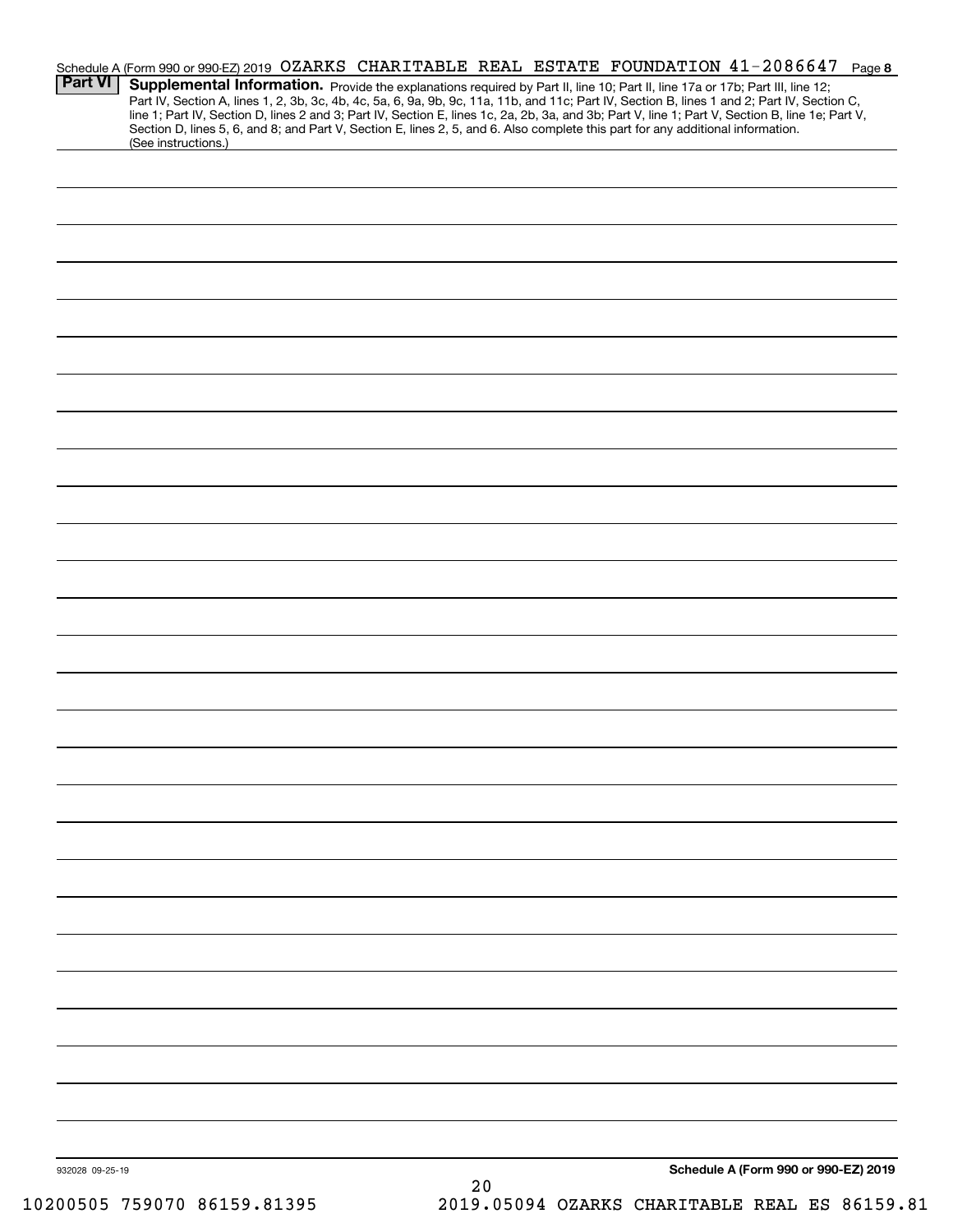Department of the Treasury Internal Revenue Service **(Form 990, 990-EZ, or 990-PF)** Name of the organization

**Organization type** (check one):

# **Schedule B Schedule of Contributors**

**| Attach to Form 990, Form 990-EZ, or Form 990-PF. | Go to www.irs.gov/Form990 for the latest information.** OMB No. 1545-0047

**2019**

**Employer identification number**

OZARKS CHARITABLE REAL ESTATE FOUNDATION 41-2086647

| Filers of:         | Section:                                                                    |
|--------------------|-----------------------------------------------------------------------------|
| Form 990 or 990-EZ | $\boxed{\textbf{X}}$ 501(c)( 3) (enter number) organization                 |
|                    | $4947(a)(1)$ nonexempt charitable trust not treated as a private foundation |
|                    | 527 political organization                                                  |
| Form 990-PF        | 501(c)(3) exempt private foundation                                         |
|                    | 4947(a)(1) nonexempt charitable trust treated as a private foundation       |
|                    | 501(c)(3) taxable private foundation                                        |

Check if your organization is covered by the **General Rule** or a **Special Rule. Note:**  Only a section 501(c)(7), (8), or (10) organization can check boxes for both the General Rule and a Special Rule. See instructions.

### **General Rule**

 $\boxed{\textbf{X}}$  For an organization filing Form 990, 990-EZ, or 990-PF that received, during the year, contributions totaling \$5,000 or more (in money or property) from any one contributor. Complete Parts I and II. See instructions for determining a contributor's total contributions.

### **Special Rules**

any one contributor, during the year, total contributions of the greater of  $\,$  (1) \$5,000; or **(2)** 2% of the amount on (i) Form 990, Part VIII, line 1h; For an organization described in section 501(c)(3) filing Form 990 or 990-EZ that met the 33 1/3% support test of the regulations under sections 509(a)(1) and 170(b)(1)(A)(vi), that checked Schedule A (Form 990 or 990-EZ), Part II, line 13, 16a, or 16b, and that received from or (ii) Form 990-EZ, line 1. Complete Parts I and II.  $\mathcal{L}^{\text{max}}$ 

year, total contributions of more than \$1,000 *exclusively* for religious, charitable, scientific, literary, or educational purposes, or for the For an organization described in section 501(c)(7), (8), or (10) filing Form 990 or 990-EZ that received from any one contributor, during the prevention of cruelty to children or animals. Complete Parts I, II, and III.  $\mathcal{L}^{\text{max}}$ 

purpose. Don't complete any of the parts unless the **General Rule** applies to this organization because it received *nonexclusively* year, contributions <sub>exclusively</sub> for religious, charitable, etc., purposes, but no such contributions totaled more than \$1,000. If this box is checked, enter here the total contributions that were received during the year for an  $\;$ exclusively religious, charitable, etc., For an organization described in section 501(c)(7), (8), or (10) filing Form 990 or 990-EZ that received from any one contributor, during the religious, charitable, etc., contributions totaling \$5,000 or more during the year  $\Box$ — $\Box$   $\Box$  $\mathcal{L}^{\text{max}}$ 

**Caution:**  An organization that isn't covered by the General Rule and/or the Special Rules doesn't file Schedule B (Form 990, 990-EZ, or 990-PF),  **must** but it answer "No" on Part IV, line 2, of its Form 990; or check the box on line H of its Form 990-EZ or on its Form 990-PF, Part I, line 2, to certify that it doesn't meet the filing requirements of Schedule B (Form 990, 990-EZ, or 990-PF).

**For Paperwork Reduction Act Notice, see the instructions for Form 990, 990-EZ, or 990-PF. Schedule B (Form 990, 990-EZ, or 990-PF) (2019)** LHA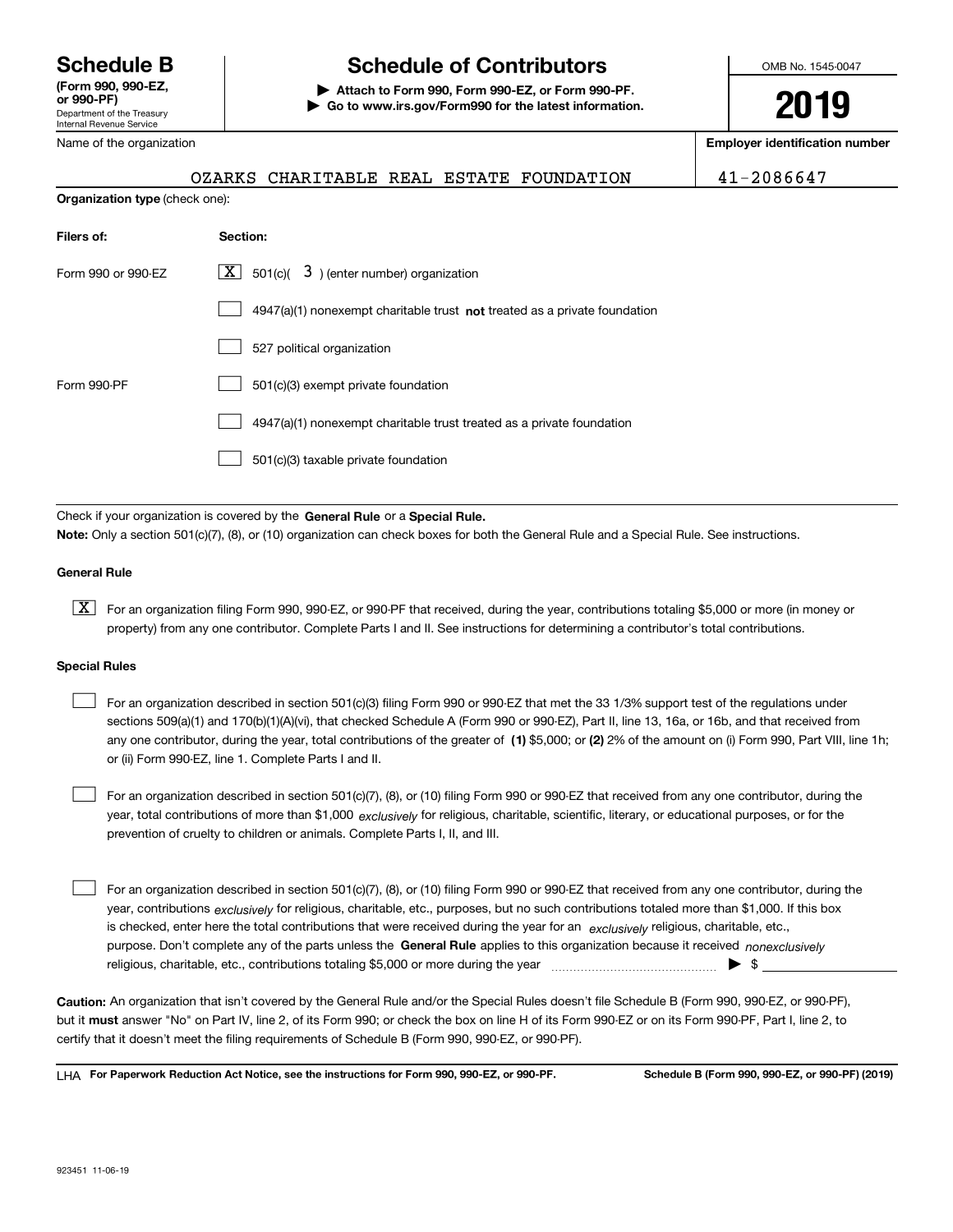| <b>SCHEDULE D</b> |  |
|-------------------|--|
|-------------------|--|

Department of the Treasury Internal Revenue Service

| (Form 990) |  |
|------------|--|
|------------|--|

# **Supplemental Financial Statements**

(Form 990)<br>
Pepartment of the Treasury<br>
Department of the Treasury<br>
Department of the Treasury<br>
Department of the Treasury<br> **Co to www.irs.gov/Form990 for instructions and the latest information.**<br> **Co to www.irs.gov/Form9** 

|  |  |  | ►Go to www.irs.gov/Form990 for instructions and the latest informati |  |  |  |
|--|--|--|----------------------------------------------------------------------|--|--|--|
|  |  |  |                                                                      |  |  |  |



OZARKS CHARITABLE REAL ESTATE FOUNDATION | 41-2086647

**Name of the organization Employer identification number**

| Part I  | <b>Organizations Maintaining Donor Advised Funds or Other Similar Funds or Accounts.</b> Complete if the                                                                                                                       |                                                |                |                                                    |
|---------|--------------------------------------------------------------------------------------------------------------------------------------------------------------------------------------------------------------------------------|------------------------------------------------|----------------|----------------------------------------------------|
|         | organization answered "Yes" on Form 990, Part IV, line 6.                                                                                                                                                                      | (a) Donor advised funds                        |                | (b) Funds and other accounts                       |
|         |                                                                                                                                                                                                                                |                                                |                |                                                    |
| 1.      |                                                                                                                                                                                                                                |                                                |                |                                                    |
| 2       | Aggregate value of contributions to (during year)                                                                                                                                                                              |                                                |                |                                                    |
| 3       |                                                                                                                                                                                                                                |                                                |                |                                                    |
| 4       |                                                                                                                                                                                                                                |                                                |                |                                                    |
| 5       | Did the organization inform all donors and donor advisors in writing that the assets held in donor advised funds                                                                                                               |                                                |                |                                                    |
|         |                                                                                                                                                                                                                                |                                                |                | Yes<br>No                                          |
| 6       | Did the organization inform all grantees, donors, and donor advisors in writing that grant funds can be used only                                                                                                              |                                                |                |                                                    |
|         | for charitable purposes and not for the benefit of the donor or donor advisor, or for any other purpose conferring                                                                                                             |                                                |                |                                                    |
| Part II | impermissible private benefit?<br>Conservation Easements. Complete if the organization answered "Yes" on Form 990, Part IV, line 7.                                                                                            |                                                |                | Yes<br>No                                          |
| 1       |                                                                                                                                                                                                                                |                                                |                |                                                    |
|         | Purpose(s) of conservation easements held by the organization (check all that apply).<br>Preservation of land for public use (for example, recreation or education)                                                            |                                                |                |                                                    |
|         | Protection of natural habitat                                                                                                                                                                                                  | Preservation of a certified historic structure |                | Preservation of a historically important land area |
|         | Preservation of open space                                                                                                                                                                                                     |                                                |                |                                                    |
|         | Complete lines 2a through 2d if the organization held a qualified conservation contribution in the form of a conservation easement on the last                                                                                 |                                                |                |                                                    |
| 2       | day of the tax year.                                                                                                                                                                                                           |                                                |                | Held at the End of the Tax Year                    |
|         |                                                                                                                                                                                                                                |                                                |                |                                                    |
|         | <b>b</b> Total acreage restricted by conservation easements                                                                                                                                                                    |                                                | 2a<br>2b       |                                                    |
|         | Number of conservation easements on a certified historic structure included in (a) manufactured in the manufactured in the manufactured in the manufactured in the manufactured in the manufactured in the manufactured in the |                                                | 2 <sub>c</sub> |                                                    |
| c       | d Number of conservation easements included in (c) acquired after 7/25/06, and not on a historic structure                                                                                                                     |                                                |                |                                                    |
|         |                                                                                                                                                                                                                                |                                                | 2d             |                                                    |
| 3       | Number of conservation easements modified, transferred, released, extinguished, or terminated by the organization during the tax                                                                                               |                                                |                |                                                    |
|         | $year \blacktriangleright$                                                                                                                                                                                                     |                                                |                |                                                    |
| 4       | Number of states where property subject to conservation easement is located $\blacktriangleright$                                                                                                                              |                                                |                |                                                    |
| 5       | Does the organization have a written policy regarding the periodic monitoring, inspection, handling of                                                                                                                         |                                                |                |                                                    |
|         | violations, and enforcement of the conservation easements it holds?                                                                                                                                                            |                                                |                | Yes<br>No                                          |
| 6       | Staff and volunteer hours devoted to monitoring, inspecting, handling of violations, and enforcing conservation easements during the year                                                                                      |                                                |                |                                                    |
|         |                                                                                                                                                                                                                                |                                                |                |                                                    |
| 7       | Amount of expenses incurred in monitoring, inspecting, handling of violations, and enforcing conservation easements during the year                                                                                            |                                                |                |                                                    |
|         | $\blacktriangleright$ \$                                                                                                                                                                                                       |                                                |                |                                                    |
| 8       | Does each conservation easement reported on line 2(d) above satisfy the requirements of section 170(h)(4)(B)(i)                                                                                                                |                                                |                |                                                    |
|         |                                                                                                                                                                                                                                |                                                |                | Yes<br>No                                          |
| 9       | In Part XIII, describe how the organization reports conservation easements in its revenue and expense statement and                                                                                                            |                                                |                |                                                    |
|         | balance sheet, and include, if applicable, the text of the footnote to the organization's financial statements that describes the                                                                                              |                                                |                |                                                    |
|         | organization's accounting for conservation easements.                                                                                                                                                                          |                                                |                |                                                    |
|         | Organizations Maintaining Collections of Art, Historical Treasures, or Other Similar Assets.<br>Part III                                                                                                                       |                                                |                |                                                    |
|         | Complete if the organization answered "Yes" on Form 990, Part IV, line 8.                                                                                                                                                      |                                                |                |                                                    |
|         | 1a If the organization elected, as permitted under FASB ASC 958, not to report in its revenue statement and balance sheet works                                                                                                |                                                |                |                                                    |
|         | of art, historical treasures, or other similar assets held for public exhibition, education, or research in furtherance of public                                                                                              |                                                |                |                                                    |
|         | service, provide in Part XIII the text of the footnote to its financial statements that describes these items.                                                                                                                 |                                                |                |                                                    |
|         | <b>b</b> If the organization elected, as permitted under FASB ASC 958, to report in its revenue statement and balance sheet works of                                                                                           |                                                |                |                                                    |
|         | art, historical treasures, or other similar assets held for public exhibition, education, or research in furtherance of public service,                                                                                        |                                                |                |                                                    |
|         | provide the following amounts relating to these items:                                                                                                                                                                         |                                                |                |                                                    |
|         |                                                                                                                                                                                                                                |                                                |                | $\triangleright$ \$                                |
|         | (ii) Assets included in Form 990, Part X                                                                                                                                                                                       |                                                |                | $\triangleright$ \$                                |
| 2       | If the organization received or held works of art, historical treasures, or other similar assets for financial gain, provide                                                                                                   |                                                |                |                                                    |
|         | the following amounts required to be reported under FASB ASC 958 relating to these items:                                                                                                                                      |                                                |                |                                                    |
| a       |                                                                                                                                                                                                                                |                                                |                | $\frac{1}{2}$                                      |
|         | b Assets included in Form 990, Part X [111] [2000] [2012] [2012] [2012] [2012] [2012] [2012] [2012] [2012] [2012] [2012] [2012] [2012] [2012] [2012] [2012] [2012] [2012] [2012] [2012] [2012] [2012] [2012] [2012] [2012] [20 |                                                |                |                                                    |
|         | LHA For Paperwork Reduction Act Notice, see the Instructions for Form 990.                                                                                                                                                     |                                                |                | Schedule D (Form 990) 2019                         |
|         | 932051 10-02-19                                                                                                                                                                                                                |                                                |                |                                                    |
|         |                                                                                                                                                                                                                                | 25                                             |                |                                                    |

|  | 25   |  |  |                                                   |  |
|--|------|--|--|---------------------------------------------------|--|
|  | 71 O |  |  | $\bigcap$ $\bigcap$ $\bigcap$ $\bigcap$ $\bigcap$ |  |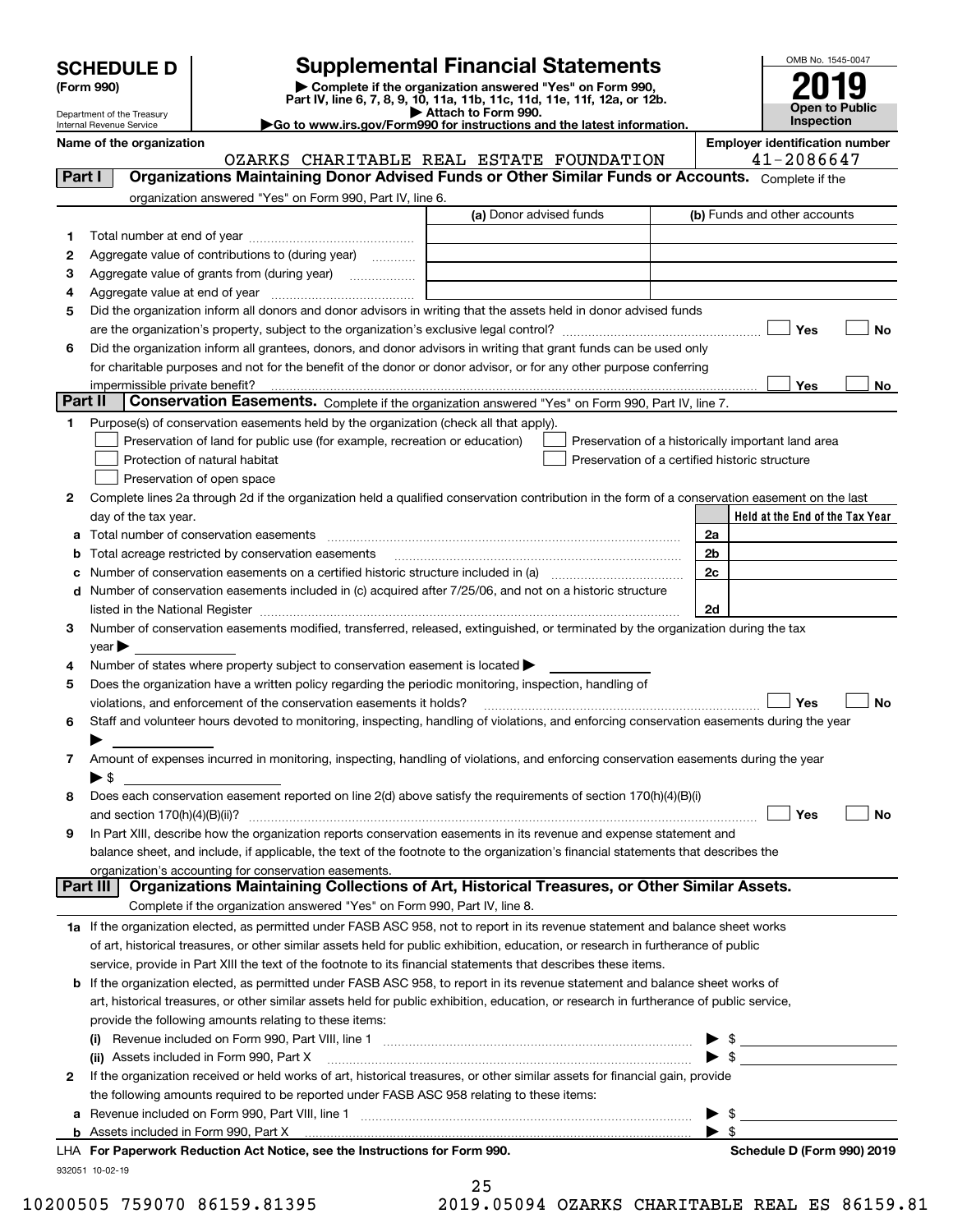|               | Schedule D (Form 990) 2019                                                                                                                                                                                                     | OZARKS CHARITABLE REAL ESTATE FOUNDATION |   |                                    |                                                                                                                                                                                                                               |                                 | 41-2086647 |                |          | Page 2 |
|---------------|--------------------------------------------------------------------------------------------------------------------------------------------------------------------------------------------------------------------------------|------------------------------------------|---|------------------------------------|-------------------------------------------------------------------------------------------------------------------------------------------------------------------------------------------------------------------------------|---------------------------------|------------|----------------|----------|--------|
|               | Part III<br>Organizations Maintaining Collections of Art, Historical Treasures, or Other Similar Assets (continued)                                                                                                            |                                          |   |                                    |                                                                                                                                                                                                                               |                                 |            |                |          |        |
| 3             | Using the organization's acquisition, accession, and other records, check any of the following that make significant use of its                                                                                                |                                          |   |                                    |                                                                                                                                                                                                                               |                                 |            |                |          |        |
|               | collection items (check all that apply):                                                                                                                                                                                       |                                          |   |                                    |                                                                                                                                                                                                                               |                                 |            |                |          |        |
| а             | Public exhibition                                                                                                                                                                                                              | d                                        |   |                                    | Loan or exchange program                                                                                                                                                                                                      |                                 |            |                |          |        |
| b             | Scholarly research                                                                                                                                                                                                             | e                                        |   |                                    | Other and the contract of the contract of the contract of the contract of the contract of the contract of the contract of the contract of the contract of the contract of the contract of the contract of the contract of the |                                 |            |                |          |        |
| c             | Preservation for future generations                                                                                                                                                                                            |                                          |   |                                    |                                                                                                                                                                                                                               |                                 |            |                |          |        |
| 4             | Provide a description of the organization's collections and explain how they further the organization's exempt purpose in Part XIII.                                                                                           |                                          |   |                                    |                                                                                                                                                                                                                               |                                 |            |                |          |        |
| 5             | During the year, did the organization solicit or receive donations of art, historical treasures, or other similar assets                                                                                                       |                                          |   |                                    |                                                                                                                                                                                                                               |                                 |            |                |          |        |
|               |                                                                                                                                                                                                                                |                                          |   |                                    |                                                                                                                                                                                                                               |                                 |            | Yes            |          | No     |
|               | Part IV<br>Escrow and Custodial Arrangements. Complete if the organization answered "Yes" on Form 990, Part IV, line 9, or<br>reported an amount on Form 990, Part X, line 21.                                                 |                                          |   |                                    |                                                                                                                                                                                                                               |                                 |            |                |          |        |
|               | 1a Is the organization an agent, trustee, custodian or other intermediary for contributions or other assets not included                                                                                                       |                                          |   |                                    |                                                                                                                                                                                                                               |                                 |            |                |          |        |
|               |                                                                                                                                                                                                                                |                                          |   |                                    |                                                                                                                                                                                                                               |                                 |            | Yes            |          | No     |
|               | <b>b</b> If "Yes," explain the arrangement in Part XIII and complete the following table:                                                                                                                                      |                                          |   |                                    |                                                                                                                                                                                                                               |                                 |            |                |          |        |
|               |                                                                                                                                                                                                                                |                                          |   |                                    |                                                                                                                                                                                                                               |                                 |            | Amount         |          |        |
|               | c Beginning balance measurements and the contract of the contract of the contract of the contract of the contract of the contract of the contract of the contract of the contract of the contract of the contract of the contr |                                          |   |                                    |                                                                                                                                                                                                                               | 1c                              |            |                |          |        |
|               |                                                                                                                                                                                                                                |                                          |   |                                    |                                                                                                                                                                                                                               | 1d                              |            |                |          |        |
|               | e Distributions during the year manufactured and continuum and contact the year manufactured and contact the year manufactured and contact the year manufactured and contact the year manufactured and contact the year manufa |                                          |   |                                    |                                                                                                                                                                                                                               | 1e                              |            |                |          |        |
|               |                                                                                                                                                                                                                                |                                          |   |                                    |                                                                                                                                                                                                                               | 1f                              |            |                |          |        |
|               | 2a Did the organization include an amount on Form 990, Part X, line 21, for escrow or custodial account liability?                                                                                                             |                                          |   |                                    |                                                                                                                                                                                                                               |                                 |            | Yes            |          | No     |
|               | <b>b</b> If "Yes," explain the arrangement in Part XIII. Check here if the explanation has been provided on Part XIII                                                                                                          |                                          |   |                                    |                                                                                                                                                                                                                               |                                 |            |                |          |        |
| <b>Part V</b> | Endowment Funds. Complete if the organization answered "Yes" on Form 990, Part IV, line 10.                                                                                                                                    |                                          |   |                                    |                                                                                                                                                                                                                               |                                 |            |                |          |        |
|               |                                                                                                                                                                                                                                | (a) Current year                         |   | (b) Prior year                     | (c) Two years back   (d) Three years back   (e) Four years back                                                                                                                                                               |                                 |            |                |          |        |
|               | 1a Beginning of year balance                                                                                                                                                                                                   |                                          |   |                                    |                                                                                                                                                                                                                               |                                 |            |                |          |        |
| b             |                                                                                                                                                                                                                                |                                          |   |                                    |                                                                                                                                                                                                                               |                                 |            |                |          |        |
| c             | Net investment earnings, gains, and losses                                                                                                                                                                                     |                                          |   |                                    |                                                                                                                                                                                                                               |                                 |            |                |          |        |
|               |                                                                                                                                                                                                                                |                                          |   |                                    |                                                                                                                                                                                                                               |                                 |            |                |          |        |
|               | e Other expenditures for facilities                                                                                                                                                                                            |                                          |   |                                    |                                                                                                                                                                                                                               |                                 |            |                |          |        |
|               |                                                                                                                                                                                                                                |                                          |   |                                    |                                                                                                                                                                                                                               |                                 |            |                |          |        |
|               |                                                                                                                                                                                                                                |                                          |   |                                    |                                                                                                                                                                                                                               |                                 |            |                |          |        |
| g             | End of year balance                                                                                                                                                                                                            |                                          |   |                                    |                                                                                                                                                                                                                               |                                 |            |                |          |        |
| 2             | Provide the estimated percentage of the current year end balance (line 1g, column (a)) held as:                                                                                                                                |                                          |   |                                    |                                                                                                                                                                                                                               |                                 |            |                |          |        |
| а             | Board designated or quasi-endowment > ______                                                                                                                                                                                   |                                          | % |                                    |                                                                                                                                                                                                                               |                                 |            |                |          |        |
|               | $\mathbf c$ Term endowment $\blacktriangleright$                                                                                                                                                                               | %<br>$\%$                                |   |                                    |                                                                                                                                                                                                                               |                                 |            |                |          |        |
|               |                                                                                                                                                                                                                                |                                          |   |                                    |                                                                                                                                                                                                                               |                                 |            |                |          |        |
|               | The percentages on lines 2a, 2b, and 2c should equal 100%.<br>3a Are there endowment funds not in the possession of the organization that are held and administered for the organization                                       |                                          |   |                                    |                                                                                                                                                                                                                               |                                 |            |                |          |        |
|               |                                                                                                                                                                                                                                |                                          |   |                                    |                                                                                                                                                                                                                               |                                 |            |                | Yes      | No     |
|               | by:<br>(i)                                                                                                                                                                                                                     |                                          |   |                                    |                                                                                                                                                                                                                               |                                 |            | 3a(i)          |          |        |
|               |                                                                                                                                                                                                                                |                                          |   |                                    |                                                                                                                                                                                                                               |                                 |            | 3a(ii)         |          |        |
|               |                                                                                                                                                                                                                                |                                          |   |                                    |                                                                                                                                                                                                                               |                                 |            | 3b             |          |        |
| 4             | Describe in Part XIII the intended uses of the organization's endowment funds.                                                                                                                                                 |                                          |   |                                    |                                                                                                                                                                                                                               |                                 |            |                |          |        |
|               | Land, Buildings, and Equipment.<br><b>Part VI</b>                                                                                                                                                                              |                                          |   |                                    |                                                                                                                                                                                                                               |                                 |            |                |          |        |
|               | Complete if the organization answered "Yes" on Form 990, Part IV, line 11a. See Form 990, Part X, line 10.                                                                                                                     |                                          |   |                                    |                                                                                                                                                                                                                               |                                 |            |                |          |        |
|               | Description of property                                                                                                                                                                                                        | (a) Cost or other<br>basis (investment)  |   | (b) Cost or other<br>basis (other) |                                                                                                                                                                                                                               | (c) Accumulated<br>depreciation |            | (d) Book value |          |        |
|               |                                                                                                                                                                                                                                | 835,000.                                 |   |                                    |                                                                                                                                                                                                                               |                                 |            |                | 835,000. |        |
|               |                                                                                                                                                                                                                                | 405,000.                                 |   |                                    |                                                                                                                                                                                                                               |                                 |            |                | 405,000. |        |
|               |                                                                                                                                                                                                                                |                                          |   |                                    |                                                                                                                                                                                                                               |                                 |            |                |          |        |
|               |                                                                                                                                                                                                                                |                                          |   |                                    |                                                                                                                                                                                                                               |                                 |            |                |          |        |
|               |                                                                                                                                                                                                                                |                                          |   |                                    |                                                                                                                                                                                                                               |                                 |            |                |          |        |
|               |                                                                                                                                                                                                                                |                                          |   |                                    |                                                                                                                                                                                                                               |                                 | ▶          | 1,240,000.     |          |        |
|               |                                                                                                                                                                                                                                |                                          |   |                                    |                                                                                                                                                                                                                               |                                 |            |                |          |        |

**Schedule D (Form 990) 2019**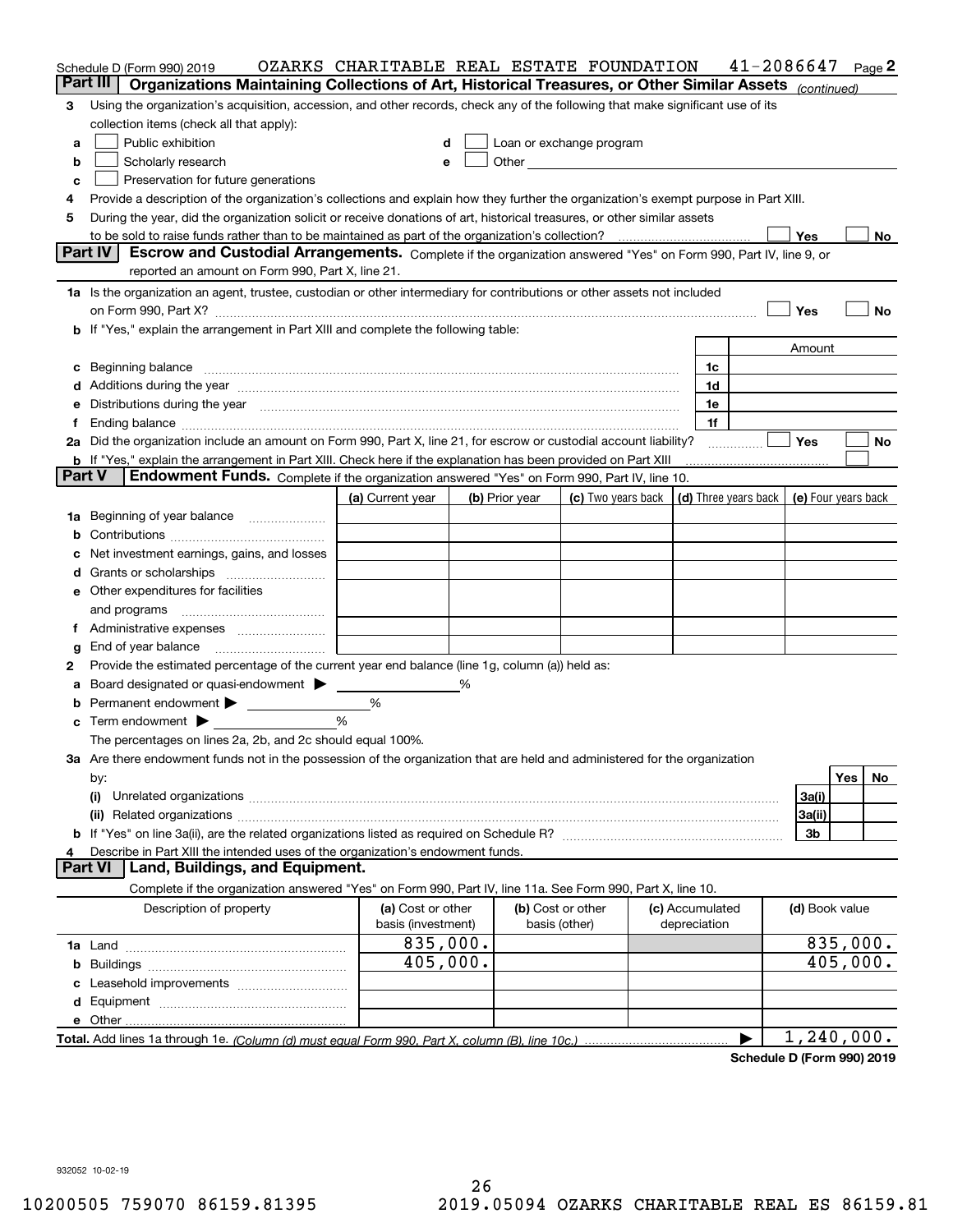### Schedule D (Form 990) 2019 OZARKS CHARITABLE REAL ESTATE FOUNDATION 41-2086647 <sub>Page</sub> 3<br>| **Part VII** | Investments - Other Securities.  $41 - 2086647$  Page 3

Complete if the organization answered "Yes" on Form 990, Part IV, line 11b. See Form 990, Part X, line 12.

| (a) Description of security or category (including name of security) | (b) Book value | (c) Method of valuation: Cost or end-of-year market value |
|----------------------------------------------------------------------|----------------|-----------------------------------------------------------|
| (1) Financial derivatives                                            |                |                                                           |
| (2) Closely held equity interests                                    |                |                                                           |
| (3) Other                                                            |                |                                                           |
| LIFE ESTATES<br>(A)                                                  | 814,445.       | <b>COST</b>                                               |
| (B)                                                                  |                |                                                           |
| (C)                                                                  |                |                                                           |
| (D)                                                                  |                |                                                           |
| (E)                                                                  |                |                                                           |
| (F)                                                                  |                |                                                           |
| (G)                                                                  |                |                                                           |
| (H)                                                                  |                |                                                           |
| Total. (Col. (b) must equal Form 990, Part X, col. (B) line $12$ .)  | 814,445.       |                                                           |

### **Part VIII Investments - Program Related.**

Complete if the organization answered "Yes" on Form 990, Part IV, line 11c. See Form 990, Part X, line 13.

| (a) Description of investment                                                          | (b) Book value | (c) Method of valuation: Cost or end-of-year market value |
|----------------------------------------------------------------------------------------|----------------|-----------------------------------------------------------|
| (1)                                                                                    |                |                                                           |
| (2)                                                                                    |                |                                                           |
| $\frac{1}{2}$                                                                          |                |                                                           |
| (4)                                                                                    |                |                                                           |
| $\frac{1}{2}$                                                                          |                |                                                           |
| (6)                                                                                    |                |                                                           |
| $\sqrt{(7)}$                                                                           |                |                                                           |
| (8)                                                                                    |                |                                                           |
| (9)                                                                                    |                |                                                           |
| Total. (Col. (b) must equal Form 990, Part X, col. (B) line 13.) $\blacktriangleright$ |                |                                                           |

### **Part IX Other Assets.**

Complete if the organization answered "Yes" on Form 990, Part IV, line 11d. See Form 990, Part X, line 15.

|                                    | (a) Description                                                                                                   | (b) Book value |
|------------------------------------|-------------------------------------------------------------------------------------------------------------------|----------------|
| NOTE RECEIVABLE<br>(1)             |                                                                                                                   | 115,000.       |
| (2)                                |                                                                                                                   |                |
| (3)                                |                                                                                                                   |                |
| (4)                                |                                                                                                                   |                |
| (5)                                |                                                                                                                   |                |
| (6)                                |                                                                                                                   |                |
| (7)                                |                                                                                                                   |                |
| (8)                                |                                                                                                                   |                |
| (9)                                |                                                                                                                   |                |
|                                    |                                                                                                                   | 115,000.       |
|                                    |                                                                                                                   |                |
|                                    | Complete if the organization answered "Yes" on Form 990, Part IV, line 11e or 11f. See Form 990, Part X, line 25. |                |
| (a) Description of liability<br>1. |                                                                                                                   | (b) Book value |
| Federal income taxes<br>(1)        |                                                                                                                   |                |
| (2)                                |                                                                                                                   |                |
| (3)                                |                                                                                                                   |                |
| (4)                                |                                                                                                                   |                |
| (5)                                |                                                                                                                   |                |
| (6)                                |                                                                                                                   |                |
| (7)                                |                                                                                                                   |                |
| (8)                                |                                                                                                                   |                |

**Total.**  *(Column (b) must equal Form 990, Part X, col. (B) line 25.)*

**2.**Liability for uncertain tax positions. In Part XIII, provide the text of the footnote to the organization's financial statements that reports the

organization's liability for uncertain tax positions under FASB ASC 740. Check here if the text of the footnote has been provided in Part XIII

**Schedule D (Form 990) 2019**

 $\mathcal{L}^{\text{max}}$ 

 $\blacktriangleright$ 

932053 10-02-19

(9)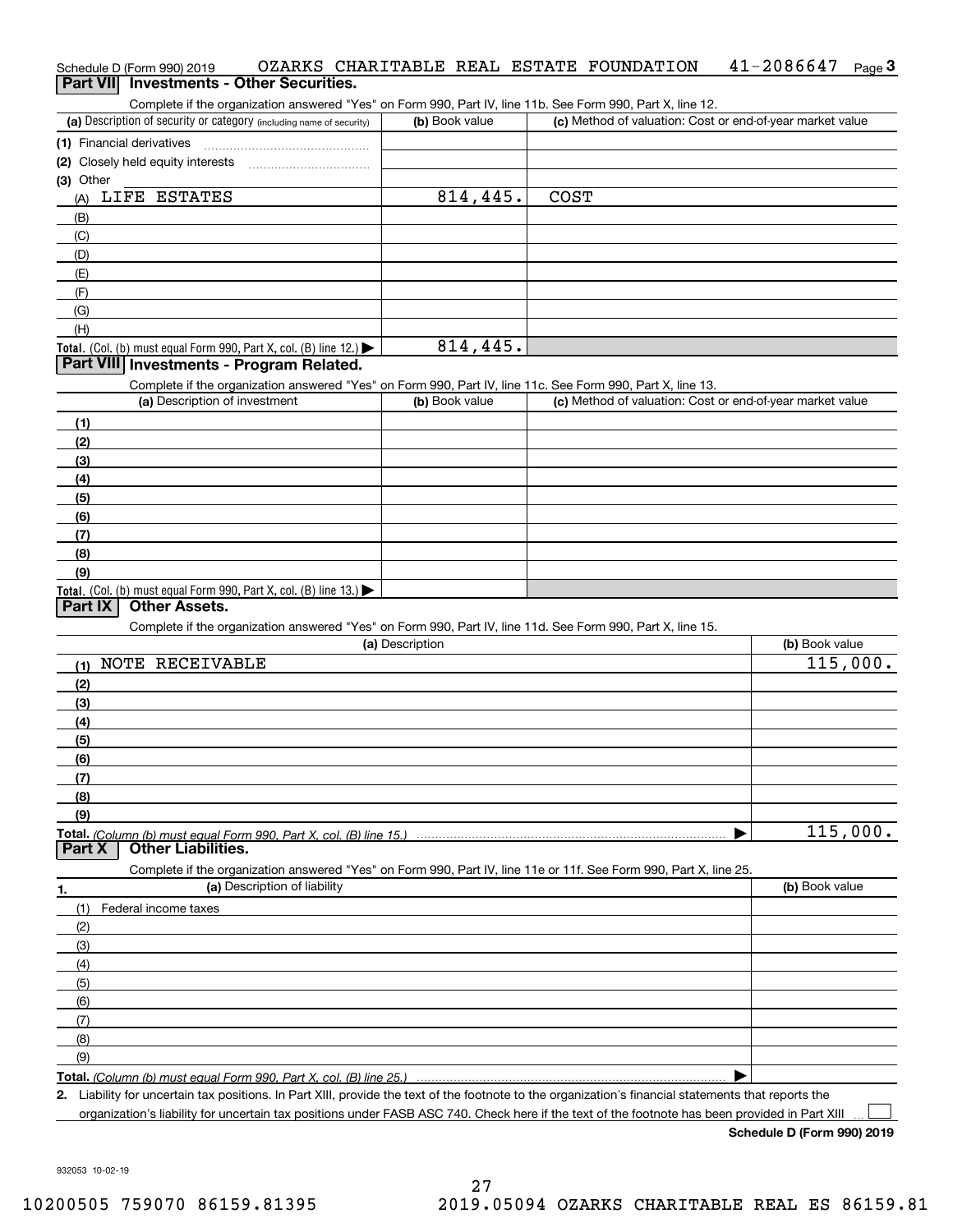|    | OZARKS CHARITABLE REAL ESTATE FOUNDATION<br>Schedule D (Form 990) 2019                                                                                                                                                         |                | $41 - 2086647$ Page 4 |
|----|--------------------------------------------------------------------------------------------------------------------------------------------------------------------------------------------------------------------------------|----------------|-----------------------|
|    | Part XI<br>Reconciliation of Revenue per Audited Financial Statements With Revenue per Return.                                                                                                                                 |                |                       |
|    | Complete if the organization answered "Yes" on Form 990, Part IV, line 12a.                                                                                                                                                    |                |                       |
| 1  | Total revenue, gains, and other support per audited financial statements                                                                                                                                                       |                | $\mathbf{1}$          |
| 2  | Amounts included on line 1 but not on Form 990, Part VIII, line 12:                                                                                                                                                            |                |                       |
| a  | Net unrealized gains (losses) on investments [11] matter contracts and the unrealized gains (losses) on investments                                                                                                            | 2a             |                       |
| b  |                                                                                                                                                                                                                                | 2 <sub>b</sub> |                       |
| с  |                                                                                                                                                                                                                                | 2c             |                       |
| d  | Other (Describe in Part XIII.)                                                                                                                                                                                                 | 2d             |                       |
| е  | Add lines 2a through 2d                                                                                                                                                                                                        |                | 2e                    |
| З  | Subtract line 2e from line 1 <b>Manual Community and Community</b> Subtract line 2e from line 1                                                                                                                                |                | 3                     |
| 4  | Amounts included on Form 990, Part VIII, line 12, but not on line 1:                                                                                                                                                           |                |                       |
| а  |                                                                                                                                                                                                                                | 4a             |                       |
| b  | Other (Describe in Part XIII.) <b>COLOGIST: (2014)</b> (2014) 2014                                                                                                                                                             | 4b             |                       |
| c. | Add lines 4a and 4b                                                                                                                                                                                                            |                | 4c                    |
| 5  |                                                                                                                                                                                                                                |                | 5                     |
|    | Part XII   Reconciliation of Expenses per Audited Financial Statements With Expenses per Return.<br>Complete if the organization answered "Yes" on Form 990, Part IV, line 12a.                                                |                |                       |
| 1  | Total expenses and losses per audited financial statements [11] [12] manuscription control expenses and losses per audited financial statements [12] [12] manuscription of the statements [12] manuscription of the statements |                | $\mathbf{1}$          |
| 2  | Amounts included on line 1 but not on Form 990, Part IX, line 25:                                                                                                                                                              |                |                       |
| a  |                                                                                                                                                                                                                                | 2a             |                       |
| b  |                                                                                                                                                                                                                                | 2b             |                       |
| с  |                                                                                                                                                                                                                                | 2с             |                       |
| d  |                                                                                                                                                                                                                                | 2d             |                       |
| е  | Add lines 2a through 2d <b>must be a constructed as the constant of the constant of the constant of the construction</b>                                                                                                       |                | <b>2e</b>             |
| 3  |                                                                                                                                                                                                                                |                | 3                     |
| 4  | Amounts included on Form 990, Part IX, line 25, but not on line 1:                                                                                                                                                             |                |                       |
| a  |                                                                                                                                                                                                                                | 4a             |                       |
| b  | Other (Describe in Part XIII.)                                                                                                                                                                                                 | 4b.            |                       |
| c  | Add lines 4a and 4b                                                                                                                                                                                                            |                | 4c                    |
|    |                                                                                                                                                                                                                                |                | 5                     |
|    | Part XIII Supplemental Information.                                                                                                                                                                                            |                |                       |
|    |                                                                                                                                                                                                                                |                |                       |

Provide the descriptions required for Part II, lines 3, 5, and 9; Part III, lines 1a and 4; Part IV, lines 1b and 2b; Part V, line 4; Part X, line 2; Part XI, lines 2d and 4b; and Part XII, lines 2d and 4b. Also complete this part to provide any additional information.

932054 10-02-19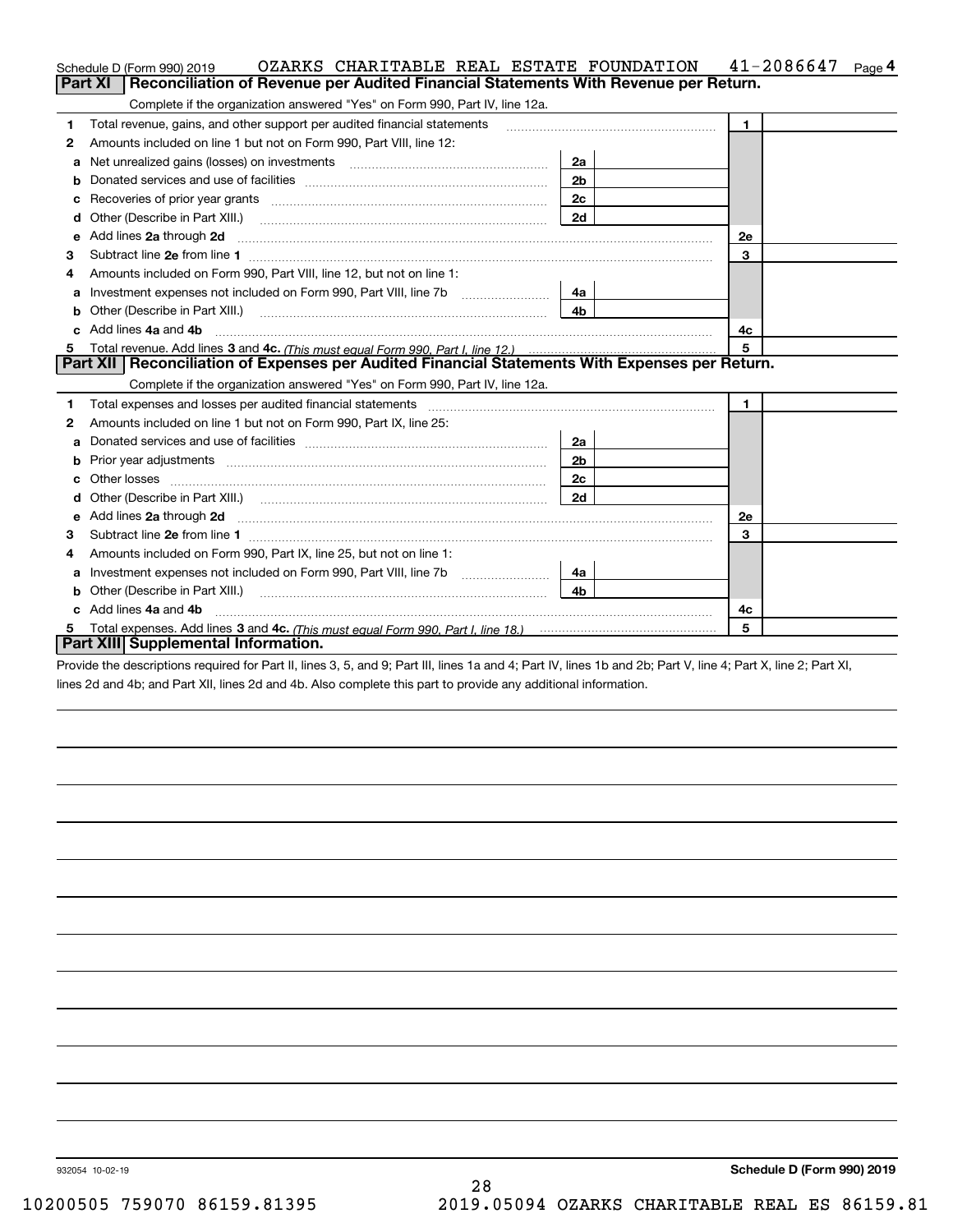| <b>SCHEDULE I</b><br>(Form 990)                                                                                                                                                         | <b>Grants and Other Assistance to Organizations,</b><br>Governments, and Individuals in the United States<br>Complete if the organization answered "Yes" on Form 990, Part IV, line 21 or 22. |                                    |                                                                              |                                         |                                               |                                          |                                                     |  |
|-----------------------------------------------------------------------------------------------------------------------------------------------------------------------------------------|-----------------------------------------------------------------------------------------------------------------------------------------------------------------------------------------------|------------------------------------|------------------------------------------------------------------------------|-----------------------------------------|-----------------------------------------------|------------------------------------------|-----------------------------------------------------|--|
| Department of the Treasury<br>Internal Revenue Service                                                                                                                                  |                                                                                                                                                                                               |                                    | Attach to Form 990.<br>Go to www.irs.gov/Form990 for the latest information. |                                         |                                               |                                          | <b>Open to Public</b><br>Inspection                 |  |
| Name of the organization                                                                                                                                                                | OZARKS CHARITABLE REAL ESTATE FOUNDATION                                                                                                                                                      |                                    |                                                                              |                                         |                                               |                                          | <b>Employer identification number</b><br>41-2086647 |  |
| Part I<br><b>General Information on Grants and Assistance</b>                                                                                                                           |                                                                                                                                                                                               |                                    |                                                                              |                                         |                                               |                                          |                                                     |  |
| Does the organization maintain records to substantiate the amount of the grants or assistance, the grantees' eligibility for the grants or assistance, and the selection<br>1.          |                                                                                                                                                                                               |                                    |                                                                              |                                         |                                               |                                          | $\boxed{\text{X}}$ No<br>Yes                        |  |
| Describe in Part IV the organization's procedures for monitoring the use of grant funds in the United States.<br>$\mathbf{2}$                                                           |                                                                                                                                                                                               |                                    |                                                                              |                                         |                                               |                                          |                                                     |  |
| Part II<br>Grants and Other Assistance to Domestic Organizations and Domestic Governments. Complete if the organization answered "Yes" on Form 990, Part IV, line 21, for any           |                                                                                                                                                                                               |                                    |                                                                              |                                         |                                               |                                          |                                                     |  |
| recipient that received more than \$5,000. Part II can be duplicated if additional space is needed.                                                                                     |                                                                                                                                                                                               |                                    |                                                                              |                                         | (f) Method of                                 |                                          |                                                     |  |
| 1 (a) Name and address of organization<br>or government                                                                                                                                 | $(b)$ EIN                                                                                                                                                                                     | (c) IRC section<br>(if applicable) | (d) Amount of<br>cash grant                                                  | (e) Amount of<br>non-cash<br>assistance | valuation (book,<br>FMV, appraisal,<br>other) | (g) Description of<br>noncash assistance | (h) Purpose of grant<br>or assistance               |  |
| COMMUNITY FOUNDATION OF THE<br>OZARKS, INC. - 425 E TRAFFICWAY ST                                                                                                                       |                                                                                                                                                                                               |                                    |                                                                              |                                         |                                               |                                          |                                                     |  |
| SPRINGFIELD, MO 65806                                                                                                                                                                   | $23 - 7290968$ 501(C)(3)                                                                                                                                                                      |                                    | 195,823.                                                                     | 0.                                      |                                               |                                          | SPECIAL PROGRAMS                                    |  |
| CITY OF OWENSVILLE<br>107 WEST SEARS AVENUE                                                                                                                                             |                                                                                                                                                                                               |                                    |                                                                              |                                         |                                               | LOTS 10 AND<br>11, AND<br>FRACTIONAL     |                                                     |  |
| OWENSVILLE, MO 65066                                                                                                                                                                    |                                                                                                                                                                                               | GOVERMENTAL                        | $\mathbf{0}$ .                                                               | 14,600.FMV                              |                                               | PART OF LOT 9                            | OPERATING SUPPORT                                   |  |
|                                                                                                                                                                                         |                                                                                                                                                                                               |                                    |                                                                              |                                         |                                               |                                          |                                                     |  |
|                                                                                                                                                                                         |                                                                                                                                                                                               |                                    |                                                                              |                                         |                                               |                                          |                                                     |  |
| Enter total number of section 501(c)(3) and government organizations listed in the line 1 table<br>$\mathbf{2}$<br>Enter total number of other organizations listed in the line 1 table |                                                                                                                                                                                               |                                    |                                                                              |                                         |                                               |                                          |                                                     |  |
| з<br>For Paperwork Reduction Act Notice, see the Instructions for Form 990.<br>LHA                                                                                                      | SEE PART IV FOR COLUMN (G) DESCRIPTIONS                                                                                                                                                       |                                    |                                                                              |                                         |                                               |                                          | Schedule I (Form 990) (2019)                        |  |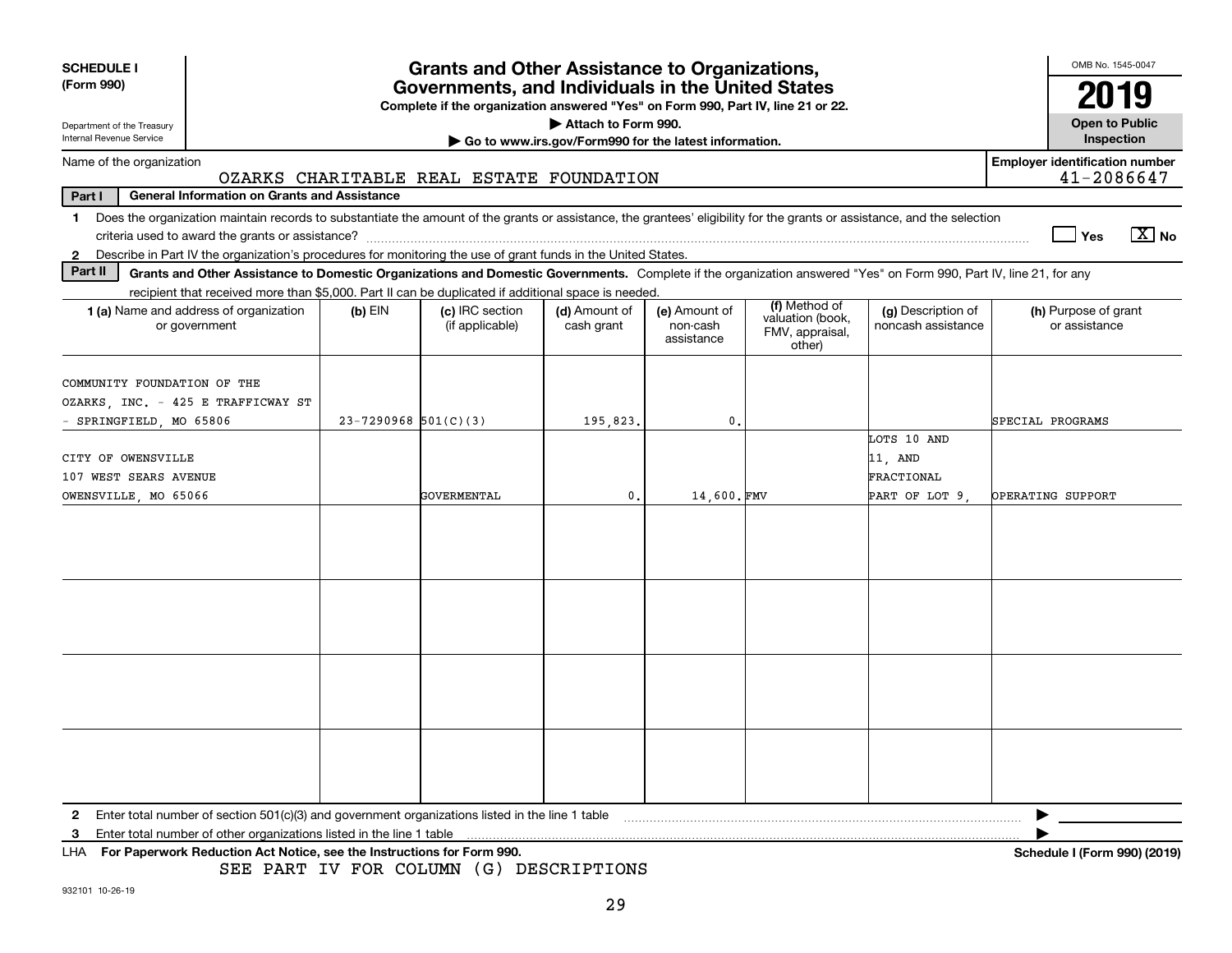### 932102 10-26-19

### Schedule I (Form 990) (2019) OZARKS CHARITABLE REAL ESTATE FOUNDATION Page

(a) Type of grant or assistance **(b)** Number of **(c)** Amount of **(d)** Amount of non-**(e)** Method of valuation (f)<br>cash are continuous cash are cash assistance (book, FMV, appraisal, other) (a) Type of grant or assistance  $\vert$  (b) Number of recipients(c) Amount of cash grant (d) Amount of noncash assistance (f) Description of noncash assistance

Part IV | Supplemental Information. Provide the information required in Part I, line 2; Part III, column (b); and any other additional information.

PART II, LINE 1, COLUMN (G):

NAME OF ORGANIZATION OR GOVERNMENT: CITY OF OWENSVILLE

(G) DESCRIPTION OF NON-CASH ASSISTANCE: LOTS 10 AND 11, AND FRACTIONAL

PART OF LOT 9, BLOCK 30 OF OWENSVILLE

**2**

**Part III | Grants and Other Assistance to Domestic Individuals. Complete if the organization answered "Yes" on Form 990, Part IV, line 22.** Part III can be duplicated if additional space is needed.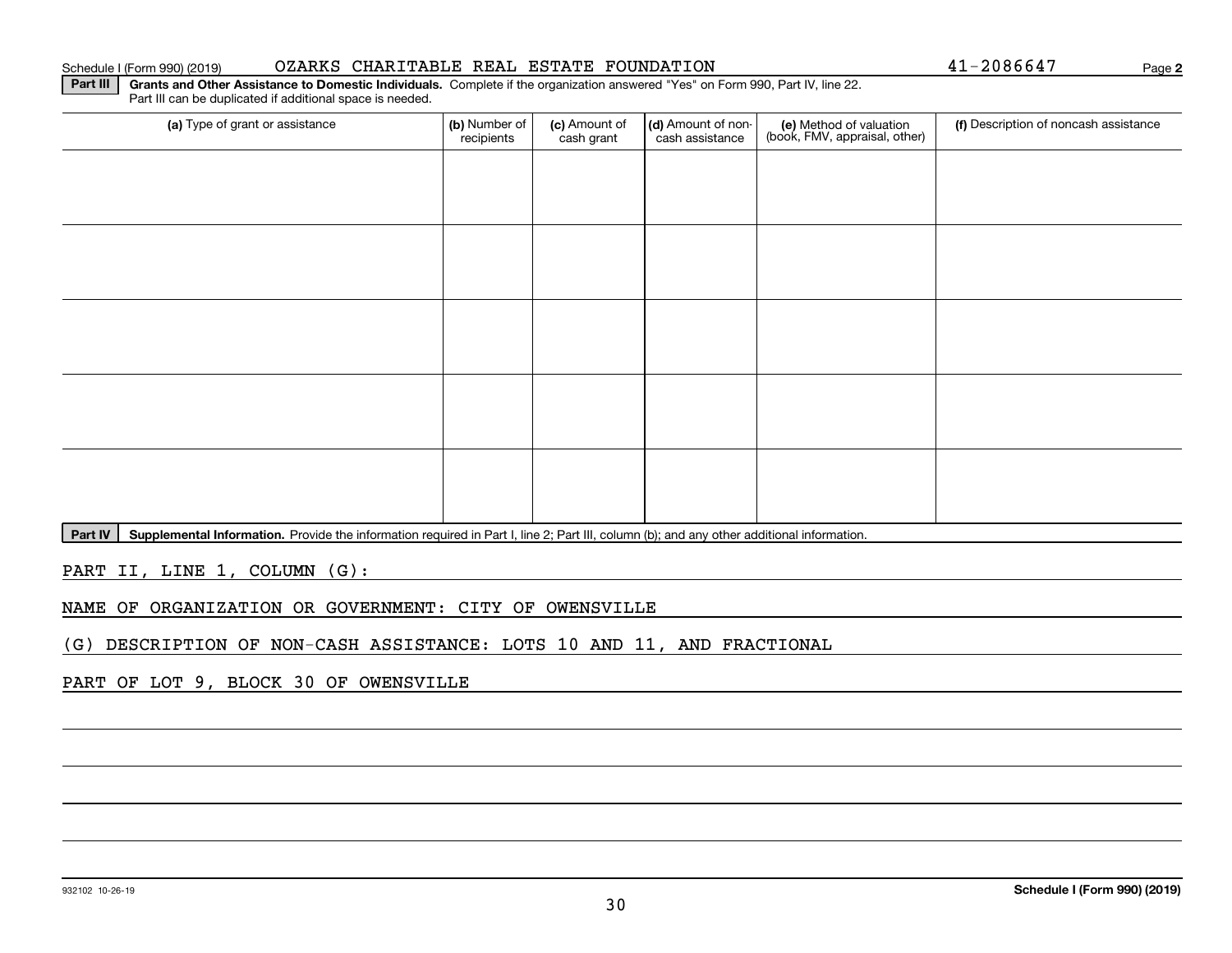|    | <b>SCHEDULE J</b>                                      | <b>Compensation Information</b>                                                                                             |                                       | OMB No. 1545-0047         |                              |                              |  |
|----|--------------------------------------------------------|-----------------------------------------------------------------------------------------------------------------------------|---------------------------------------|---------------------------|------------------------------|------------------------------|--|
|    | (Form 990)                                             | For certain Officers, Directors, Trustees, Key Employees, and Highest                                                       |                                       |                           |                              |                              |  |
|    |                                                        | <b>Compensated Employees</b>                                                                                                |                                       |                           |                              |                              |  |
|    |                                                        | Complete if the organization answered "Yes" on Form 990, Part IV, line 23.                                                  |                                       |                           |                              |                              |  |
|    | Department of the Treasury<br>Internal Revenue Service | Attach to Form 990.<br>Go to www.irs.gov/Form990 for instructions and the latest information.                               |                                       |                           | Open to Public<br>Inspection |                              |  |
|    | Name of the organization                               |                                                                                                                             | <b>Employer identification number</b> |                           |                              |                              |  |
|    |                                                        | OZARKS CHARITABLE REAL ESTATE FOUNDATION                                                                                    |                                       | 41-2086647                |                              |                              |  |
|    | Part I                                                 | <b>Questions Regarding Compensation</b>                                                                                     |                                       |                           |                              |                              |  |
|    |                                                        |                                                                                                                             |                                       |                           | Yes                          | No.                          |  |
|    |                                                        | 1a Check the appropriate box(es) if the organization provided any of the following to or for a person listed on Form 990,   |                                       |                           |                              |                              |  |
|    |                                                        | Part VII, Section A, line 1a. Complete Part III to provide any relevant information regarding these items.                  |                                       |                           |                              |                              |  |
|    | First-class or charter travel                          | Housing allowance or residence for personal use                                                                             |                                       |                           |                              |                              |  |
|    | Travel for companions                                  | Payments for business use of personal residence                                                                             |                                       |                           |                              |                              |  |
|    |                                                        | Health or social club dues or initiation fees<br>Tax indemnification and gross-up payments                                  |                                       |                           |                              |                              |  |
|    |                                                        | Discretionary spending account<br>Personal services (such as maid, chauffeur, chef)                                         |                                       |                           |                              |                              |  |
|    |                                                        |                                                                                                                             |                                       |                           |                              |                              |  |
|    |                                                        | <b>b</b> If any of the boxes on line 1a are checked, did the organization follow a written policy regarding payment or      |                                       |                           |                              |                              |  |
|    |                                                        | reimbursement or provision of all of the expenses described above? If "No," complete Part III to explain                    |                                       | 1b                        |                              |                              |  |
| 2  |                                                        | Did the organization require substantiation prior to reimbursing or allowing expenses incurred by all directors,            |                                       |                           |                              |                              |  |
|    |                                                        |                                                                                                                             |                                       | $\mathbf{2}$              |                              |                              |  |
|    |                                                        |                                                                                                                             |                                       |                           |                              |                              |  |
| З  |                                                        | Indicate which, if any, of the following the organization used to establish the compensation of the organization's          |                                       |                           |                              |                              |  |
|    |                                                        | CEO/Executive Director. Check all that apply. Do not check any boxes for methods used by a related organization to          |                                       |                           |                              |                              |  |
|    |                                                        | establish compensation of the CEO/Executive Director, but explain in Part III.                                              |                                       |                           |                              |                              |  |
|    | Compensation committee                                 | Written employment contract                                                                                                 |                                       |                           |                              |                              |  |
|    |                                                        | Independent compensation consultant<br>Compensation survey or study                                                         |                                       |                           |                              |                              |  |
|    |                                                        | Form 990 of other organizations<br>Approval by the board or compensation committee                                          |                                       |                           |                              |                              |  |
|    |                                                        |                                                                                                                             |                                       |                           |                              |                              |  |
|    |                                                        | During the year, did any person listed on Form 990, Part VII, Section A, line 1a, with respect to the filing                |                                       |                           |                              |                              |  |
|    | organization or a related organization:                |                                                                                                                             |                                       |                           |                              |                              |  |
| a  |                                                        | Receive a severance payment or change-of-control payment?                                                                   |                                       | 4a                        |                              | x                            |  |
|    |                                                        |                                                                                                                             |                                       | 4b                        |                              | $\overline{\textbf{x}}$      |  |
|    |                                                        |                                                                                                                             |                                       | 4c                        |                              | $\overline{\mathbf{x}}$      |  |
|    |                                                        | If "Yes" to any of lines 4a-c, list the persons and provide the applicable amounts for each item in Part III.               |                                       |                           |                              |                              |  |
|    |                                                        |                                                                                                                             |                                       |                           |                              |                              |  |
|    |                                                        | Only section 501(c)(3), 501(c)(4), and 501(c)(29) organizations must complete lines 5-9.                                    |                                       |                           |                              |                              |  |
| 5  |                                                        | For persons listed on Form 990, Part VII, Section A, line 1a, did the organization pay or accrue any compensation           |                                       |                           |                              |                              |  |
|    | contingent on the revenues of:                         |                                                                                                                             |                                       |                           |                              |                              |  |
|    |                                                        | a The organization? <b>Manual Community Community</b> Community Community Community Community Community Community Community |                                       | 5a                        |                              | x<br>$\overline{\mathbf{x}}$ |  |
|    |                                                        |                                                                                                                             |                                       | 5b                        |                              |                              |  |
|    |                                                        | If "Yes" on line 5a or 5b, describe in Part III.                                                                            |                                       |                           |                              |                              |  |
|    | contingent on the net earnings of:                     | 6 For persons listed on Form 990, Part VII, Section A, line 1a, did the organization pay or accrue any compensation         |                                       |                           |                              |                              |  |
|    |                                                        |                                                                                                                             |                                       | 6a                        |                              | х                            |  |
|    |                                                        |                                                                                                                             |                                       | 6b                        |                              | $\mathbf X$                  |  |
|    |                                                        | If "Yes" on line 6a or 6b, describe in Part III.                                                                            |                                       |                           |                              |                              |  |
|    |                                                        | 7 For persons listed on Form 990, Part VII, Section A, line 1a, did the organization provide any nonfixed payments          |                                       |                           |                              |                              |  |
|    |                                                        |                                                                                                                             |                                       | 7                         |                              | х                            |  |
| 8  |                                                        | Were any amounts reported on Form 990, Part VII, paid or accrued pursuant to a contract that was subject to the             |                                       |                           |                              |                              |  |
|    |                                                        | initial contract exception described in Regulations section 53.4958-4(a)(3)? If "Yes," describe in Part III                 |                                       | 8                         |                              | х                            |  |
| 9. |                                                        | If "Yes" on line 8, did the organization also follow the rebuttable presumption procedure described in                      |                                       |                           |                              |                              |  |
|    |                                                        |                                                                                                                             |                                       | 9                         |                              |                              |  |
|    |                                                        | expects Reduction Act Notice, see the Instructions for Ferm 000                                                             |                                       | Pohodulo 1/Earm 000) 2010 |                              |                              |  |

LHA For Paperwork Reduction Act Notice, see the Instructions for Form 990. Schedule J (Form 990) 2019

932111 10-21-19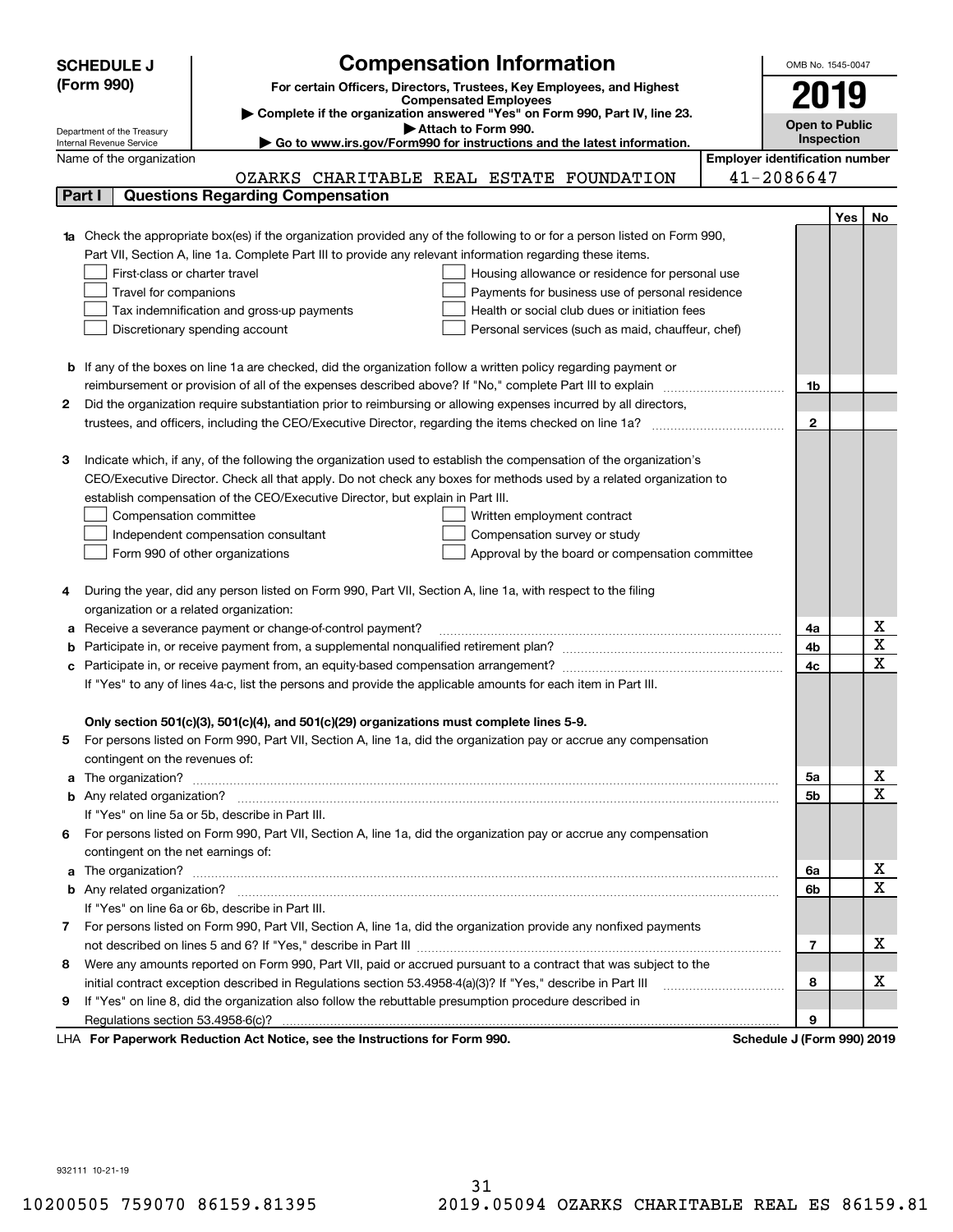### OZARKS CHARITABLE REAL ESTATE FOUNDATION 41-2086647

# **Part II Officers, Directors, Trustees, Key Employees, and Highest Compensated Employees.**  Schedule J (Form 990) 2019 Page Use duplicate copies if additional space is needed.

For each individual whose compensation must be reported on Schedule J, report compensation from the organization on row (i) and from related organizations, described in the instructions, on row (ii). Do not list any individuals that aren't listed on Form 990, Part VII.

**Note:**  The sum of columns (B)(i)-(iii) for each listed individual must equal the total amount of Form 990, Part VII, Section A, line 1a, applicable column (D) and (E) amounts for that individual.

| (A) Name and Title         |                    |                          | (B) Breakdown of W-2 and/or 1099-MISC compensation |                                           | (C) Retirement and             | (D) Nontaxable   | (E) Total of columns<br>(F) Compensation |                                                            |  |
|----------------------------|--------------------|--------------------------|----------------------------------------------------|-------------------------------------------|--------------------------------|------------------|------------------------------------------|------------------------------------------------------------|--|
|                            |                    | (i) Base<br>compensation | (ii) Bonus &<br>incentive<br>compensation          | (iii) Other<br>reportable<br>compensation | other deferred<br>compensation | benefits         | $(B)(i)$ - $(D)$                         | in column (B)<br>reported as deferred<br>on prior Form 990 |  |
| $(1)$ BRIAN FOGLE          | (i)                | 0.                       | $\overline{0}$ .                                   | $\overline{0}$ .                          | $\overline{0}$ .               | $\overline{0}$ . | 0.                                       | $\mathbf 0$ .                                              |  |
| PRESIDENT/MANAGING PARTNER | (ii)               | 158,095.                 | $\overline{0}$ .                                   | $\overline{0}$ .                          | 7,875.                         | 21,801.          | 187,771.                                 | $\overline{0}$ .                                           |  |
|                            | $(\sf{i})$         |                          |                                                    |                                           |                                |                  |                                          |                                                            |  |
|                            | (ii)               |                          |                                                    |                                           |                                |                  |                                          |                                                            |  |
|                            | $(\sf{i})$         |                          |                                                    |                                           |                                |                  |                                          |                                                            |  |
|                            | (ii)               |                          |                                                    |                                           |                                |                  |                                          |                                                            |  |
|                            | $(\sf{i})$         |                          |                                                    |                                           |                                |                  |                                          |                                                            |  |
|                            | (ii)               |                          |                                                    |                                           |                                |                  |                                          |                                                            |  |
|                            | $(\sf{i})$         |                          |                                                    |                                           |                                |                  |                                          |                                                            |  |
|                            | (ii)               |                          |                                                    |                                           |                                |                  |                                          |                                                            |  |
|                            | $(\sf{i})$         |                          |                                                    |                                           |                                |                  |                                          |                                                            |  |
|                            | (ii)               |                          |                                                    |                                           |                                |                  |                                          |                                                            |  |
|                            | $(\sf{i})$         |                          |                                                    |                                           |                                |                  |                                          |                                                            |  |
|                            | (ii)               |                          |                                                    |                                           |                                |                  |                                          |                                                            |  |
|                            | $(\sf{i})$         |                          |                                                    |                                           |                                |                  |                                          |                                                            |  |
|                            | (ii)<br>$(\sf{i})$ |                          |                                                    |                                           |                                |                  |                                          |                                                            |  |
|                            | (ii)               |                          |                                                    |                                           |                                |                  |                                          |                                                            |  |
|                            | $(\sf{i})$         |                          |                                                    |                                           |                                |                  |                                          |                                                            |  |
|                            | (ii)               |                          |                                                    |                                           |                                |                  |                                          |                                                            |  |
|                            | $(\sf{i})$         |                          |                                                    |                                           |                                |                  |                                          |                                                            |  |
|                            | (ii)               |                          |                                                    |                                           |                                |                  |                                          |                                                            |  |
|                            | $(\sf{i})$         |                          |                                                    |                                           |                                |                  |                                          |                                                            |  |
|                            | (ii)               |                          |                                                    |                                           |                                |                  |                                          |                                                            |  |
|                            | $(\sf{i})$         |                          |                                                    |                                           |                                |                  |                                          |                                                            |  |
|                            | (ii)               |                          |                                                    |                                           |                                |                  |                                          |                                                            |  |
|                            | $(\sf{i})$         |                          |                                                    |                                           |                                |                  |                                          |                                                            |  |
|                            | (ii)               |                          |                                                    |                                           |                                |                  |                                          |                                                            |  |
|                            | $(\sf{i})$         |                          |                                                    |                                           |                                |                  |                                          |                                                            |  |
|                            | (ii)               |                          |                                                    |                                           |                                |                  |                                          |                                                            |  |
|                            | $(\sf{i})$         |                          |                                                    |                                           |                                |                  |                                          |                                                            |  |
|                            | (ii)               |                          |                                                    |                                           |                                |                  |                                          |                                                            |  |

**Schedule J (Form 990) 2019**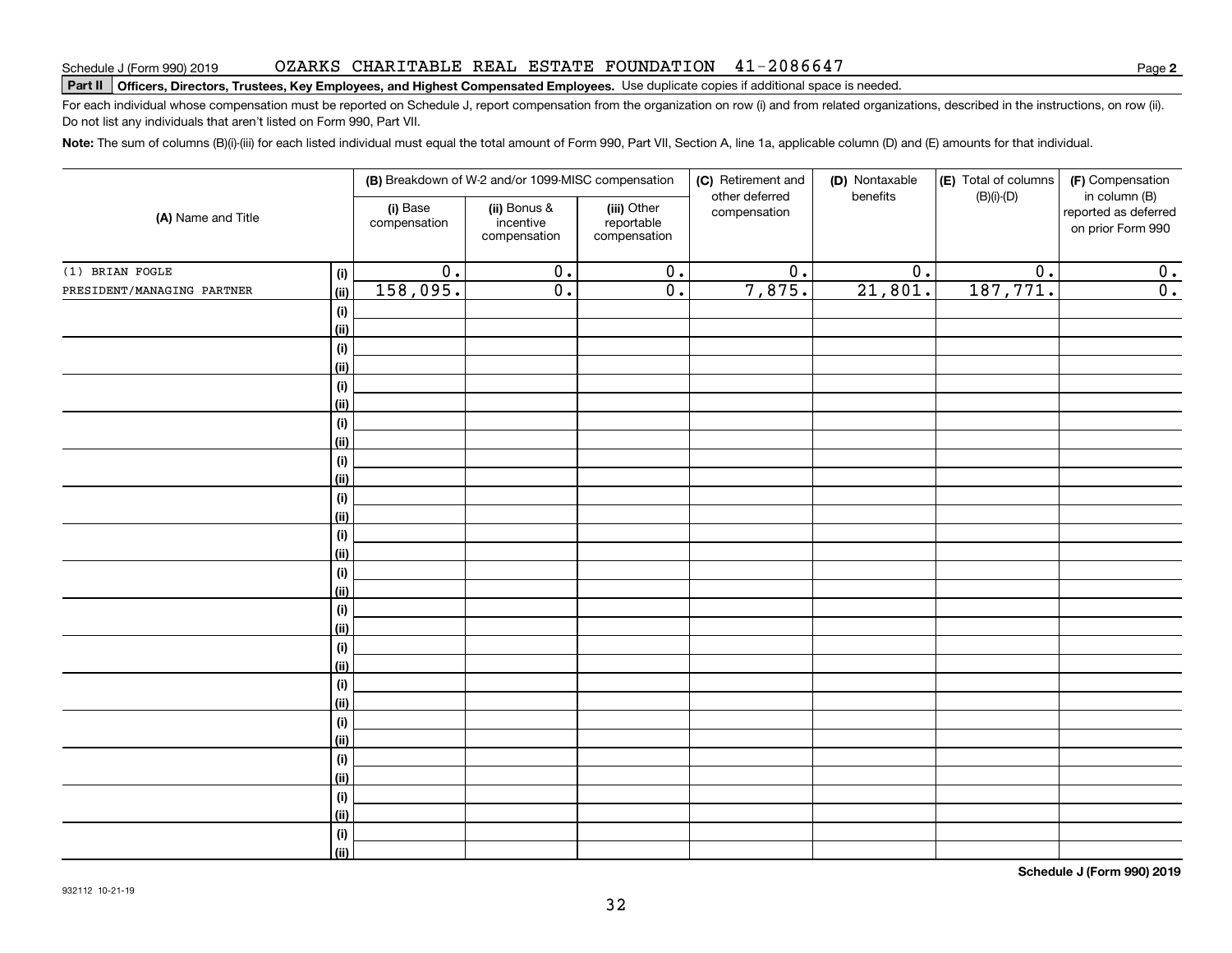### **Part III Supplemental Information**

Schedule J (Form 990) 2019 0ZARKS CHARITABLE REAL ESTATE FOUNDATION 41-2086647<br>Part III Supplemental Information<br>Provide the information, explanation, or descriptions required for Part I, lines 1a, 1b, 3, 4a, 4b, 4c, 5a, 5

### PART I, LINE 3:

COMMPENSATION IS REVIEWED BY THE BOARD OF DIRECTORS OF THE RELATED

### ORGANIZATION THE COMMUNITY FOUNDATION OF THE OZARKS,

**Schedule J (Form 990) 2019**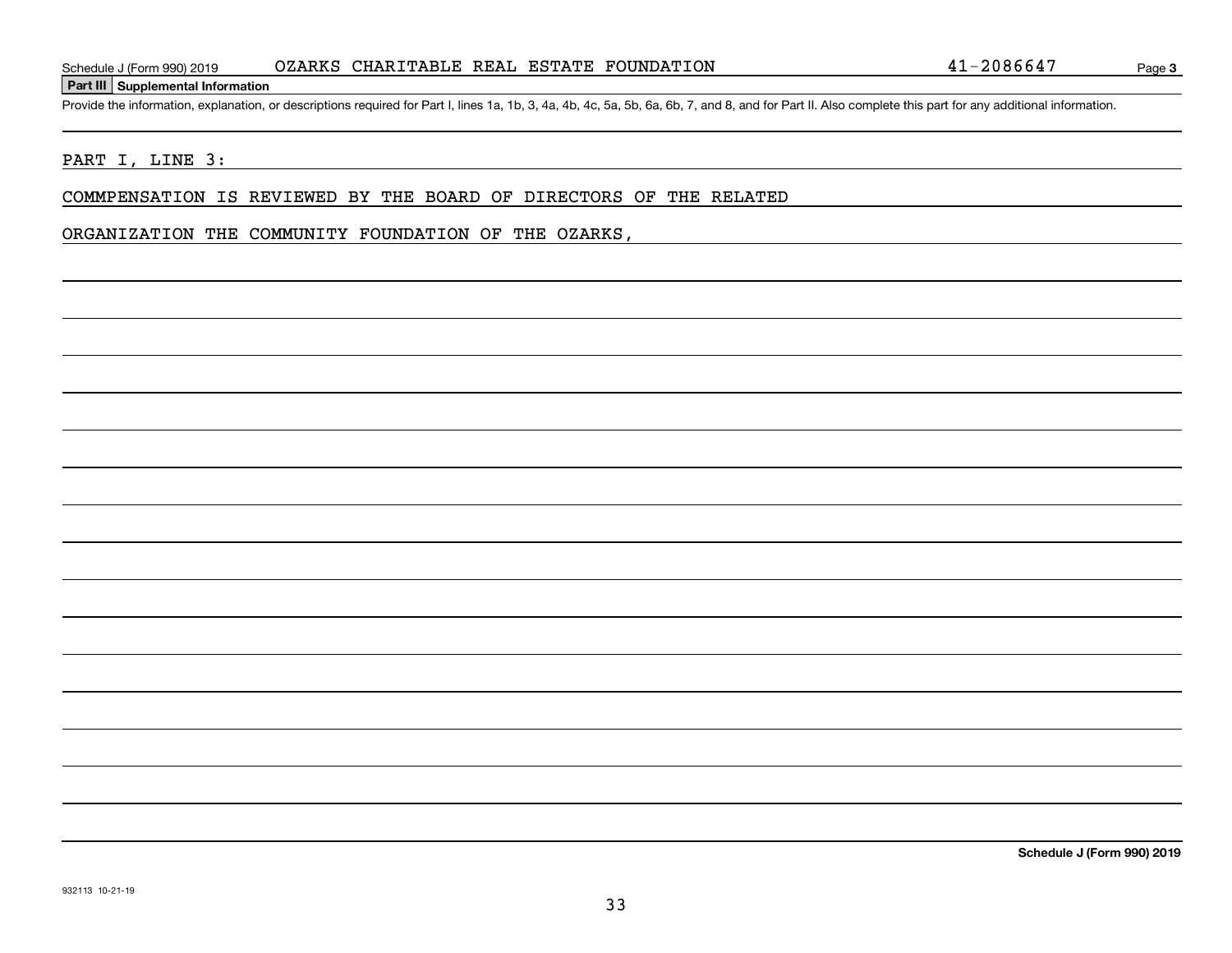### **SCHEDULE M (Form 990)**

# **Noncash Contributions**

OMB No. 1545-0047

| Department of the Treasury |
|----------------------------|
| Internal Revenue Service   |

**Complete if the organizations answered "Yes" on Form 990, Part IV, lines 29 or 30.** <sup>J</sup>**2019 Attach to Form 990.** J

**Open to Public Inspection**

Name of the organization

OZARKS CHARITABLE REAL ESTATE FOUNDATION

 **Go to www.irs.gov/Form990 for instructions and the latest information.** J

| Employer identification number |  |
|--------------------------------|--|
| $41 - 2086647$                 |  |

| Part I | <b>Types of Property</b>                                                                                                       |                        |                  |                                                 |                                                       |     |    |
|--------|--------------------------------------------------------------------------------------------------------------------------------|------------------------|------------------|-------------------------------------------------|-------------------------------------------------------|-----|----|
|        |                                                                                                                                | (a)                    | (b)<br>Number of | (c)<br>Noncash contribution                     | (d)                                                   |     |    |
|        |                                                                                                                                | Check if<br>applicable | contributions or | amounts reported on                             | Method of determining<br>noncash contribution amounts |     |    |
|        |                                                                                                                                |                        |                  | items contributed  Form 990, Part VIII, line 1g |                                                       |     |    |
| 1.     |                                                                                                                                |                        |                  |                                                 |                                                       |     |    |
| 2      |                                                                                                                                |                        |                  |                                                 |                                                       |     |    |
| З      | Art - Fractional interests                                                                                                     |                        |                  |                                                 |                                                       |     |    |
| 4      |                                                                                                                                |                        |                  |                                                 |                                                       |     |    |
| 5      | Clothing and household goods                                                                                                   |                        |                  |                                                 |                                                       |     |    |
| 6      |                                                                                                                                |                        |                  |                                                 |                                                       |     |    |
| 7      |                                                                                                                                |                        |                  |                                                 |                                                       |     |    |
| 8      |                                                                                                                                |                        |                  |                                                 |                                                       |     |    |
| 9      | Securities - Publicly traded                                                                                                   |                        |                  |                                                 |                                                       |     |    |
| 10     | Securities - Closely held stock                                                                                                |                        |                  |                                                 |                                                       |     |    |
| 11     | Securities - Partnership, LLC, or<br>trust interests                                                                           |                        |                  |                                                 |                                                       |     |    |
| 12     | Securities Miscellaneous                                                                                                       |                        |                  |                                                 |                                                       |     |    |
| 13     | Qualified conservation contribution -                                                                                          |                        |                  |                                                 |                                                       |     |    |
|        | Historic structures                                                                                                            |                        |                  |                                                 |                                                       |     |    |
| 14     | Qualified conservation contribution - Other                                                                                    |                        |                  |                                                 |                                                       |     |    |
| 15     | Real estate - Residential                                                                                                      |                        |                  |                                                 |                                                       |     |    |
| 16     | Real estate - Commercial                                                                                                       |                        |                  |                                                 |                                                       |     |    |
| 17     |                                                                                                                                | X                      | $\overline{2}$   | 611,000.FMV                                     |                                                       |     |    |
| 18     |                                                                                                                                |                        |                  |                                                 |                                                       |     |    |
| 19     |                                                                                                                                |                        |                  |                                                 |                                                       |     |    |
| 20     | Drugs and medical supplies                                                                                                     |                        |                  |                                                 |                                                       |     |    |
| 21     | Taxidermy                                                                                                                      |                        |                  |                                                 |                                                       |     |    |
| 22     |                                                                                                                                |                        |                  |                                                 |                                                       |     |    |
| 23     |                                                                                                                                |                        |                  |                                                 |                                                       |     |    |
| 24     |                                                                                                                                |                        |                  |                                                 |                                                       |     |    |
| 25     | Other $\blacktriangleright$                                                                                                    |                        |                  |                                                 |                                                       |     |    |
| 26     | Other                                                                                                                          |                        |                  |                                                 |                                                       |     |    |
| 27     | Other                                                                                                                          |                        |                  |                                                 |                                                       |     |    |
| 28     | Other                                                                                                                          |                        |                  |                                                 |                                                       |     |    |
| 29     | Number of Forms 8283 received by the organization during the tax year for contributions                                        |                        |                  |                                                 |                                                       |     |    |
|        | for which the organization completed Form 8283, Part IV, Donee Acknowledgement                                                 |                        |                  | 29                                              |                                                       |     |    |
|        |                                                                                                                                |                        |                  |                                                 |                                                       | Yes | No |
|        | 30a During the year, did the organization receive by contribution any property reported in Part I, lines 1 through 28, that it |                        |                  |                                                 |                                                       |     |    |
|        | must hold for at least three years from the date of the initial contribution, and which isn't required to be used for          |                        |                  |                                                 |                                                       |     |    |
|        | exempt purposes for the entire holding period?                                                                                 |                        |                  |                                                 | 30a                                                   |     | x  |
| b      | If "Yes," describe the arrangement in Part II.                                                                                 |                        |                  |                                                 |                                                       |     |    |
| 31     | Does the organization have a gift acceptance policy that requires the review of any nonstandard contributions?                 |                        |                  |                                                 | 31                                                    | x   |    |
|        | 32a Does the organization hire or use third parties or related organizations to solicit, process, or sell noncash              |                        |                  |                                                 |                                                       |     |    |
|        | contributions?                                                                                                                 |                        |                  |                                                 | 32a                                                   |     | x  |
| b      | If "Yes," describe in Part II.                                                                                                 |                        |                  |                                                 |                                                       |     |    |
| 33     | If the organization didn't report an amount in column (c) for a type of property for which column (a) is checked,              |                        |                  |                                                 |                                                       |     |    |

**For Paperwork Reduction Act Notice, see the Instructions for Form 990. Schedule M (Form 990) 2019**

LHA

describe in Part II.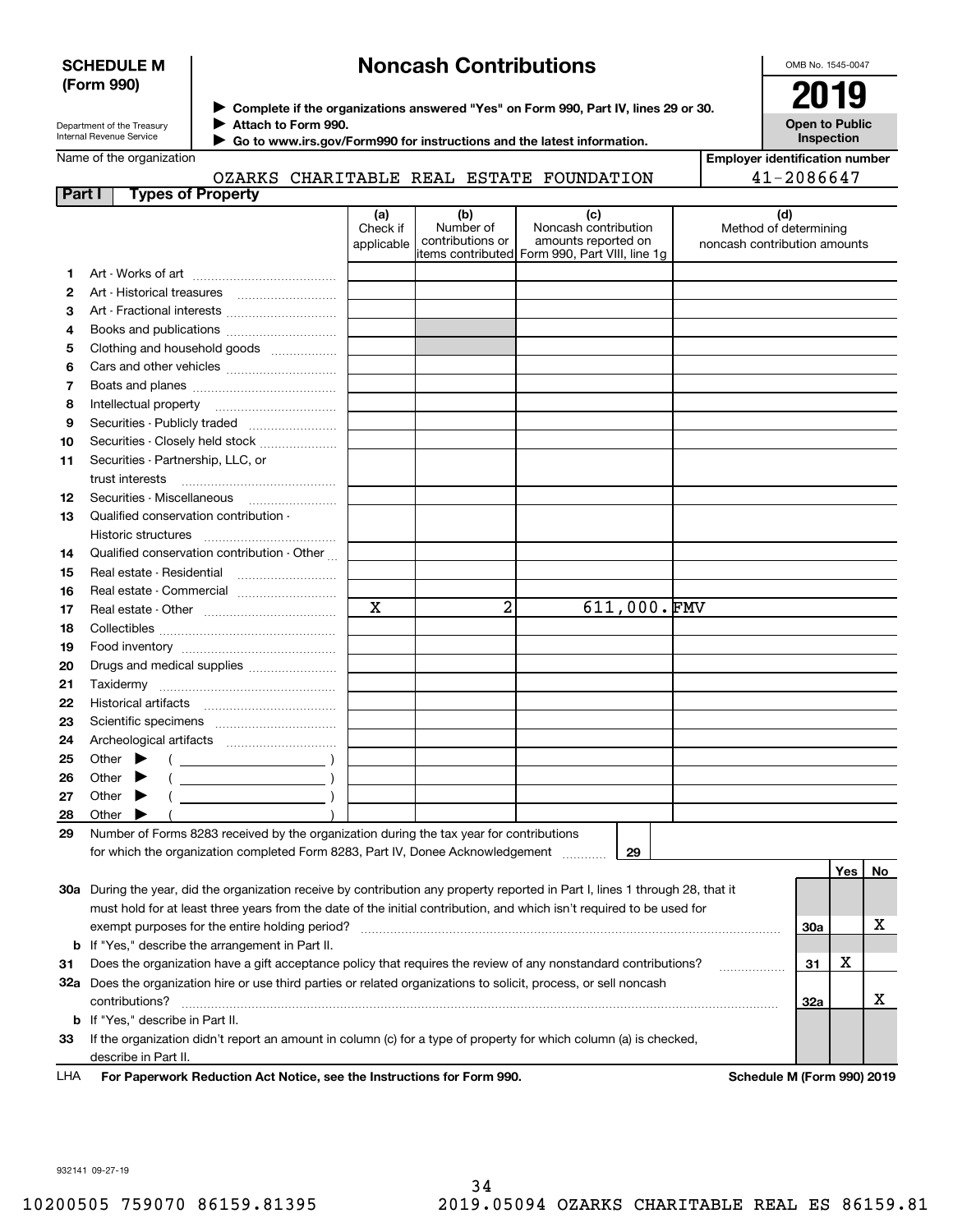|                 | Schedule M (Form 990) 2019                |  |    | OZARKS CHARITABLE REAL ESTATE FOUNDATION | $41 - 2086647$                                                                                                                                                                                                                                                       | Page 2 |
|-----------------|-------------------------------------------|--|----|------------------------------------------|----------------------------------------------------------------------------------------------------------------------------------------------------------------------------------------------------------------------------------------------------------------------|--------|
| <b>Part II</b>  | this part for any additional information. |  |    |                                          | Supplemental Information. Provide the information required by Part I, lines 30b, 32b, and 33, and whether the organization<br>is reporting in Part I, column (b), the number of contributions, the number of items received, or a combination of both. Also complete |        |
|                 |                                           |  |    |                                          |                                                                                                                                                                                                                                                                      |        |
|                 |                                           |  |    |                                          |                                                                                                                                                                                                                                                                      |        |
|                 |                                           |  |    |                                          |                                                                                                                                                                                                                                                                      |        |
|                 |                                           |  |    |                                          |                                                                                                                                                                                                                                                                      |        |
|                 |                                           |  |    |                                          |                                                                                                                                                                                                                                                                      |        |
|                 |                                           |  |    |                                          |                                                                                                                                                                                                                                                                      |        |
|                 |                                           |  |    |                                          |                                                                                                                                                                                                                                                                      |        |
|                 |                                           |  |    |                                          |                                                                                                                                                                                                                                                                      |        |
|                 |                                           |  |    |                                          |                                                                                                                                                                                                                                                                      |        |
|                 |                                           |  |    |                                          |                                                                                                                                                                                                                                                                      |        |
|                 |                                           |  |    |                                          |                                                                                                                                                                                                                                                                      |        |
|                 |                                           |  |    |                                          |                                                                                                                                                                                                                                                                      |        |
|                 |                                           |  |    |                                          |                                                                                                                                                                                                                                                                      |        |
|                 |                                           |  |    |                                          |                                                                                                                                                                                                                                                                      |        |
|                 |                                           |  |    |                                          |                                                                                                                                                                                                                                                                      |        |
|                 |                                           |  |    |                                          |                                                                                                                                                                                                                                                                      |        |
|                 |                                           |  |    |                                          |                                                                                                                                                                                                                                                                      |        |
|                 |                                           |  |    |                                          |                                                                                                                                                                                                                                                                      |        |
|                 |                                           |  |    |                                          |                                                                                                                                                                                                                                                                      |        |
|                 |                                           |  |    |                                          |                                                                                                                                                                                                                                                                      |        |
|                 |                                           |  |    |                                          |                                                                                                                                                                                                                                                                      |        |
|                 |                                           |  |    |                                          |                                                                                                                                                                                                                                                                      |        |
|                 |                                           |  |    |                                          |                                                                                                                                                                                                                                                                      |        |
|                 |                                           |  |    |                                          |                                                                                                                                                                                                                                                                      |        |
|                 |                                           |  |    |                                          |                                                                                                                                                                                                                                                                      |        |
|                 |                                           |  |    |                                          |                                                                                                                                                                                                                                                                      |        |
|                 |                                           |  |    |                                          |                                                                                                                                                                                                                                                                      |        |
|                 |                                           |  |    |                                          |                                                                                                                                                                                                                                                                      |        |
|                 |                                           |  |    |                                          |                                                                                                                                                                                                                                                                      |        |
|                 |                                           |  |    |                                          |                                                                                                                                                                                                                                                                      |        |
|                 |                                           |  |    |                                          |                                                                                                                                                                                                                                                                      |        |
|                 |                                           |  |    |                                          |                                                                                                                                                                                                                                                                      |        |
| 932142 09-27-19 |                                           |  |    |                                          | Schedule M (Form 990) 2019                                                                                                                                                                                                                                           |        |
|                 |                                           |  | 35 |                                          |                                                                                                                                                                                                                                                                      |        |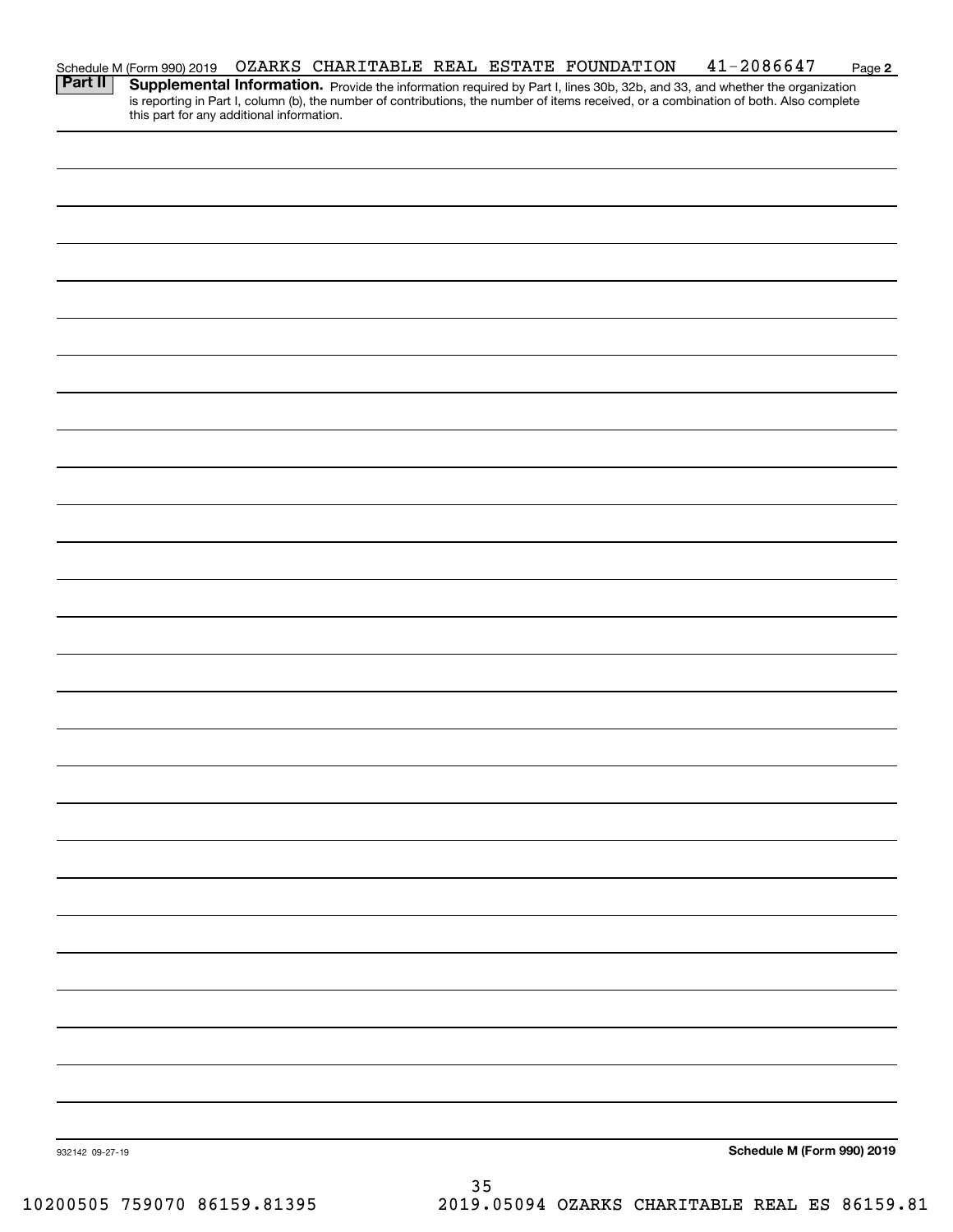**(Form 990 or 990-EZ)**

Department of the Treasury Internal Revenue Service Name of the organization

# **SCHEDULE O Supplemental Information to Form 990 or 990-EZ**

**Complete to provide information for responses to specific questions on Form 990 or 990-EZ or to provide any additional information. | Attach to Form 990 or 990-EZ. | Go to www.irs.gov/Form990 for the latest information.**



OZARKS CHARITABLE REAL ESTATE FOUNDATION | 41-2086647

**Employer identification number**

### FORM 990, ITEM K, OTHER FORM OF ORGANIZATION:

LIMITED LIABILITY COMPANY

FORM 990, PART I, LINE 1, DESCRIPTION OF ORGANIZATION MISSION:

THE FOUNDATION RECEIVES, MANAGES AND DISTRIBUTES REAL ESTATE DONATIONS

FOR COMMUNITY FOUNDATION OF THE OZARKS, INC.

FORM 990, PART VI, SECTION B, LINE 11B:

DRAFT OF THE RETURN REVIEWED BY THE BOARD

FORM 990, PART VI, SECTION B, LINE 12C:

CONFLICT OF INTEREST FORMS MUST BE COMPLETED BY BOARD MEMBERS AND STAFF

FORM 990, PART VI, SECTION B, LINE 15:

COMPENSATION IS REVIEWED BY THE EXECUTIVE COMMITTEE ON AN ANNUAL BASIS.

FORM 990, PART VI, SECTION C, LINE 19:

GOVERNING DOCUMENTS AVAILABLE UPON REQUEST

FORM 990, PART XI, LINE 9, CHANGES IN NET ASSETS:

CHANGE IN PRESENT VALUE OF LIFE ESTATES **104,898**.

FORM 990 PART XII LINE 2C

PROCESS HAS NOT CHANGED FROM PRIOR YEAR

932211 09-06-19 LHA For Paperwork Reduction Act Notice, see the Instructions for Form 990 or 990-EZ. Schedule O (Form 990 or 990-EZ) (2019)

36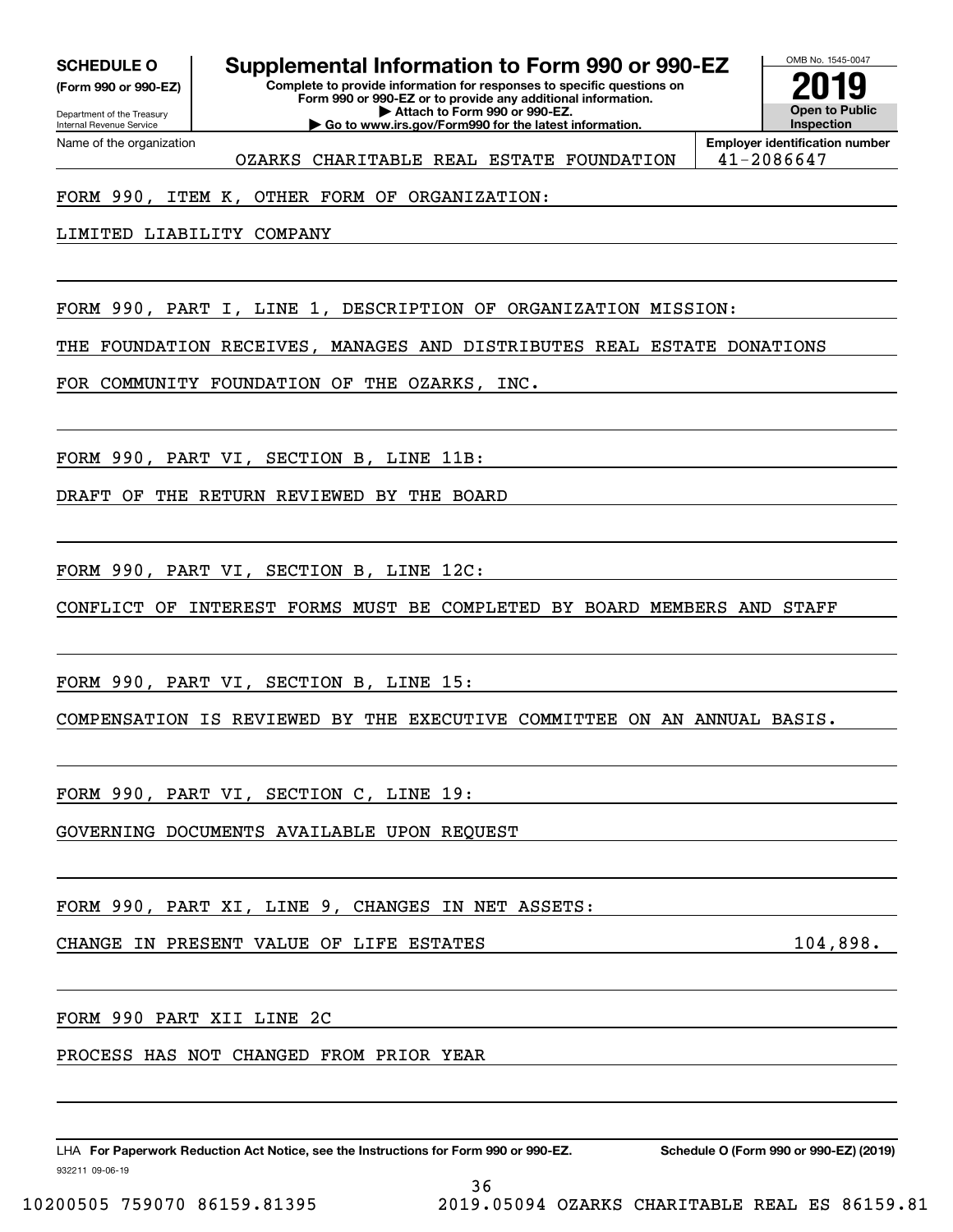# **Related Organizations and Unrelated Partnerships**

**Complete if the organization answered "Yes" on Form 990, Part IV, line 33, 34, 35b, 36, or 37.** |

**Attach to Form 990.**  |

OMB No. 1545-0047 **2019**

**Open to Public**

**| Go to www.irs.gov/Form990 for instructions and the latest information. Inspection**

Department of the Treasury Internal Revenue Service Name of the organization

**SCHEDULE R (Form 990)**

# OZARKS CHARITABLE REAL ESTATE FOUNDATION

**Employer identification number** 41-2086647

**Part I Identification of Disregarded Entities.**  Complete if the organization answered "Yes" on Form 990, Part IV, line 33.

| (a)<br>Name, address, and EIN (if applicable)<br>of disregarded entity | (b)<br>Primary activity | (c)<br>Legal domicile (state or<br>foreign country) | (d)<br>Total income | (e)<br>End-of-year assets | (f)<br>Direct controlling<br>entity |
|------------------------------------------------------------------------|-------------------------|-----------------------------------------------------|---------------------|---------------------------|-------------------------------------|
|                                                                        |                         |                                                     |                     |                           |                                     |
|                                                                        |                         |                                                     |                     |                           |                                     |
|                                                                        |                         |                                                     |                     |                           |                                     |
|                                                                        |                         |                                                     |                     |                           |                                     |

#### **Identification of Related Tax-Exempt Organizations.** Complete if the organization answered "Yes" on Form 990, Part IV, line 34, because it had one or more related tax-exempt **Part II** organizations during the tax year.

| (a)<br>Name, address, and EIN<br>of related organization | (b)<br>Primary activity | (c)<br>Legal domicile (state or<br>foreign country) | (d)<br><b>Exempt Code</b><br>section | (e)<br>Public charity<br>status (if section | (f)<br>Direct controlling<br>entity | $(g)$<br>Section 512(b)(13)<br>controlled<br>entity? |    |
|----------------------------------------------------------|-------------------------|-----------------------------------------------------|--------------------------------------|---------------------------------------------|-------------------------------------|------------------------------------------------------|----|
|                                                          |                         |                                                     |                                      | 501(c)(3)                                   |                                     | Yes                                                  | No |
| COMMUNITY FOUNDATION OF THE OZARKS, INC. -               |                         |                                                     |                                      |                                             |                                     |                                                      |    |
| 23-7290968, 425 E TRAFFICWAY, SPRINGFIELD,               |                         |                                                     |                                      |                                             |                                     |                                                      |    |
| MO 65806                                                 | COMMUNITY FOUNDATION    | MISSOURI                                            | 501(C)(3)                            |                                             |                                     |                                                      | X  |
|                                                          |                         |                                                     |                                      |                                             |                                     |                                                      |    |
|                                                          |                         |                                                     |                                      |                                             |                                     |                                                      |    |
|                                                          |                         |                                                     |                                      |                                             |                                     |                                                      |    |
|                                                          |                         |                                                     |                                      |                                             |                                     |                                                      |    |
|                                                          |                         |                                                     |                                      |                                             |                                     |                                                      |    |
|                                                          |                         |                                                     |                                      |                                             |                                     |                                                      |    |
|                                                          |                         |                                                     |                                      |                                             |                                     |                                                      |    |
|                                                          |                         |                                                     |                                      |                                             |                                     |                                                      |    |
|                                                          |                         |                                                     |                                      |                                             |                                     |                                                      |    |

**For Paperwork Reduction Act Notice, see the Instructions for Form 990. Schedule R (Form 990) 2019**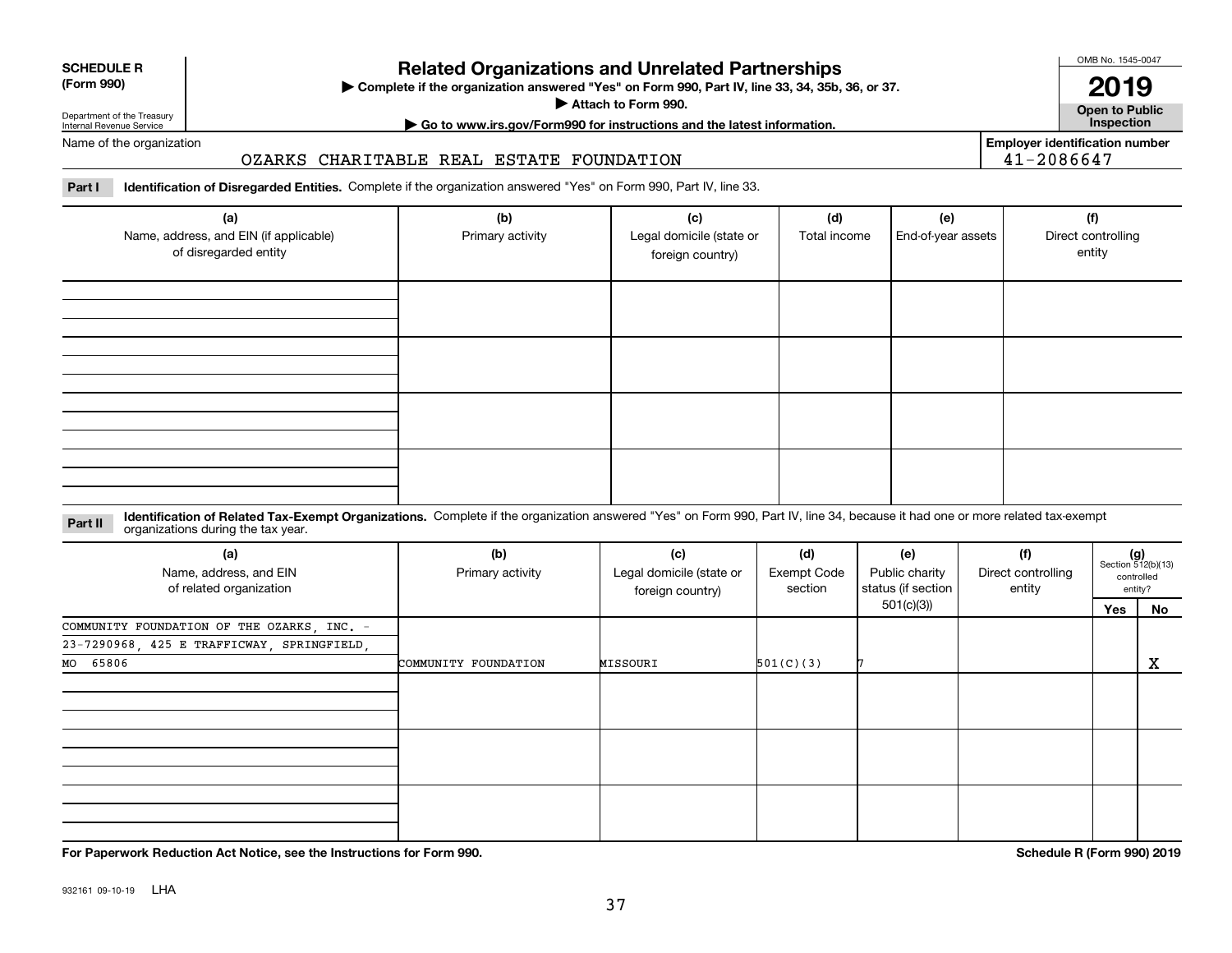### Schedule R (Form 990) 2019 OZARKS CHARITABLE REAL ESTATE FOUNDATION 41-2086647 <sub>Page</sub>

**2**

**Identification of Related Organizations Taxable as a Partnership.** Complete if the organization answered "Yes" on Form 990, Part IV, line 34, because it had one or more related **Part III** organizations treated as a partnership during the tax year.

| (a)                     | (b)              | (c)                  | (d)                | (e)                                                                 | (f)            | (g)                   |  | (h)          | (i)                                      | (j) | (k) |  |  |  |  |          |                  |  |  |  |                             |  |                                                           |
|-------------------------|------------------|----------------------|--------------------|---------------------------------------------------------------------|----------------|-----------------------|--|--------------|------------------------------------------|-----|-----|--|--|--|--|----------|------------------|--|--|--|-----------------------------|--|-----------------------------------------------------------|
| Name, address, and EIN  | Primary activity | Legal<br>domicile    | Direct controlling | Predominant income                                                  | Share of total |                       |  |              |                                          |     |     |  |  |  |  | Share of | Disproportionate |  |  |  | Code V-UBI<br>amount in box |  | General or Percentage<br>managing<br>partner?<br>partner? |
| of related organization |                  | (state or<br>foreign | entity             | related, unrelated,<br>excluded from tax under<br>sections 512-514) | income         | end-of-year<br>assets |  | allocations? | 20 of Schedule<br>K-1 (Form 1065) Yes No |     |     |  |  |  |  |          |                  |  |  |  |                             |  |                                                           |
|                         |                  | country)             |                    |                                                                     |                |                       |  | Yes   No     |                                          |     |     |  |  |  |  |          |                  |  |  |  |                             |  |                                                           |
|                         |                  |                      |                    |                                                                     |                |                       |  |              |                                          |     |     |  |  |  |  |          |                  |  |  |  |                             |  |                                                           |
|                         |                  |                      |                    |                                                                     |                |                       |  |              |                                          |     |     |  |  |  |  |          |                  |  |  |  |                             |  |                                                           |
|                         |                  |                      |                    |                                                                     |                |                       |  |              |                                          |     |     |  |  |  |  |          |                  |  |  |  |                             |  |                                                           |
|                         |                  |                      |                    |                                                                     |                |                       |  |              |                                          |     |     |  |  |  |  |          |                  |  |  |  |                             |  |                                                           |
|                         |                  |                      |                    |                                                                     |                |                       |  |              |                                          |     |     |  |  |  |  |          |                  |  |  |  |                             |  |                                                           |
|                         |                  |                      |                    |                                                                     |                |                       |  |              |                                          |     |     |  |  |  |  |          |                  |  |  |  |                             |  |                                                           |
|                         |                  |                      |                    |                                                                     |                |                       |  |              |                                          |     |     |  |  |  |  |          |                  |  |  |  |                             |  |                                                           |
|                         |                  |                      |                    |                                                                     |                |                       |  |              |                                          |     |     |  |  |  |  |          |                  |  |  |  |                             |  |                                                           |
|                         |                  |                      |                    |                                                                     |                |                       |  |              |                                          |     |     |  |  |  |  |          |                  |  |  |  |                             |  |                                                           |
|                         |                  |                      |                    |                                                                     |                |                       |  |              |                                          |     |     |  |  |  |  |          |                  |  |  |  |                             |  |                                                           |
|                         |                  |                      |                    |                                                                     |                |                       |  |              |                                          |     |     |  |  |  |  |          |                  |  |  |  |                             |  |                                                           |
|                         |                  |                      |                    |                                                                     |                |                       |  |              |                                          |     |     |  |  |  |  |          |                  |  |  |  |                             |  |                                                           |
|                         |                  |                      |                    |                                                                     |                |                       |  |              |                                          |     |     |  |  |  |  |          |                  |  |  |  |                             |  |                                                           |
|                         |                  |                      |                    |                                                                     |                |                       |  |              |                                          |     |     |  |  |  |  |          |                  |  |  |  |                             |  |                                                           |
|                         |                  |                      |                    |                                                                     |                |                       |  |              |                                          |     |     |  |  |  |  |          |                  |  |  |  |                             |  |                                                           |
|                         |                  |                      |                    |                                                                     |                |                       |  |              |                                          |     |     |  |  |  |  |          |                  |  |  |  |                             |  |                                                           |
|                         |                  |                      |                    |                                                                     |                |                       |  |              |                                          |     |     |  |  |  |  |          |                  |  |  |  |                             |  |                                                           |

**Identification of Related Organizations Taxable as a Corporation or Trust.** Complete if the organization answered "Yes" on Form 990, Part IV, line 34, because it had one or more related **Part IV** organizations treated as a corporation or trust during the tax year.

| (a)<br>Name, address, and EIN<br>of related organization | (b)<br>Primary activity | (c)<br>Legal domicile<br>state or<br>foreign | (d)<br>Direct controlling<br>entity | (e)<br>Type of entity<br>(C corp, S corp,<br>or trust) | (f)<br>Share of total<br>income | (g)<br>Share of<br>end-of-year<br>assets | (h)<br>Percentage<br>ownership | $(i)$ Section<br>512(b)(13)<br>controlled<br>entity? |        |  |
|----------------------------------------------------------|-------------------------|----------------------------------------------|-------------------------------------|--------------------------------------------------------|---------------------------------|------------------------------------------|--------------------------------|------------------------------------------------------|--------|--|
|                                                          |                         | country)                                     |                                     |                                                        |                                 |                                          |                                |                                                      | Yes No |  |
|                                                          |                         |                                              |                                     |                                                        |                                 |                                          |                                |                                                      |        |  |
|                                                          |                         |                                              |                                     |                                                        |                                 |                                          |                                |                                                      |        |  |
|                                                          |                         |                                              |                                     |                                                        |                                 |                                          |                                |                                                      |        |  |
|                                                          |                         |                                              |                                     |                                                        |                                 |                                          |                                |                                                      |        |  |
|                                                          |                         |                                              |                                     |                                                        |                                 |                                          |                                |                                                      |        |  |
|                                                          |                         |                                              |                                     |                                                        |                                 |                                          |                                |                                                      |        |  |
|                                                          |                         |                                              |                                     |                                                        |                                 |                                          |                                |                                                      |        |  |
|                                                          |                         |                                              |                                     |                                                        |                                 |                                          |                                |                                                      |        |  |
|                                                          |                         |                                              |                                     |                                                        |                                 |                                          |                                |                                                      |        |  |
|                                                          |                         |                                              |                                     |                                                        |                                 |                                          |                                |                                                      |        |  |
|                                                          |                         |                                              |                                     |                                                        |                                 |                                          |                                |                                                      |        |  |
|                                                          |                         |                                              |                                     |                                                        |                                 |                                          |                                |                                                      |        |  |
|                                                          |                         |                                              |                                     |                                                        |                                 |                                          |                                |                                                      |        |  |
|                                                          |                         |                                              |                                     |                                                        |                                 |                                          |                                |                                                      |        |  |
|                                                          |                         |                                              |                                     |                                                        |                                 |                                          |                                |                                                      |        |  |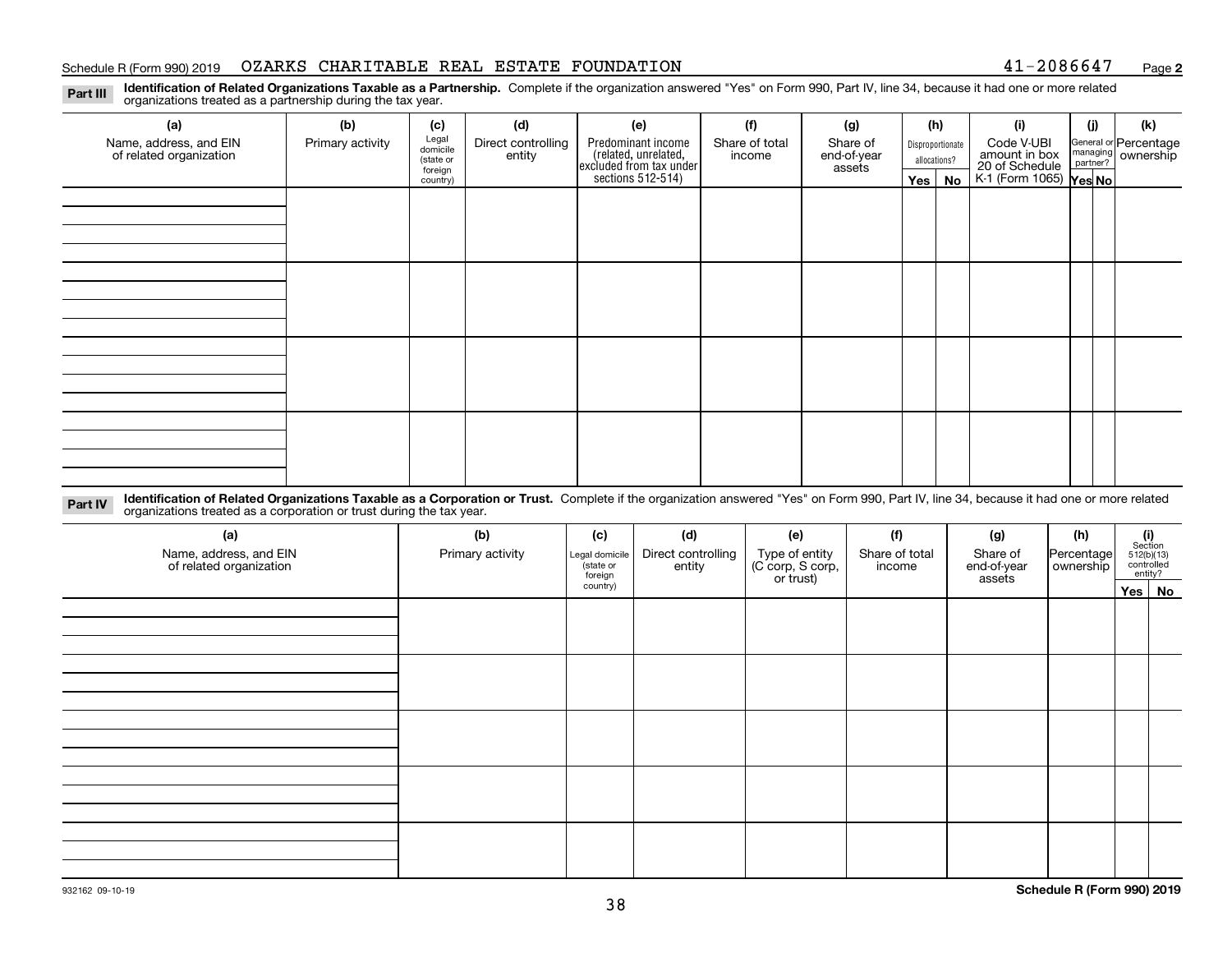### Schedule R (Form 990) 2019 OZARKS CHARITABLE REAL ESTATE FOUNDATION 41-2086647 <sub>Page</sub>

### **Part V** T**ransactions With Related Organizations.** Complete if the organization answered "Yes" on Form 990, Part IV, line 34, 35b, or 36.

| Note: Complete line 1 if any entity is listed in Parts II, III, or IV of this schedule.                                                                                                                                        |     | <b>Yes</b> | No          |
|--------------------------------------------------------------------------------------------------------------------------------------------------------------------------------------------------------------------------------|-----|------------|-------------|
| During the tax year, did the organization engage in any of the following transactions with one or more related organizations listed in Parts II-IV?                                                                            |     |            |             |
|                                                                                                                                                                                                                                | 1a  |            | X           |
| b Gift, grant, or capital contribution to related organization(s) manufactured and contribution to related organization(s)                                                                                                     | 1b  | X          |             |
| c Gift, grant, or capital contribution from related organization(s)                                                                                                                                                            | 1c  |            | х           |
| d Loans or loan guarantees to or for related organization(s) committion contracts are constructed as a contract or contract or contract or contract or contract or contract or contract or contract or contract or contract or | 1d  |            | X           |
| e Loans or loan quarantees by related organization(s)                                                                                                                                                                          | 1e  |            | X           |
|                                                                                                                                                                                                                                |     |            |             |
| f Dividends from related organization(s) manufactured and contract and contract or produced and contract and contract and contract and contract and contract and contract and contract and contract and contract and contract  | 1f  |            | х           |
| g Sale of assets to related organization(s) www.assettion.com/www.assettion.com/www.assettion.com/www.assettion.com/www.assettion.com/www.assettion.com/www.assettion.com/www.assettion.com/www.assettion.com/www.assettion.co | 1g  |            | $\mathbf X$ |
| h Purchase of assets from related organization(s) manufactured and content and content and content and content and content and content and content and content and content and content and content and content and content and | 1h  |            | х           |
| Exchange of assets with related organization(s) manufactured and content and content and content and content and content and content and content and content and content and content and content and content and content and c | 1i. |            | $\mathbf X$ |
|                                                                                                                                                                                                                                | 1i. |            | X           |
|                                                                                                                                                                                                                                |     |            |             |
|                                                                                                                                                                                                                                | 1k. |            | х           |
| Performance of services or membership or fundraising solicitations for related organization(s)                                                                                                                                 | 11  |            | $\mathbf X$ |
| m Performance of services or membership or fundraising solicitations by related organization(s)                                                                                                                                | 1m  |            | $\mathbf X$ |
|                                                                                                                                                                                                                                | 1n  |            | $\mathbf X$ |
| o Sharing of paid employees with related organization(s) manufactured and content to the content of the content of the content of the content of the content of the content of the content of the content of the content of th | 10  |            | X           |
|                                                                                                                                                                                                                                |     |            |             |
| p Reimbursement paid to related organization(s) for expenses [111] All and the content of the content of the content of the content of the content of the content of the content of the content of the content of the content  | 1p. |            | х           |
|                                                                                                                                                                                                                                | 1q  |            | $\mathbf X$ |
|                                                                                                                                                                                                                                |     |            |             |
| r Other transfer of cash or property to related organization(s)                                                                                                                                                                | 1r  |            | х           |
|                                                                                                                                                                                                                                | 1s  |            | x           |

**2**If the answer to any of the above is "Yes," see the instructions for information on who must complete this line, including covered relationships and transaction thresholds.

| (a)<br>Name of related organization          | (b)<br>Transaction<br>type (a-s) | (c)<br>Amount involved | (d)<br>Method of determining amount involved |
|----------------------------------------------|----------------------------------|------------------------|----------------------------------------------|
| (1) COMMUNITY FOUNDATION OF THE OZARKS, INC. | $\mathbf B$                      | 195,823.FMV            |                                              |
| (2)                                          |                                  |                        |                                              |
| (3)                                          |                                  |                        |                                              |
| (4)                                          |                                  |                        |                                              |
| (5)                                          |                                  |                        |                                              |
| (6)                                          |                                  |                        |                                              |

 $\overline{a}$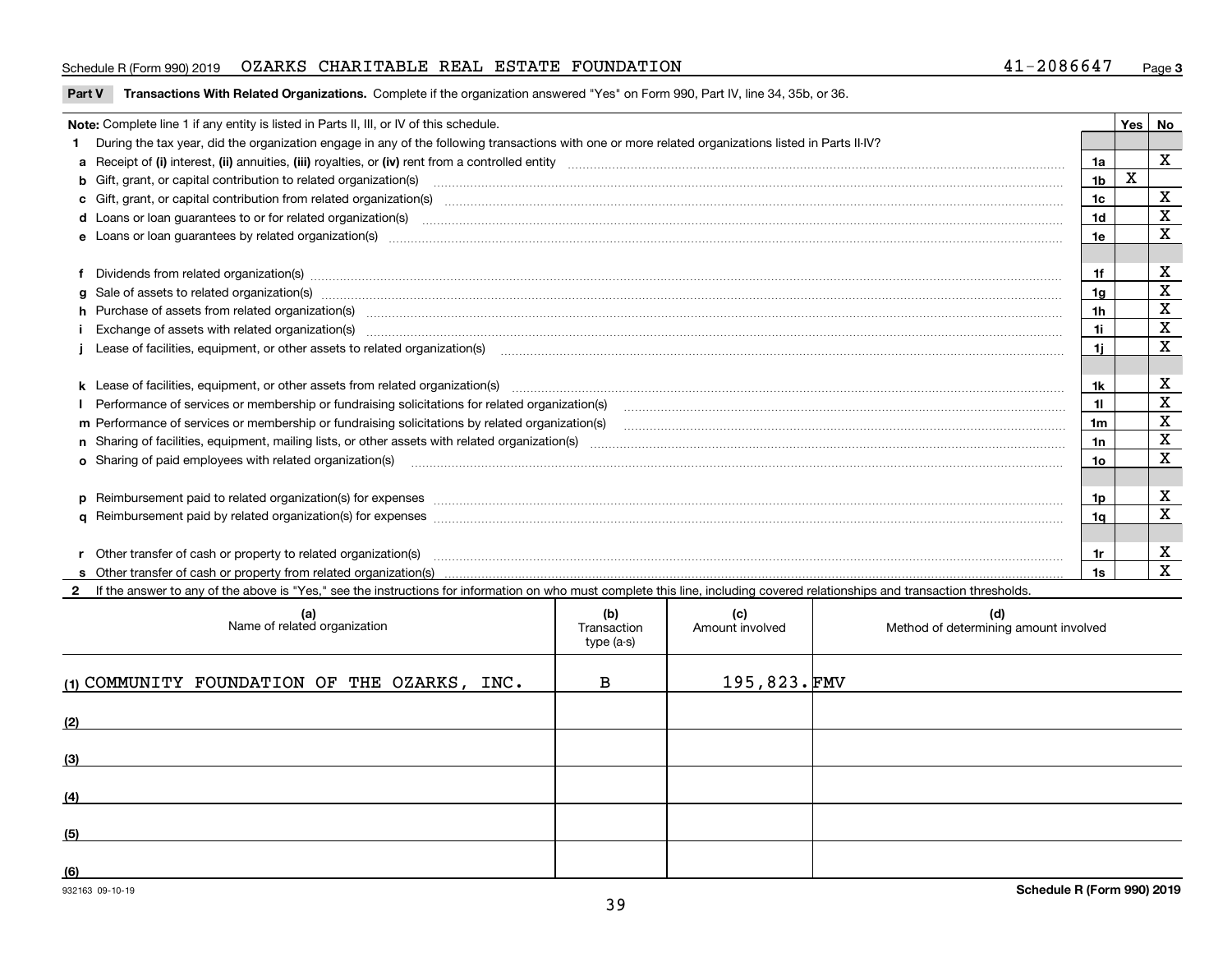### Schedule R (Form 990) 2019 OZARKS CHARITABLE REAL ESTATE FOUNDATION 41-2086647 <sub>Page</sub>

### **4**

### **Part VI Unrelated Organizations Taxable as a Partnership. Complete if the organization answered "Yes" on Form 990, Part IV, line 37.**

Provide the following information for each entity taxed as a partnership through which the organization conducted more than five percent of its activities (measured by total assets or gross revenue) that was not a related organization. See instructions regarding exclusion for certain investment partnerships.

| (a)<br>Name, address, and EIN<br>of entity | $\tilde{}$<br>(b)<br>Primary activity | (c)<br>Legal domicile<br>(state or foreign | (d)<br>Predominant income<br>(related, unrelated,<br>excluded from tax under<br>sections 512-514) | $\begin{array}{c}\n\text{partners} \sec.\n\\ \n501(c)(3)\n\\ \n0rgs.?\n\end{array}$ | $(e)$<br>Are all | (f)<br>Share of<br>total | (g)<br>Share of<br>end-of-year | (h)<br>Dispropor-<br>tionate<br>allocations? | (i)<br>Code V-UBI<br>amount in box 20 managing<br>of Schedule K-1<br>(Form 1065)<br>$\overline{Yes}$ No | (i)    | (k) |  |  |
|--------------------------------------------|---------------------------------------|--------------------------------------------|---------------------------------------------------------------------------------------------------|-------------------------------------------------------------------------------------|------------------|--------------------------|--------------------------------|----------------------------------------------|---------------------------------------------------------------------------------------------------------|--------|-----|--|--|
|                                            |                                       | country)                                   |                                                                                                   | Yes No                                                                              |                  | income                   | assets                         | Yes No                                       |                                                                                                         | Yes No |     |  |  |
|                                            |                                       |                                            |                                                                                                   |                                                                                     |                  |                          |                                |                                              |                                                                                                         |        |     |  |  |
|                                            |                                       |                                            |                                                                                                   |                                                                                     |                  |                          |                                |                                              |                                                                                                         |        |     |  |  |
|                                            |                                       |                                            |                                                                                                   |                                                                                     |                  |                          |                                |                                              |                                                                                                         |        |     |  |  |
|                                            |                                       |                                            |                                                                                                   |                                                                                     |                  |                          |                                |                                              |                                                                                                         |        |     |  |  |
|                                            |                                       |                                            |                                                                                                   |                                                                                     |                  |                          |                                |                                              |                                                                                                         |        |     |  |  |
|                                            |                                       |                                            |                                                                                                   |                                                                                     |                  |                          |                                |                                              |                                                                                                         |        |     |  |  |
|                                            |                                       |                                            |                                                                                                   |                                                                                     |                  |                          |                                |                                              |                                                                                                         |        |     |  |  |
|                                            |                                       |                                            |                                                                                                   |                                                                                     |                  |                          |                                |                                              |                                                                                                         |        |     |  |  |
|                                            |                                       |                                            |                                                                                                   |                                                                                     |                  |                          |                                |                                              |                                                                                                         |        |     |  |  |
|                                            |                                       |                                            |                                                                                                   |                                                                                     |                  |                          |                                |                                              |                                                                                                         |        |     |  |  |
|                                            |                                       |                                            |                                                                                                   |                                                                                     |                  |                          |                                |                                              |                                                                                                         |        |     |  |  |
|                                            |                                       |                                            |                                                                                                   |                                                                                     |                  |                          |                                |                                              |                                                                                                         |        |     |  |  |
|                                            |                                       |                                            |                                                                                                   |                                                                                     |                  |                          |                                |                                              |                                                                                                         |        |     |  |  |
|                                            |                                       |                                            |                                                                                                   |                                                                                     |                  |                          |                                |                                              |                                                                                                         |        |     |  |  |
|                                            |                                       |                                            |                                                                                                   |                                                                                     |                  |                          |                                |                                              |                                                                                                         |        |     |  |  |
|                                            |                                       |                                            |                                                                                                   |                                                                                     |                  |                          |                                |                                              |                                                                                                         |        |     |  |  |
|                                            |                                       |                                            |                                                                                                   |                                                                                     |                  |                          |                                |                                              |                                                                                                         |        |     |  |  |
|                                            |                                       |                                            |                                                                                                   |                                                                                     |                  |                          |                                |                                              |                                                                                                         |        |     |  |  |
|                                            |                                       |                                            |                                                                                                   |                                                                                     |                  |                          |                                |                                              |                                                                                                         |        |     |  |  |
|                                            |                                       |                                            |                                                                                                   |                                                                                     |                  |                          |                                |                                              |                                                                                                         |        |     |  |  |
|                                            |                                       |                                            |                                                                                                   |                                                                                     |                  |                          |                                |                                              |                                                                                                         |        |     |  |  |
|                                            |                                       |                                            |                                                                                                   |                                                                                     |                  |                          |                                |                                              |                                                                                                         |        |     |  |  |
|                                            |                                       |                                            |                                                                                                   |                                                                                     |                  |                          |                                |                                              |                                                                                                         |        |     |  |  |

**Schedule R (Form 990) 2019**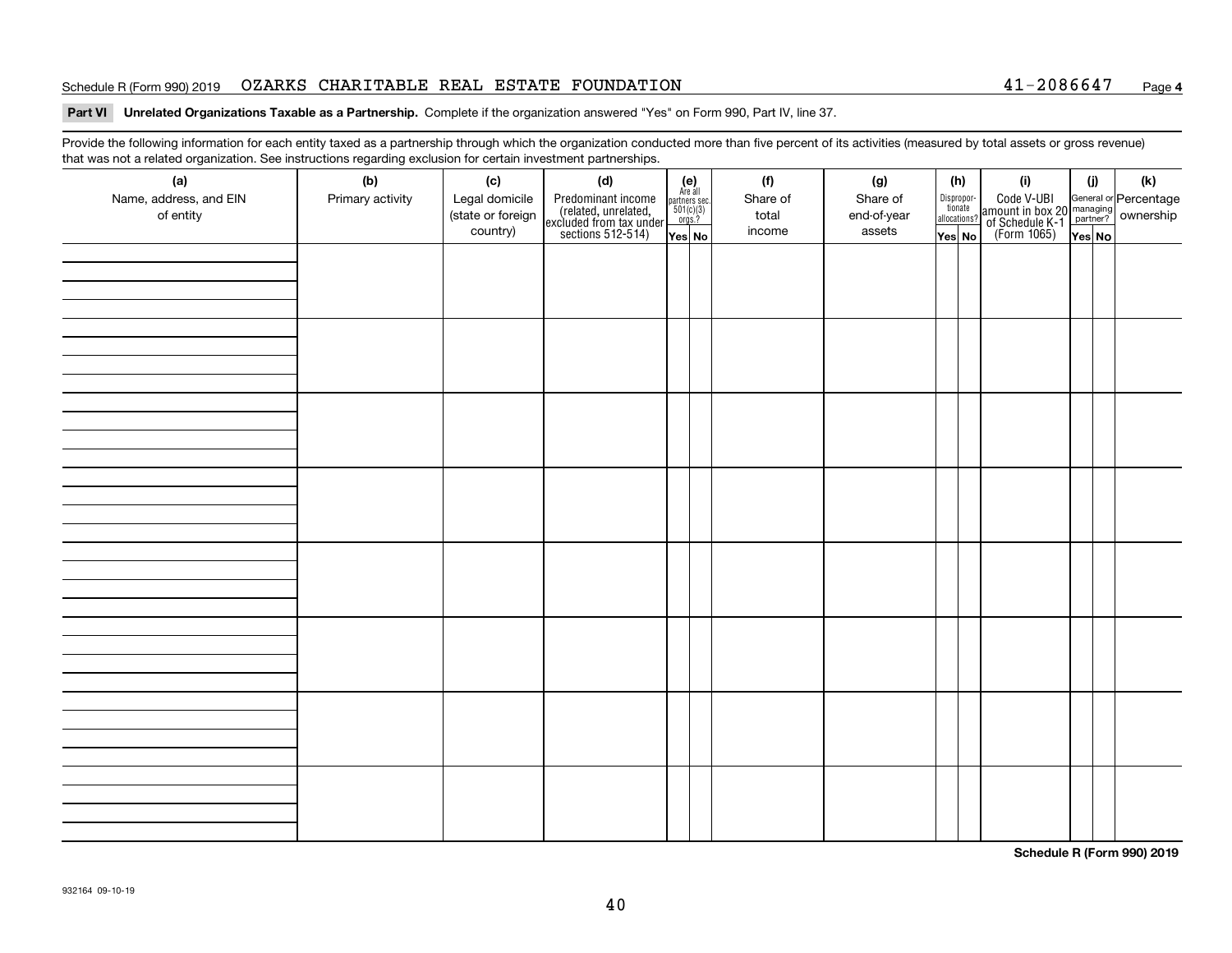| Schedule R (Form 990) 2019 |  |  |
|----------------------------|--|--|
|----------------------------|--|--|

## **Part VII Supplemental Information**

Provide additional information for responses to questions on Schedule R. See instructions.